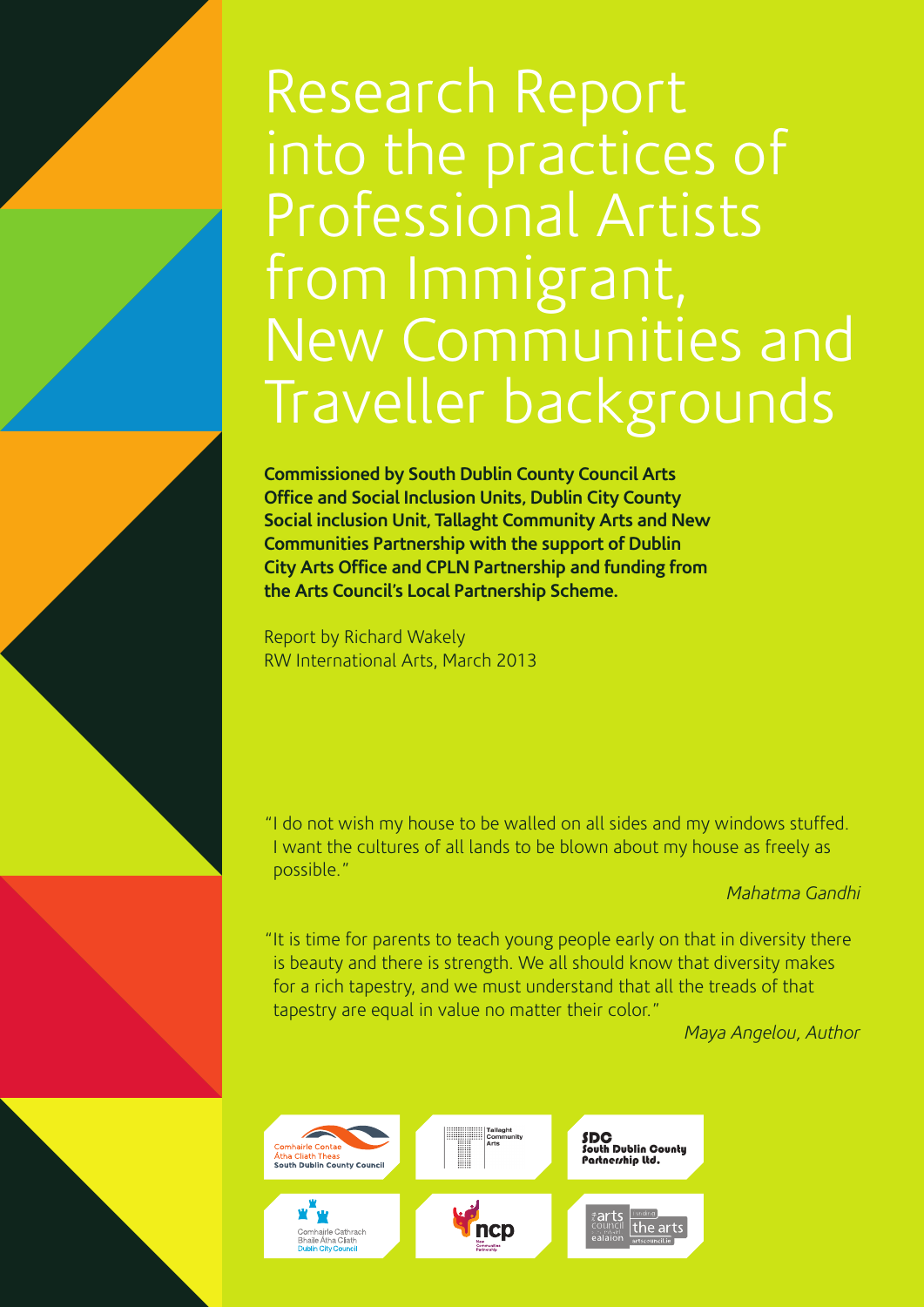

50% Male Experimental Theatre's production of "Chemistry", choreographed by Anna Gaciarz, premiered at The Lir as part of the Dublin Fringe Festival 2012.



PICK UP OUR FLYER IN DESIGNATED STO'

Nollywood, Ireland: 29th Sep 2012 - 1st Oct 2012



"Embers of Words", a new anthology of migrant poetry, edited by Dr. Theophilus Ejorh and launched 22 October 2012 at the Irish Writers Centre, Dublin.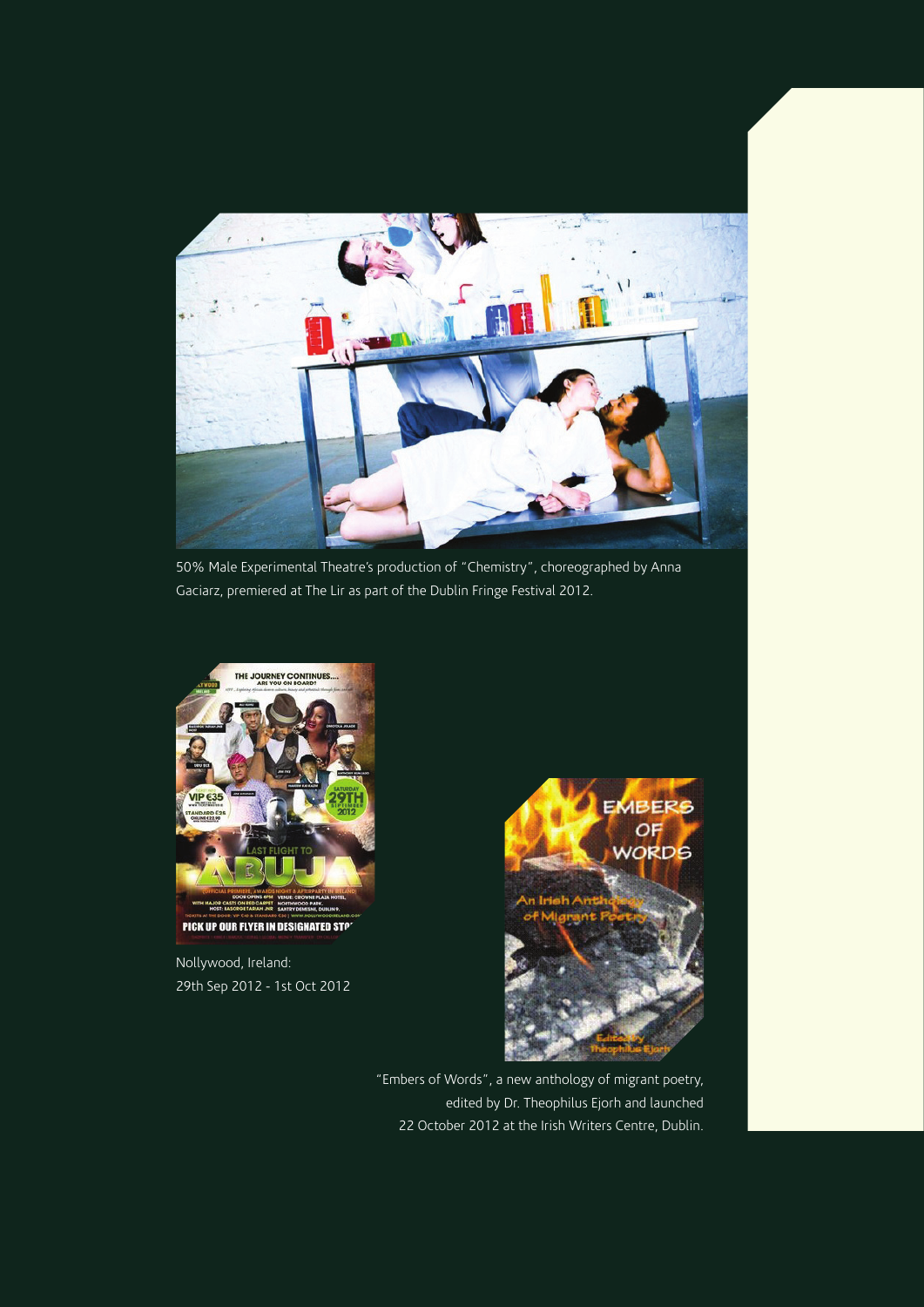## Table of Contents

| 1. | Introduction                           |                          |                                                       |    |  |
|----|----------------------------------------|--------------------------|-------------------------------------------------------|----|--|
| 2. |                                        | <b>Executive Summary</b> |                                                       |    |  |
| 3. | Background                             |                          |                                                       |    |  |
|    | 3.1                                    |                          | Purpose of the Research                               | 6  |  |
|    | 3.3                                    | Methodology              |                                                       | 8  |  |
| 4. | <b>Key Findings</b>                    |                          |                                                       |    |  |
|    | 4.1                                    | <b>Artists</b>           |                                                       | 11 |  |
|    |                                        | 4.1.1                    | Profile of Artists                                    | 11 |  |
|    |                                        | 4.1.2                    | Key Issues for Artists                                | 11 |  |
|    | 4.2                                    |                          | Presenters and Networks                               | 17 |  |
|    | 4.3                                    | Young People             |                                                       | 19 |  |
| 5. | <b>Conclusions and Recommendations</b> |                          |                                                       |    |  |
|    | 5.1                                    | Conclusions              |                                                       | 23 |  |
|    | 5.2                                    |                          | Recommendations                                       | 24 |  |
|    |                                        |                          | 5.2.1 In General                                      | 24 |  |
|    |                                        |                          | 5.2.2 Specific Actions to support the development     |    |  |
|    |                                        |                          | of Artists and their Creative Practice                | 24 |  |
|    |                                        | 5.2.3                    | Specific Actions for Agencies to Facilitate           | 26 |  |
|    |                                        | 5.2.4                    | Artists' Responses to Findings and Recommendations 27 |    |  |
| 6. | Delivery in Partnership                |                          |                                                       |    |  |
|    | 6.1                                    | <b>Next Steps</b>        |                                                       | 30 |  |
|    |                                        |                          |                                                       |    |  |

## APPENDICES

Appendix 1: Case Studies Appendix 2: Artists' Questionnaire Appendix 3: List of participating artists and organisations Appendix 4: About the Author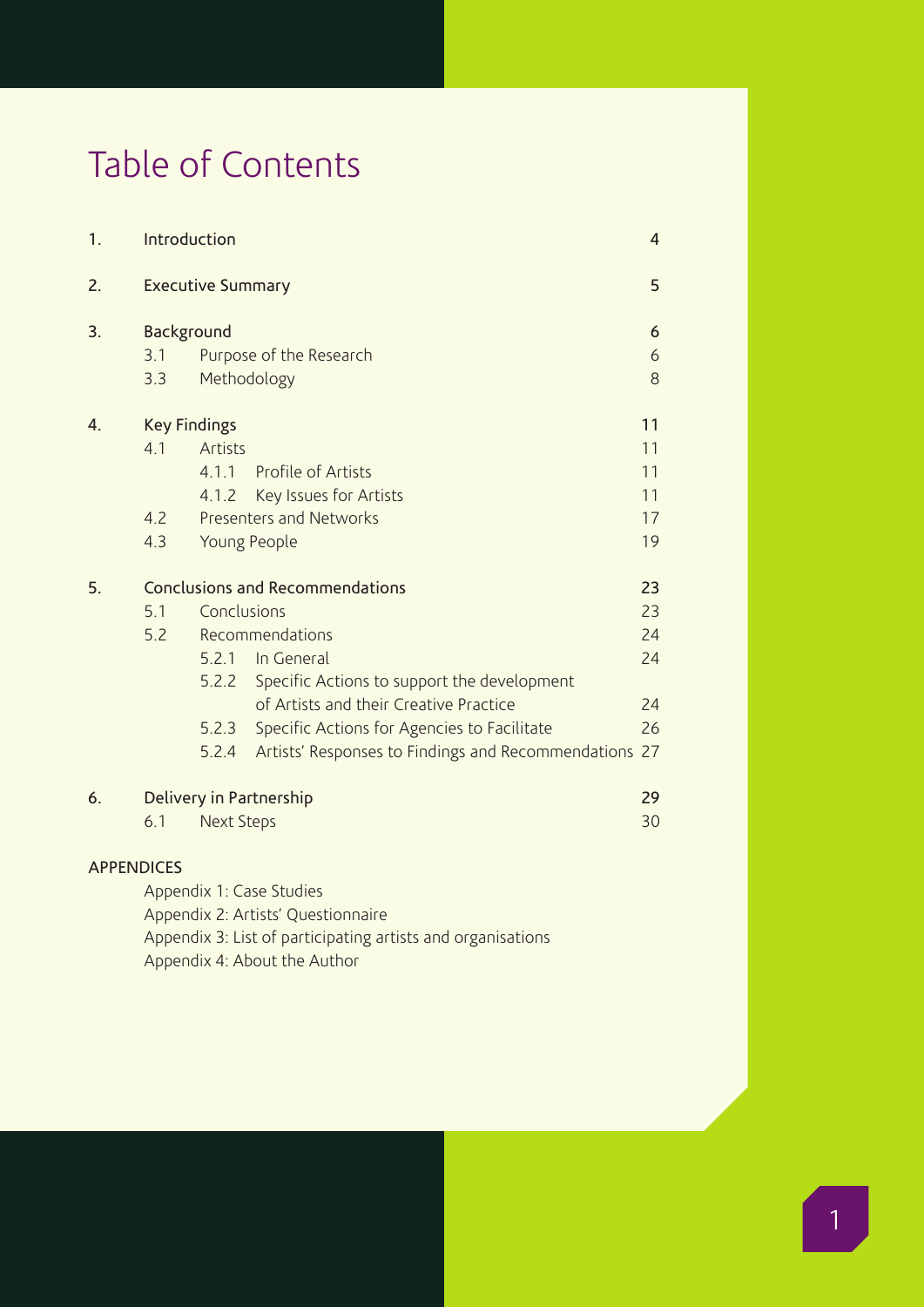## 1. Introduction

The importance of cultural diversity to the vitality of the arts and culture of Ireland cannot be overstated. The recent 2011 Census of Ireland showed just how much our country is changing. There is now a range of different cultures, communities and complex identities that comprise Ireland today. Although these demographic changes brought about primarily by immigration presents Irish society with many challenges, there is nevertheless and opportunity to build bridges of understanding and awareness between our diverse communities. Central to this is ensuring that artists from immigrant, new communities and Traveller backgrounds have a genuine voice and a valued place within the Irish arts sector. All of us involved in creating, producing and presenting the arts need to be able to respond in a pro-active and constructive way that allows these artists to develop meaningful careers and thus engage with and contribute to the richness of our evolving society.

This research is primarily aimed at the policy makers and service providers within the arts funding system as well as their partners in the wider arts sector. Dublin City Council and South Dublin Council are committed to cultural diversity within their respective local authority areas. The Arts Council published its Cultural Diversity policy in 2010 and earlier this year appointed its first ever Cultural Diversity Advisor.

The report is intended to be a practical document with the research findings informing recommendations that the project partners will wish to further consider. As such, it deliberately skips over the political, economic and cultural contexts, which shape any discussion on cultural diversity as these have been well articulated in other similar reports. I hope the findings and recommendations emerging from this research will be helpful to them in formulating, reinterpreting and implementing their own policies and positive action measures. It is clear though that whilst some actions might be taken by individual agencies working in specific areas, both geographical and socially defined, there are many more that will be best achieved in a variety of partnerships across the arts funding sector including public finding agencies, venues and galleries and arts producers. Furthermore, the opportunity to work alongside community based organisations to identify, assist and promote artists from within ethnically diverse communities is also one that should not be ignored.

In the end, it will be Irish society as a whole that will benefit from the contribution by artists from immigrant, new communities and Traveller backgrounds to the continuing debate of what it means to be Irish in the 21st century.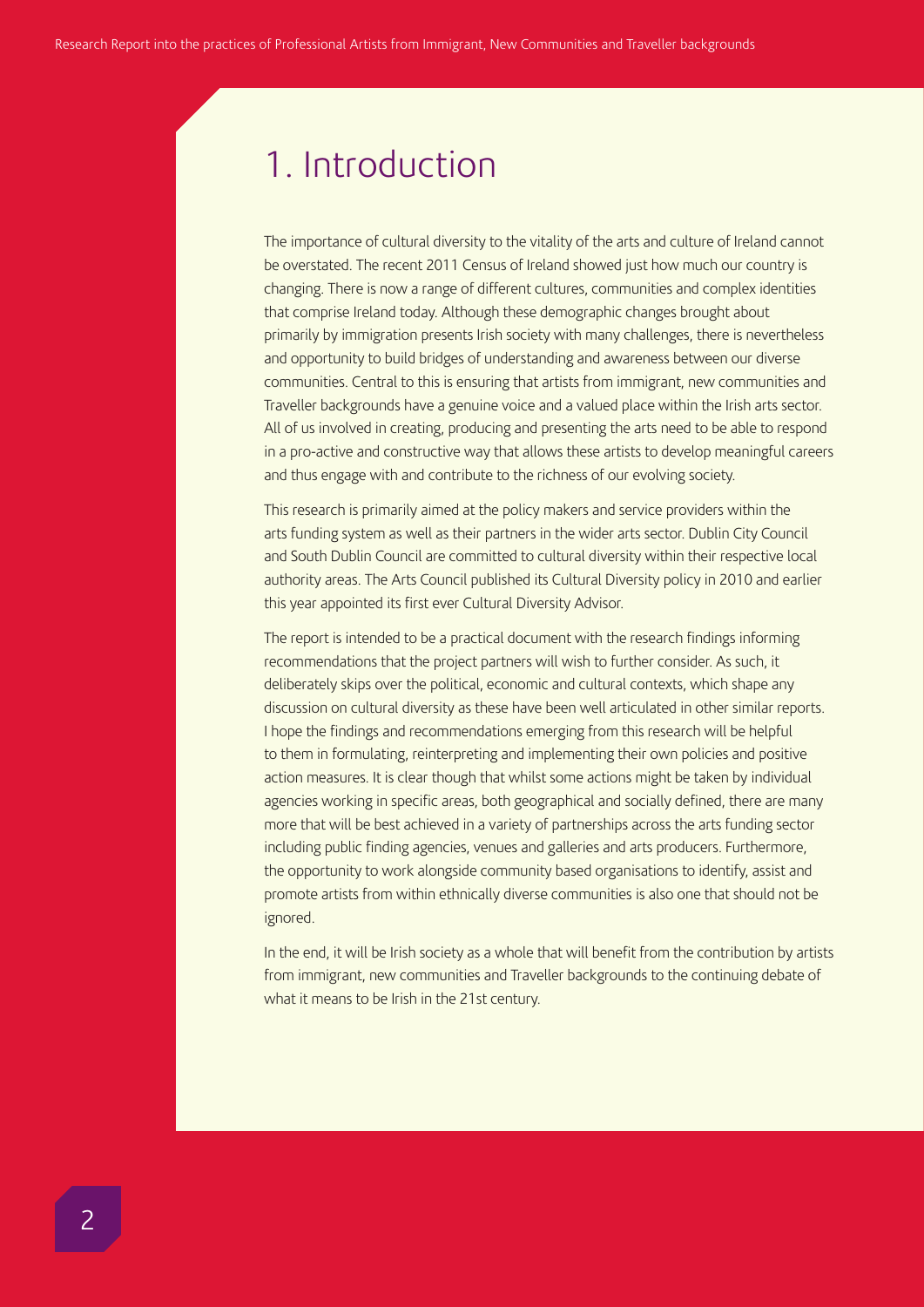## 2. Executive Summary

This research clearly illustrates many of the challenges and barriers that artists from immigrant, new communities and Traveller backgrounds face as they attempt to build careers in the arts and culture sector in Ireland. It reveals the need for such artists to have better access to information on available resources to support the development of their creative practices and careers including funding, physical resources such as spaces to rehearse and create work, opportunities to exhibit, present and perform work and training and education. In addition, these artists are also concerned about the difficulty of gaining recognition and how their creative practices are understood and evaluated. There are also issues around language barriers, networking opportunities, lack of representation on staffs and Boards of arts organisations, stereotyping and the need for arts and cultural programming for young people that facilitate intercultural dialogue.

Behind all of this lies the greater issue of an arts sector in Ireland that is largely perceived as a closed community and difficult to access let alone be a genuine part of. Many arts presenters, producers and programmers are poorly informed about the range and availability of work from artists of culturally and ethnically diverse backgrounds. Whilst some however recognise this and would like to see measures and resources dedicated to building up their knowledge and appreciation of this area of work, there is nevertheless a common perception amongst many ethnically diverse artists that the Irish arts sector is just not interested in their work. Part of the reason for this perceived reticence by programmers might be their concern about whether there is a significant enough audience for the work of these artists, a factor even more acutely felt in these difficult economic times. The recommendations contained in this report have been drafted as practical measures to address the findings of the research and are intended to form the basis of internal discussions within the two local authorities (and with their respective partners) as to the appropriate future supports for artists from culturally and ethnically diverse backgrounds resident in Ireland.

A wider debate needs to be had by all sections of the Irish arts sector about cultural diversity in society and the arts in Ireland today. Ireland is becoming a more mixed country with the latest census data from 2011 showing that those born outside the State account for some 17% of the population. Given this increasing diversity of our population, the need to better understand the experiences of immigrant and culturally diverse artists, art professionals and cultural workers is more necessary than ever. In identifying and effectively addressing these artists' needs, barriers to inclusion can be identified and dismantled, inclusive arts practices and programming can be established, and better strategies to connect artists of diverse cultural backgrounds with existing services and opportunities can be provided.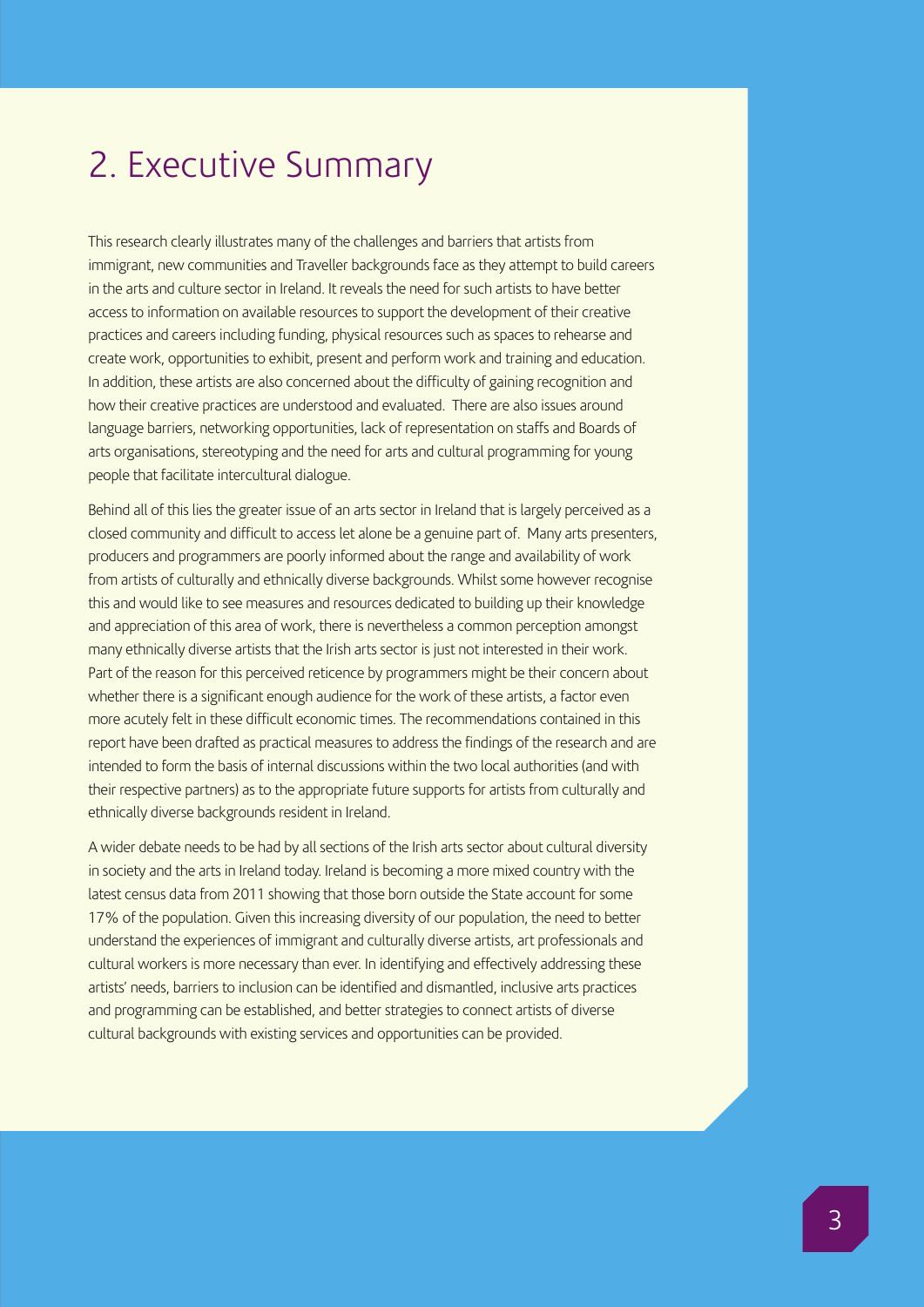## 3. Background

## 3.1 Purpose of the Research

The project partners for this research into the practices of professional artists from immigrant, new communities and Traveller backgrounds includes South Dublin County Council Arts Office, South Dublin County Social Inclusion Unit, Tallaght Community Arts, Dublin City Social Inclusion Unit, New Communities Partnership with the support of Dublin City Arts Office and CPLN Area Partnership. It has been funded under the Arts Council's Local Partnership Scheme and by the project partners.

The purpose of this research is to provide information that will assist local authorities in forming arts policy and in providing a supportive infrastructure. Its findings will hopefully not only contribute greatly to national knowledge on the needs of these individuals, but also to the enhancement of working practices within the arts. This research has involved a "snapshot" of the lives of artists and cultural practitioners from immigrant, Traveller and culturally diverse backgrounds that are mostly resident in Dublin City and South Dublin County. It assesses their needs and the barriers and challenges they face in building artistic careers in Ireland. It also provides information and insights that might assist future policy formation and identifying administrative systems that can support inclusion.

The research addresses needs identified in the Arts Council's Cultural Diversity and the Arts Policy and Strategy (2010). Specifically, this strategy highlights the lack of knowledge and capacity among arts providers on devising ways to "reach, communicate, and support diverse individuals and groups" (2010: 5). It builds on existing national research available in Cultural Diversity and the Arts research Project: Towards the Development of an Arts Council Policy and Action Plan (Create in association with Dr Daniel Jewesbury and Jagtar Singh of the Change Institute, 2009) and references good practice both at home and abroad. Both these reports describe the general contexts – political, social and cultural against which this research takes place.

Since then however, the results of the 2011 Census of Ireland have been published with findings that clearly indicate that Ireland is becoming a more mixed country with those born outside the State now accounting for some 17 per cent of the population. The groups which showed the largest increase were those already well established in Ireland. The fastest growing groups were Romanians (up 110%), Indians (up 91%), Polish (up 83%), Lithuanians (up 40%) and Latvians (up 43%). Polish nationals (122,585) have overtaken those from the UK (112,259) as the largest non-Irish group living in the State. Overall, 544,357 non-Irish nationals were living in Ireland at the time of the 2011 census, an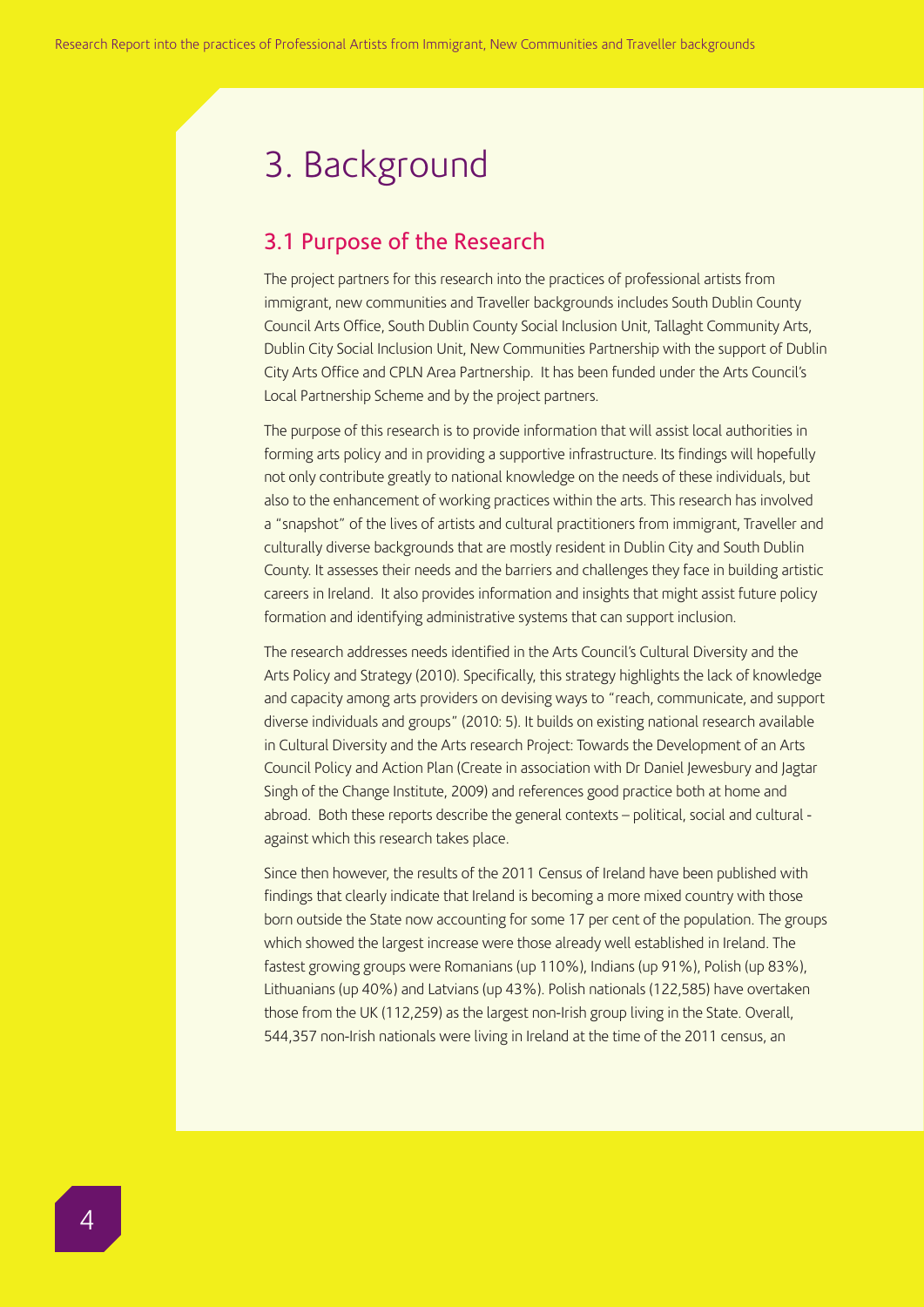increase of 29.7 per cent or 124,624 on 2006, some 12 per cent of the population. The number of people enumerated as Irish Travellers in Census 2011 increased by 32 per cent from 22,435 to 29,573. These demographic shifts are further underlined with the Irish Times reporting on 31st August 2012 that since the first Citizenship Ceremony took place in June 2011, some 14,000 individuals from 161 countries have to date been granted citizenship at 55 ceremonies.

The Dublin City region is home to 1.24m people accounting for almost 28% of the national population (CSO, 2011). 195,496 people (15.6%) of this regional population are nonnationals, 5168 people (0.4%) are Travellers.

Immigrants now form 17% of the Dublin City population (525,383) with 89,000 people from a non national background and with over 100 nationalities represented in the city: Asia 21.6%, EU 15-27 excluding Poland: 18%, Polish 15.2%, EU 15 excluding Ireland and UK 15%, USA 12%, others 18.2%.

South Dublin County Council is home to 265,174 people (census 2011). 17.1% (45,344) of the population are from non-national backgrounds; an increase of 3.2% since 2006. Top countries of origins are Poland, England and Wales, Nigeria, Lithuania, Romania, India, Northern Ireland, Philippines, Pakistan and Latvia. 37% of these live in South Dublin County.

Both Dublin City Council and South Dublin County Council have undertaken policy responses and grassroots initiatives, in collaboration with migrant and ethnic minority communities that address integration and the issues of interculturalism and cultural diversity. They work closely with representatives of the New Communities towards achieving social inclusion, integration and participation in the decision making process.

The two local authorities involved in commissioning this research also have explicit aims and objectives in relation to the development of culturally diverse practices in the arts. South Dublin County Council's "Arts Development Strategy 2011–2015" affirms; "*Pathways of progression, cultural diversity and audience development are some of the key concerns that the Council has begun to address in this new arts strategy*". In it's "C*ulture Strategy 2010 – 2017*", Dublin City Council states that it will "*Ensure vibrant and innovative cultural activity in the city through maintaining an awareness of diverse, alternative arts practice*" A significant priority under Theme 3 (Create opportunities for everyone to participate in the city's cultural life), is to "*acknowledge, explore and engage with the richness of cultural diversity in the city*". One of the subsequent actions arising from this will be to "*support festivals and events that promote mutual respect among the city's diverse communities*".

A more recent and very welcome development has been the appointment of Dr Alvina Grosu as the Cultural Diversity Adviser for Arts Council of Ireland/An Chomhairle Ealaíon.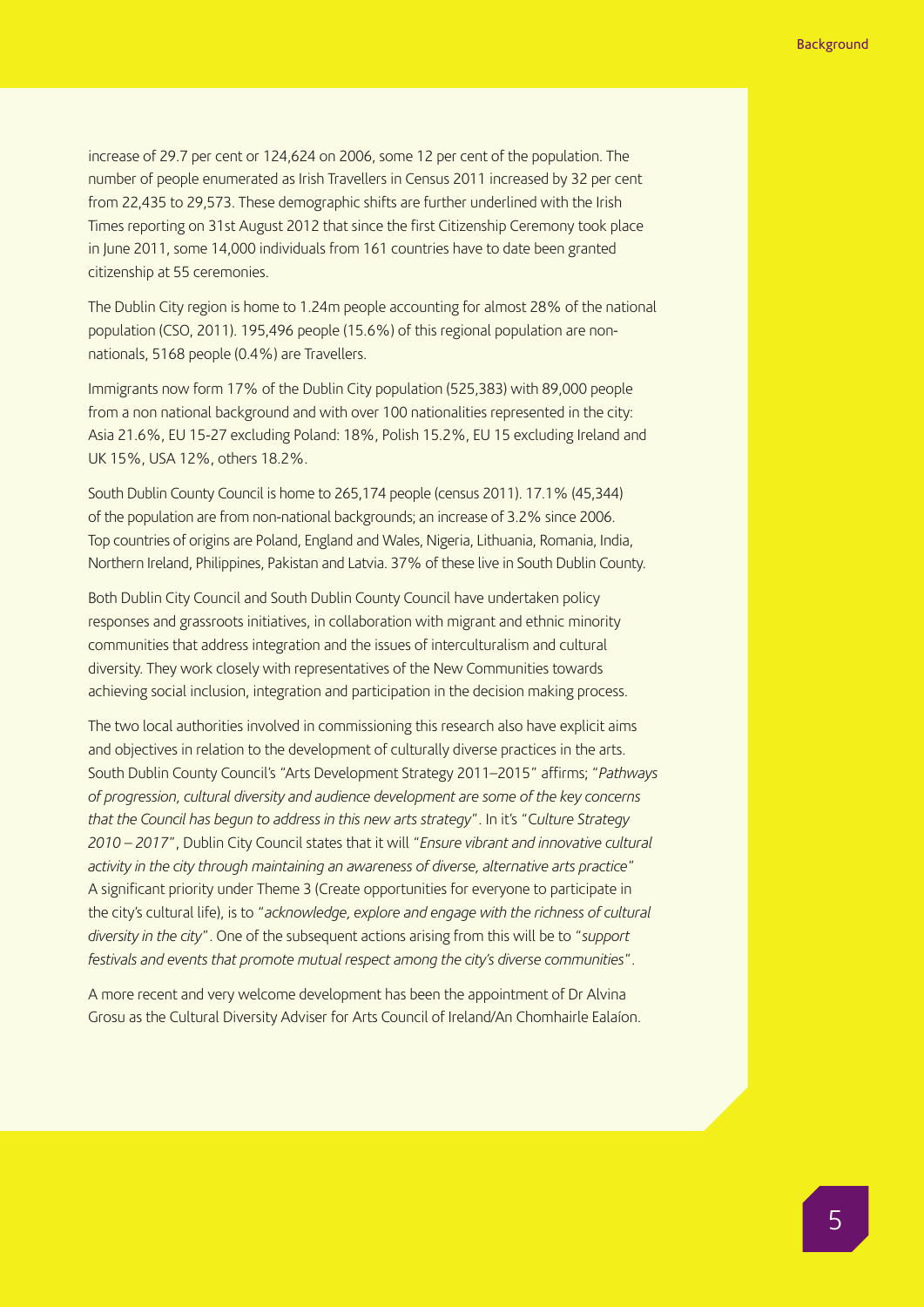## 3.2 Methodology

#### **Research Participants**

Twenty three artists, with all but two resident within the Dublin City and South Dublin County Council areas, agreed to participate in the research (see Limitations below). In addition, it was agreed that the views and opinions of a handful of selected arts organisations and venues in the two council areas would also be consulted on their experiences of working with artists from these backgrounds. Finally, the project partners who commissioned this research were also asked to contribute their views to the research. Details of participating artists can be found in Appendix 4.

#### **Identifying and Recruiting Participant Artists**

A "call-for-artists" was solicited by email to arts organizations, artform networks and resource organisations, community groups and individual artists from May 2012. The various project partners also provided contact details for various artists. Key informants were recruited on the basis of their artistic background, experience and interest. The participants involved in the research were from a range of artistic backgrounds, levels of experiences, gender and age groups and represent the tip of the iceberg in respect of the wider community of artists from culturally diverse backgrounds. From May to August 2012, the interviews were conducted face-to-face, by phone and by email correspondence and based on a questionnaire pre-agreed with the Project Partners. A full copy of the questionnaire is attached herewith as Appendix 3.

### **Key Informant Interviews**

Seven of the participating artists were personally interviewed in sessions that ranged from 60 to 90 minutes in duration. The main goal of these key informant interviews was to explore the personal experiences, both positive and negative, of culturally diverse artists in more depth and in order to gain a better understanding of the key issues, challenges and barriers they face. Information gathered reflects the artists' work as individuals and within the community, specifically in the council areas of Dublin City and South Dublin County Council. This anecdotal evidence provides further understanding of relevant issues surrounding diversity in the arts, including racism, discrimination, social isolation, accessibility, and lack of support. Unless specifically requested, quotes taken from interviews and surveys are reproduced in an unattributed manner. The findings identify a number of barriers to the inclusion of artists from diverse cultural backgrounds into the mainstream Irish arts sector and proposes ways in which the local authorities often in partnership with other like minded public finding agencies and arts organisations can best support these artists in the future.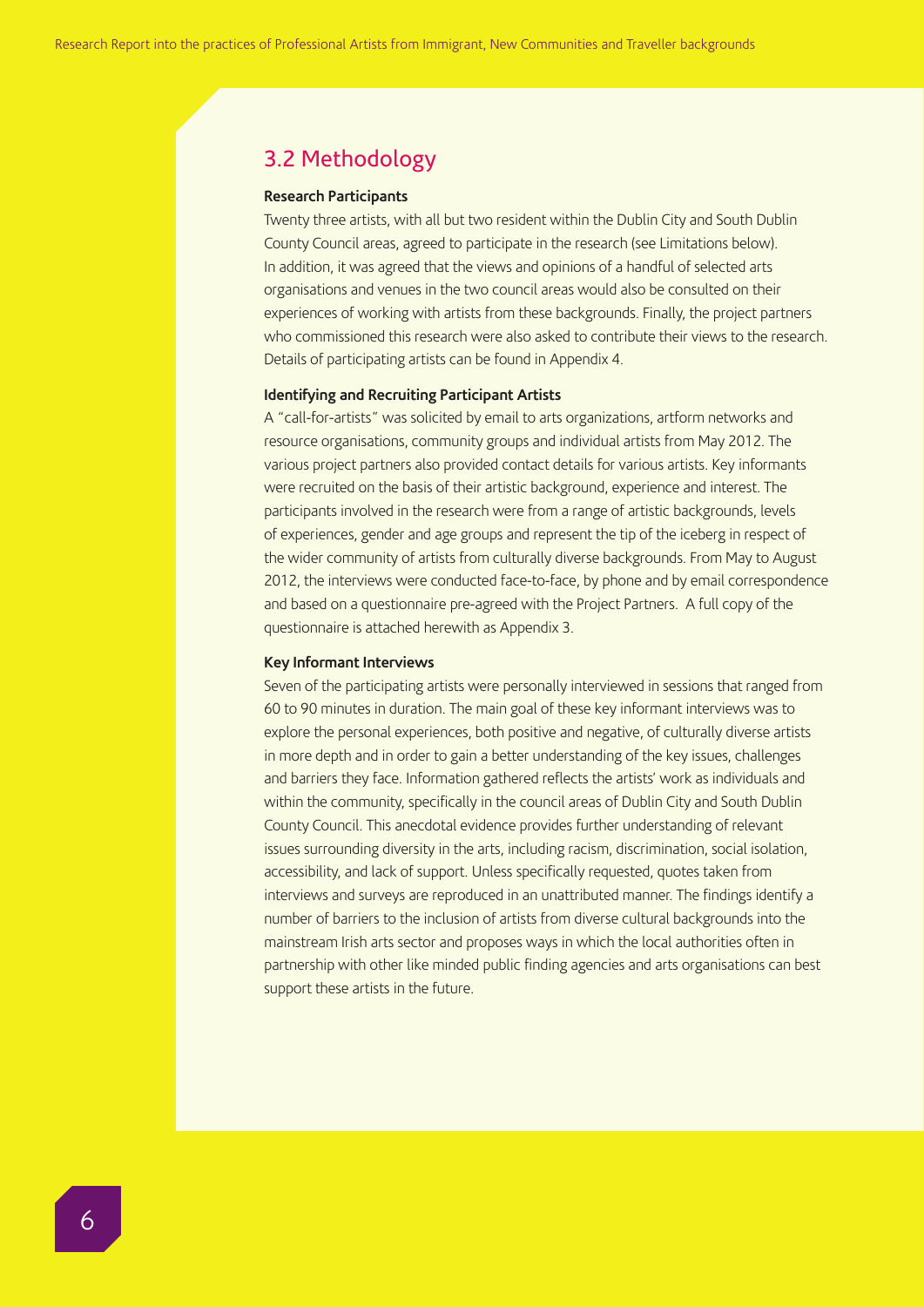#### **Participating Arts Organisations**

A number of arts presenting and representative organisations, located within the two local authority areas, also assisted with this research, offering suggestions of individual artists that might wish to participate in the research and in some cases, promoting the research more widely and in some case also offering an important perspective on behalf of programmers, curators, producers and resource organisations on engaging with these artists and their practices. These organisations included;

- **Project Arts Centre**
- **Axis Arts Centre, Ballymun**
- Rua Red South Dublin Arts Centre
- The Civic Theatre, Tallaght
- **Chester Beatty Library**
- Create
- Common Ground
- **Theatre Forum**
- **Dance Ireland**
- **Association of Composers of Ireland**
- **Visual Artists Ireland**

Outside the State, the Arts Council of Northern Ireland and ArtsExta, both based in Belfast, provided helpful contributions. The views of the individual commissioning partners for this research were also considered and taken into account.

## **Artists Feedback on Findings and Recommendations**

Several of the participating artists attended a feedback session in March 2013 to comment on the findings of the research and to discuss which of the proposed recommendations should take priority. Subsequent to this feedback session, a final report was produced and delivered to the commissioning parties. See P.27 Artists' Responses to Findings and Recommendations.

### **Limitations**

The limitation to this research is that the findings presented cannot be generalized to the larger population of ethnic minority, Traveller and immigrant artists living in Ireland based on this study alone. The intention at the outset of the project was to produce an audit of these artists, and their practices but it soon became clear that many of the obstacles and challenges that these artists face, including a lack of confidence in discussing their work, resulted in a limited number volunteering to participate in the research. This however presented an opportunity for in depth interviews, rather than a more cursory, audit approach. As a result, the research provides valuable first hand insight into the lived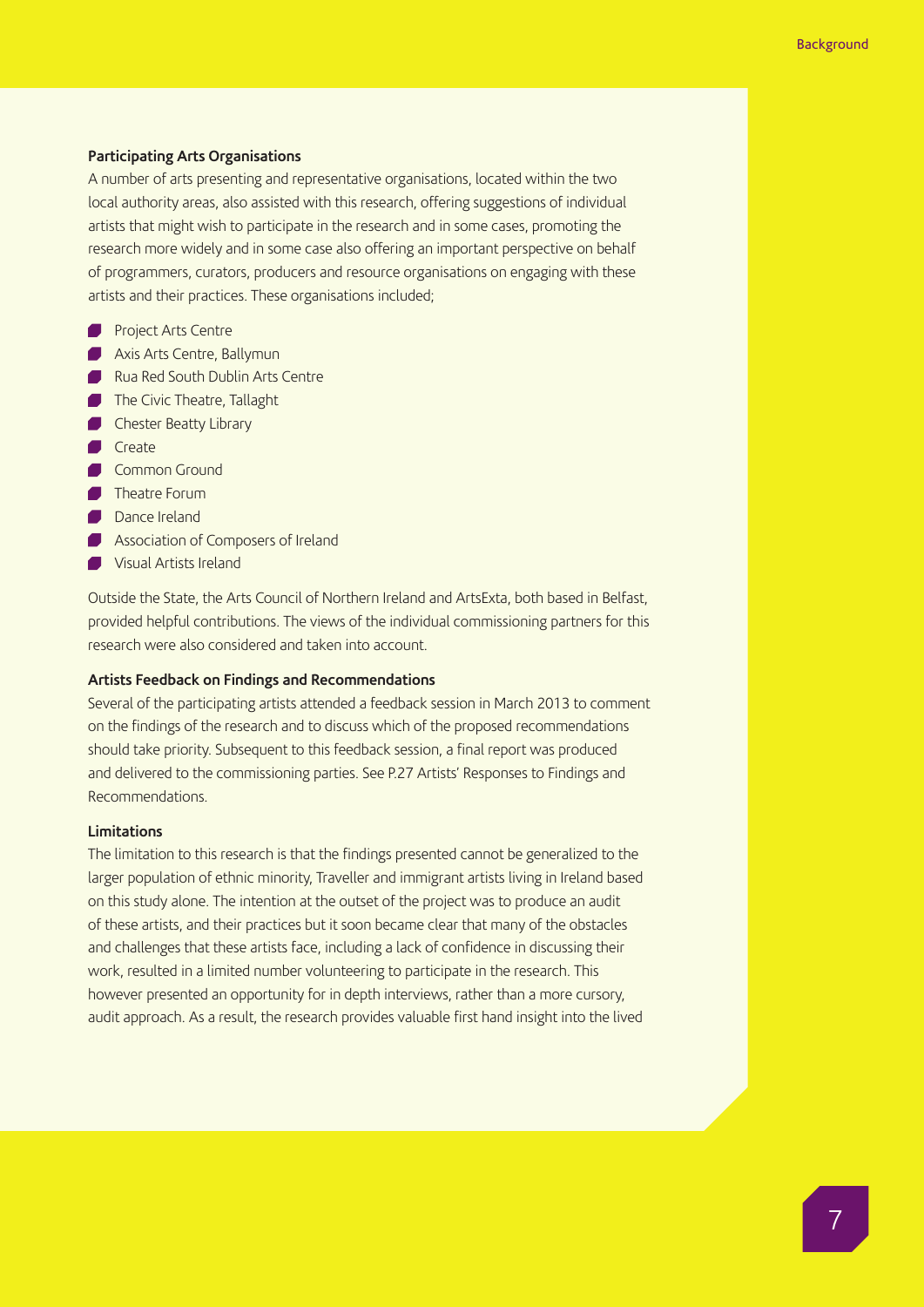experiences of artist from diverse cultural backgrounds and provides a foundation on which to further draw parallels to the experiences of artists from immigrant, Traveller and new communities backgrounds and their needs.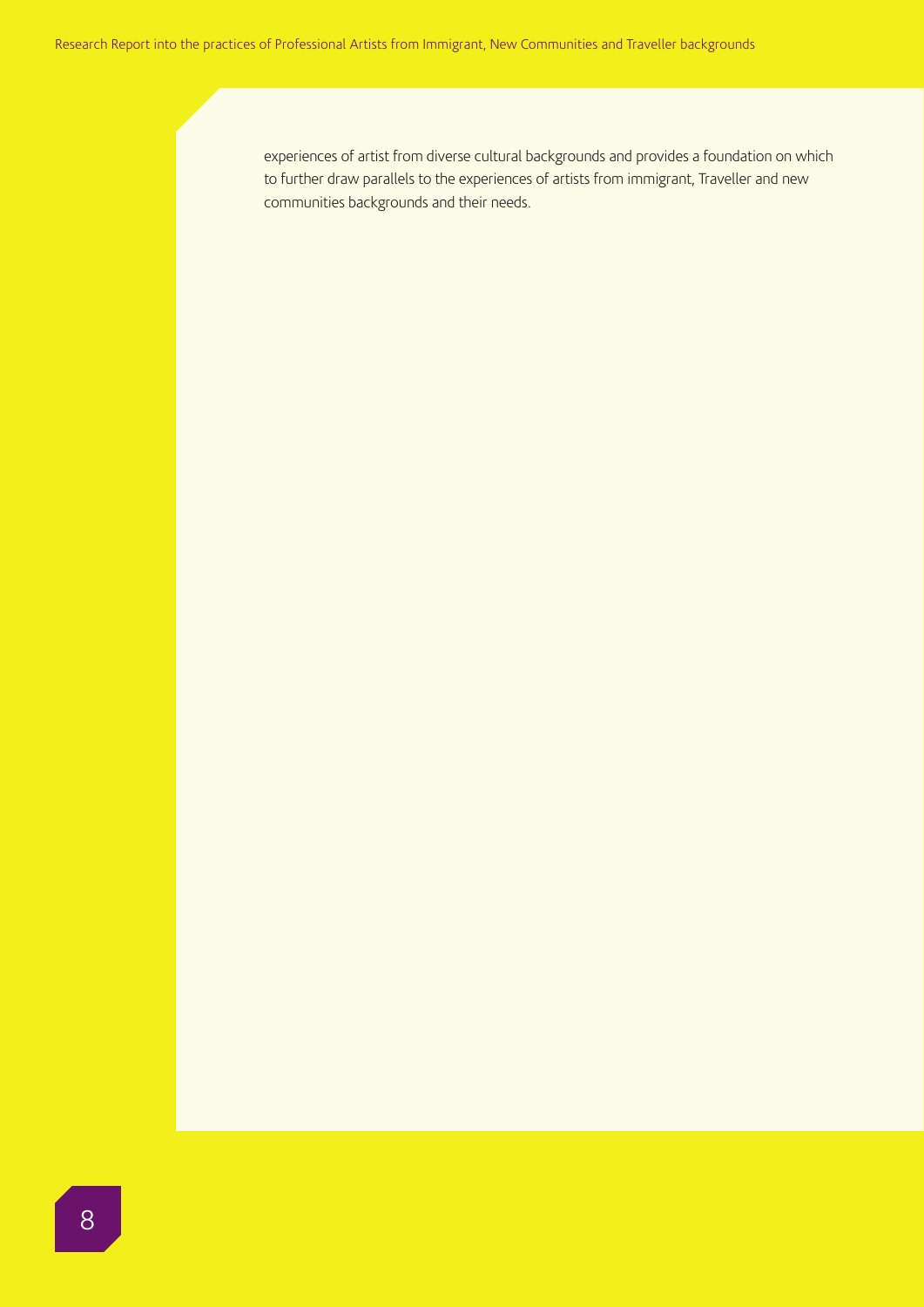## 4. Key Findings

## 4.1 Artists

## **4.1.1 Profile**

The profile of the 23 artists surveyed and interviewed for this research can be summarized as follows;

- 74% of respondents described themselves as "an artist doing professional work from time to time", with 14% opting for "a full-time professional artist, who's getting by".
- The survey group covered many ethnic and cultural backgrounds and included 2 Travellers, 2 Middle East, 8 Africa, 6 Eastern Europe and Russia, 2 India, 2 South America and 1 Western Europe.
- **78%** reported that their work has been presented in some form or another in public although in most cases, this was on a one off or irregular basis and largely within a community rather than mainstream arts context.

### **4.1.2 Key Issues for Artists**

Although issues and challenges faced by artists from immigrant, Traveller and new communities backgrounds are not necessarily homogenous, many of the key informants expressed similar experiences they faced as artists either working or seeking to work in the arts and culture sector in Ireland.

### 1. Perceived Inequity of Funding and Lack of Information about Available Funding

The issue of funding being inaccessible or limited was a recurring theme throughout all the interviews. Over 60% of the informants were unaware whether or not there was any funding available to them. Even though one dancer from Ghana has been living in Dublin for the past ten years, she has little knowledge on who to approach for funding or how to gain access and information of funding opportunities for immigrant, Traveller and culturally diverse artists. Moreover, some artists also perceived that the funding system was inequitable and that their practices were either misunderstood and/or not being appropriately evaluated or even fairly assessed.

*"As an artist from an immigrant or new Irish community background, one of the difficulties encountered is in the area of funding. In this type of work that I do, the only thing that keeps one going on is the passion that one has for the work. In fact, for any*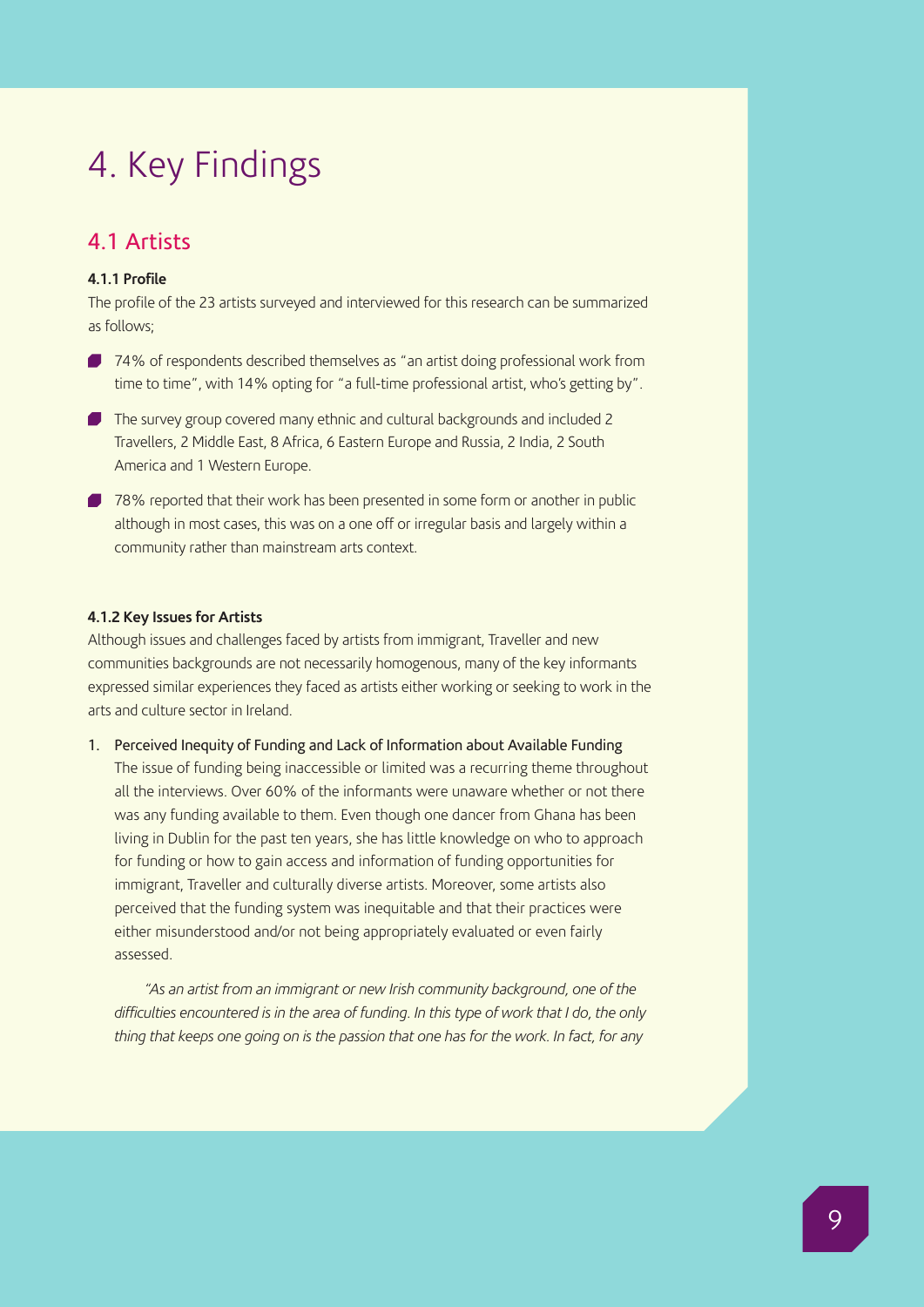*fairly established or even aspiring actors or directors from the ethnic minority group, funding is definitely a great impediment"*

*"I find artists who are foreigners are not told the benefits or receive financial help at present cause they don't feel qualified they will get it before their counterparts".*

*"Outside of paying for necessities such as food and rent, I have not had the financial means to carry out my artistic ideas. It has been very difficult to finance any of my artistic ventures without any support".*

*"(There is a) lack of accessibility and knowledge of the structure in place for artform entertainment in Ireland for New Communities"*

*"(Also a) lack of a strategy to incorporate or engage the diversity current in Ireland into the structure that caters for those who understands the system or terrain i.e. funding, grants, in-kind supports etc".*

## 2. Difficulty in Gaining Recognition and Exposure

The majority of artists interviewed cited the challenge of gaining recognition and exposure of their creative practices, due to the lack of inclusivity. Many commented on the closed nature, whether perceived or real, of the Irish arts sector. Despite a growing public discourse surrounding diversity, there appeared to many to be little progress in convincing Irish presenters, promoters, venues, galleries etc. to seriously consider artistic programmes and projects from ethnically diverse artists. However, there was also recognition by these artists that many programmers and curators lacked the confidence and knowledge to meaningfully engage with artists from immigrant, Traveller and new communities backgrounds and so practical advice and assistance was probably required on both sides.

*"The biggest challenge as an immigrant artist is, breaking into the mainstream art industry (which is pathologically insular, and achieving the recognition I desire, purely on the merit of my art rather than primordial considerations".*

*"(There is a) covert resistance to accept new communities into the structure and territorial power struggle by those inside already … and some sort of lack of interest/ little interest from the majority Irish society to accept/embrace other artforms from New Communities".*

## 3. Lack of Opportunities to Present Work

Closely related to the aforementioned point, many of those artists interviewed bemoaned the lack of opportunities to present, exhibit and/or perform their work. There was a general consensus that programmers and curators in Ireland were not aware and/or knowledgeable of the range of diverse cultural practices in the wider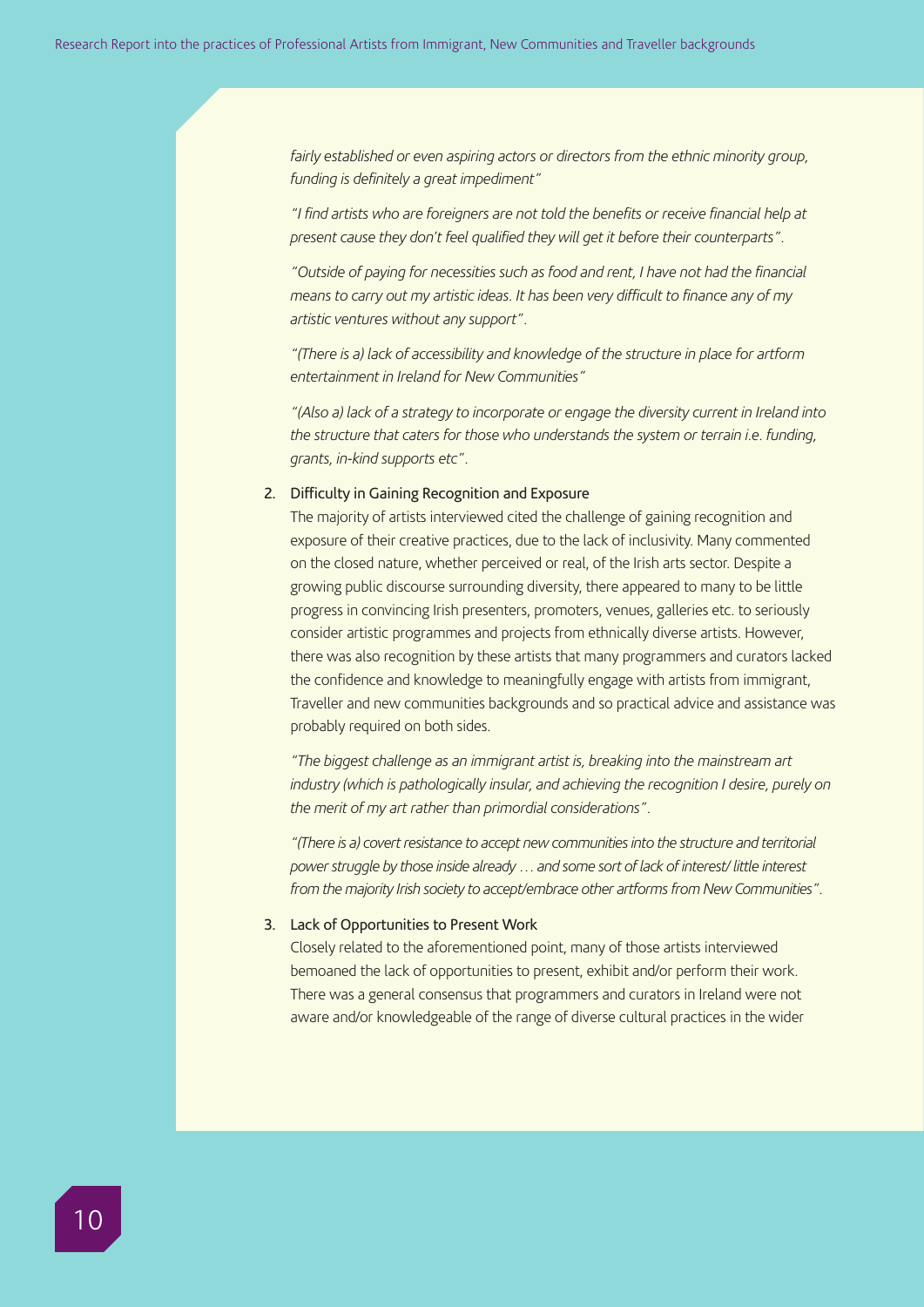community. This lack of understanding and appreciation of the creative practices of ethnically diverse artists were seen as a major obstacle for such artists entering the mainstream. Programmers and curators needed to be regularly exposed at first hand to this work and supported by their audiences and public funding agencies in including it in their seasonal programmes. There were of course some exceptions to the rule, with several artists mentioning the Project Arts Centre and Axis, Ballymun in particular (see Section 3.2 below).

The vast majority of artists interviewed felt that they didn't know how to explain and present their practice and their work to arts producers and presenters, let alone make contact with them in the first instance.

A small but significant number also commented that experience and qualifications gained outside Ireland was often undervalued. One Indian writer and performer said his own personal challenges included, "Lack of opportunities, perception against the back ground … not enough attention and consideration and respect for qualifications and professionalism".

## 4. Language as a Barrier

Some artists remarked that their challenges were less based on racial or ethnic discrimination but rather overcoming feelings of isolation due to language and cultural barriers as they attempted to make their homes in Ireland. This can contribute to a range of problems for such artists including misunderstandings about their practice through to not being clear on the criteria for arts funding. It can also create real challenges in how their creative works are perceived or understood too. One writer for example commented "*The differences in the style and way of writing in literature, specially poetry according to the different traditions, values, way of dealing with life, feelings, thoughts, emotions, ideas, all this makes it difficult sometimes to express yourself in a different language*".

Several artists also commented that arts presenters and producers in Ireland were skeptical about whether artists from ethnically diverse backgrounds could be trusted to deliver artistic projects and programmes.

*"They (Irish promoters/venues) always want to show sympathy for you and not exploring your expertise and passion for what you do. There is this unspoken signs that you cannot deliver, you are not trusted – we should lead while you tag-along … "*

*"One of the problems I have experienced working with a few establishments outside my own ethnic community is the sheer failure or refusal to recognize my positive qualities as an artist".*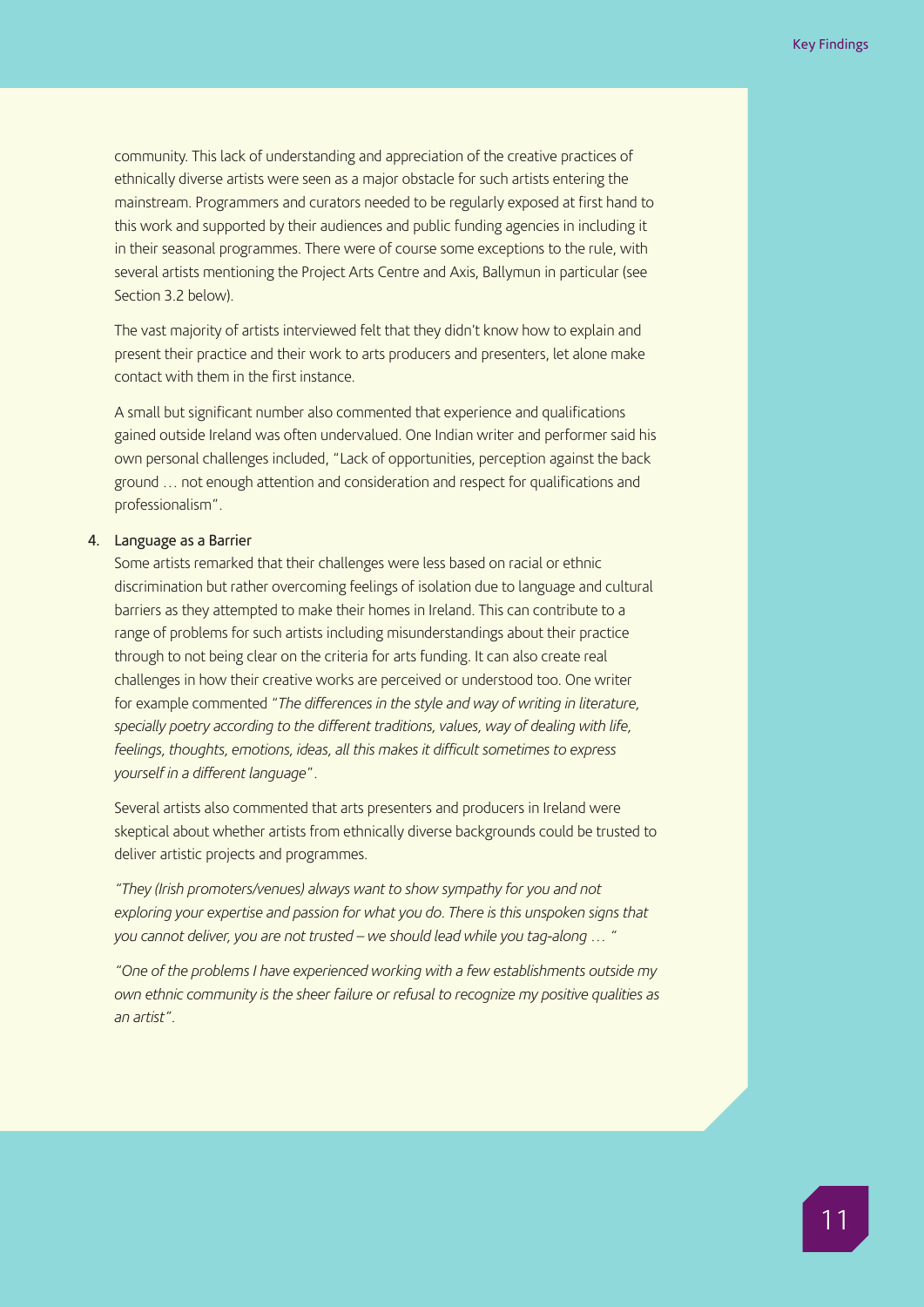### 5. Feelings of Discrimination

Experiences of discrimination and isolation were raised by many those surveyed.

For example, several key informants indicated that while there is a strong presence of white actors represented in the professional arts scene in Ireland, there is an absence of artists of colour seen on stage. The informants involved in theatre suggested this is mainly due to the common practice of professional theatre production companies and houses and institutions hiring mainly white actors and, thus, creating casts and ensembles that are predominantly white. The same observation might also be leveled at galleries and arts centres in respect of the general lack of exhibitions by ethnically diverse artists resident in Ireland.

It is important though to note that there are exceptions to this situation and that from time to time there have been productions and presentations of theatre and dance, music and exhibitions by ethnically diverse artists resident in Ireland in some venues and galleries. Rosaleen McDonagh is a Traveller with a disability who is a playwright, activist and performer based in Dublin. Her plays include her acclaimed one-woman show, *The Babydoll Project, Stuck* and most recently in March 2012 *Beat Him Like a Badger* (as part of the *Tiny Plays For Ireland* season for Fishamble: The New Play Company) and all presented at the Project Art Centre. Project Arts Centre has been a regular and genuine supporter of such initiatives, including providing a Dublin venue for Traveller Focus Week. Michael Collins is also a member of the Irish traveller community who has been an advocate of traveller human rights for over 20 years. He is an actor, writer and performer and has acted on stage in the Abbey Theatre and The Olympia. His most recent play, *Magpies on the Pylon* was performed at Axis, Ballymun in June 2012. Axis is another arts venue that has a strong interest in developing and promoting artists from culturally diverse backgrounds. Dublin Dance Festival (in association with Culture Ireland and Dance Ireland) recently showcased seven artists/ companies in its annual "Re-Presenting Ireland" programme including Seekers from 50% Male Experimental Theatre, a Polish dance company based in Dublin and led by choreographer, Anna Gaciarz. 50% Male Experimental Theatre have since gone on to premiere a new work, Chemistry, at the 2012 Dublin Fringe Festival.

Despite these positive experiences and examples, many of those artists interviewed nevertheless relayed feelings of being typecast for specific, usually limited, roles and their range of ability was usually not considered. One young Black African Actress said that a major challenge for her was *"proving that I can play different character - not only immigrants"*. Behind this lies some major philosophical, ethical as well as cultural issues including the limited nature of the theatre repertoire in Ireland and the place of integrated casting.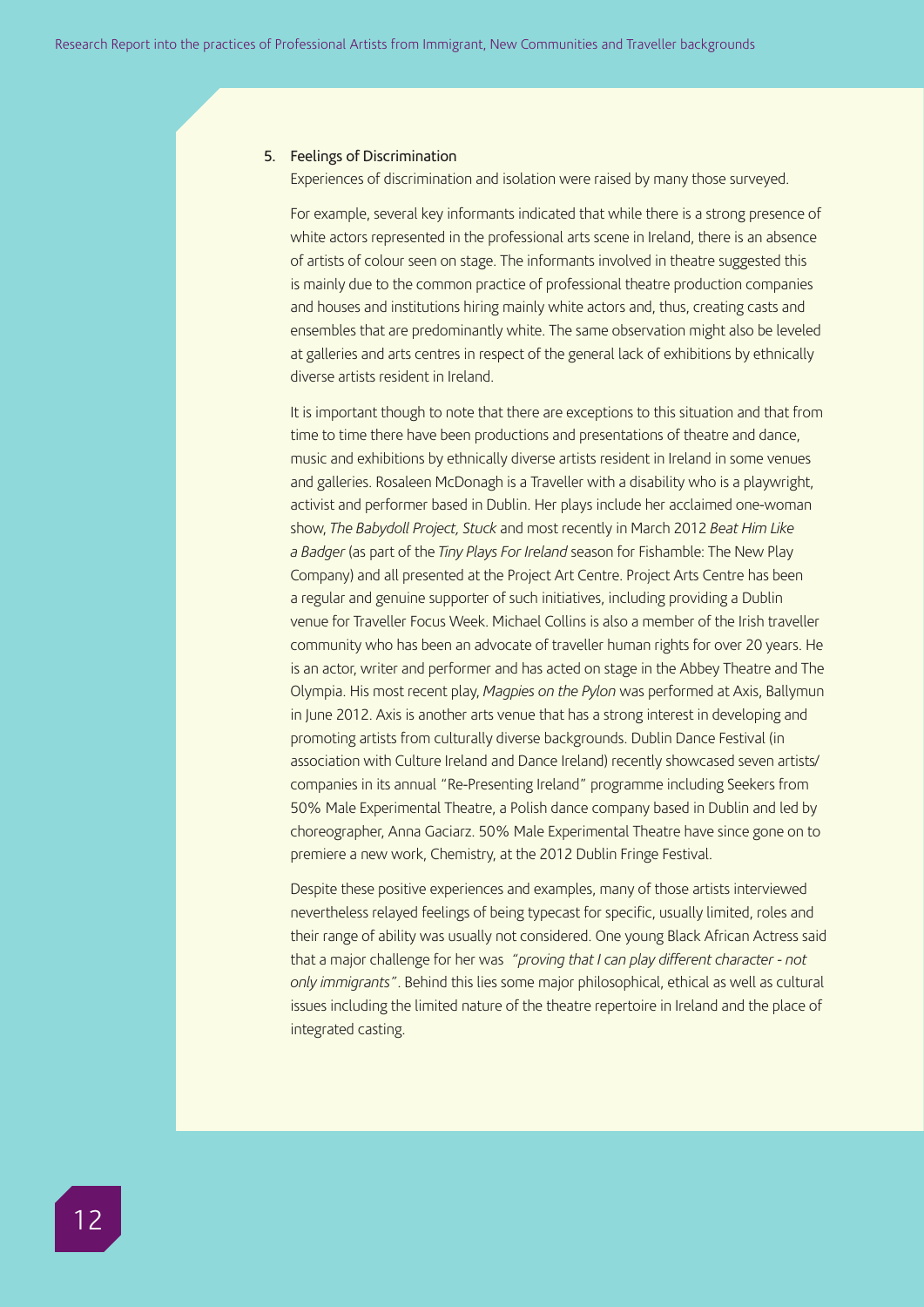In a wider context, there was not surprisingly feelings of racism and prejudice; *"Sometimes when some people in Ireland need an excuse or explanation for unemployment, shortages in housing, health service crises etc, or even the general dire strait of economy, there is the tendency to use anti-immigrant rhetoric to misinform others"*.

## 6. Challenges with Networking

Three of the key informants identified networking opportunities as a challenge. Many lack the confidence necessary to approach arts presenters and producers to discuss and sell their work. The opportunities to network with colleagues are few and indeed the "art" of networking itself can often be a difficult process. Some artists remarked that a major challenge is the lack of networking opportunities to make connections with arts presenters, producers and potential partners and collaborators and to seek out available resources to integrate or establish themselves as bona fide artists. Many immigrant and Traveller artists have no or limited knowledge of networking, where to go for information, and how to access the available resources in the arts sector.

Without proper resources and knowledge being easily available and accessible to immigrant, Traveller and culturally diverse artists within their community, artists from these backgrounds are unable to build their networks and establish themselves in an arts profession. This can also create feelings of discouragement and the feeling that the work of immigrant and culturally diverse artists is of lesser value in the Irish context.

## 7. Other Issues Arising

A handful of other issues were raised by artists and whilst they did not occur with the same frequency as those mentioned above, they are perhaps no less significant.

#### The importance of youth opportunities in the arts

Both artists and arts organisations agree on the importance of providing opportunities for young people from immigrant, Traveller and new communities backgrounds to develop themselves as artists and pursue career oriented growth within the arts and culture sector. Arts programming can provide experiential learning opportunities for young people to explore their options, interests and build upon their strengths. Equally, the presence of good role models from their own communities along with access to both expert career guidance and counseling and further education are vital building blocks in developing the next generation of artists.

## The lack of ethnic minority representation

The lack of representation of artists from immigrant, Traveller and new communities backgrounds in the arts sector – funders, producing and presenting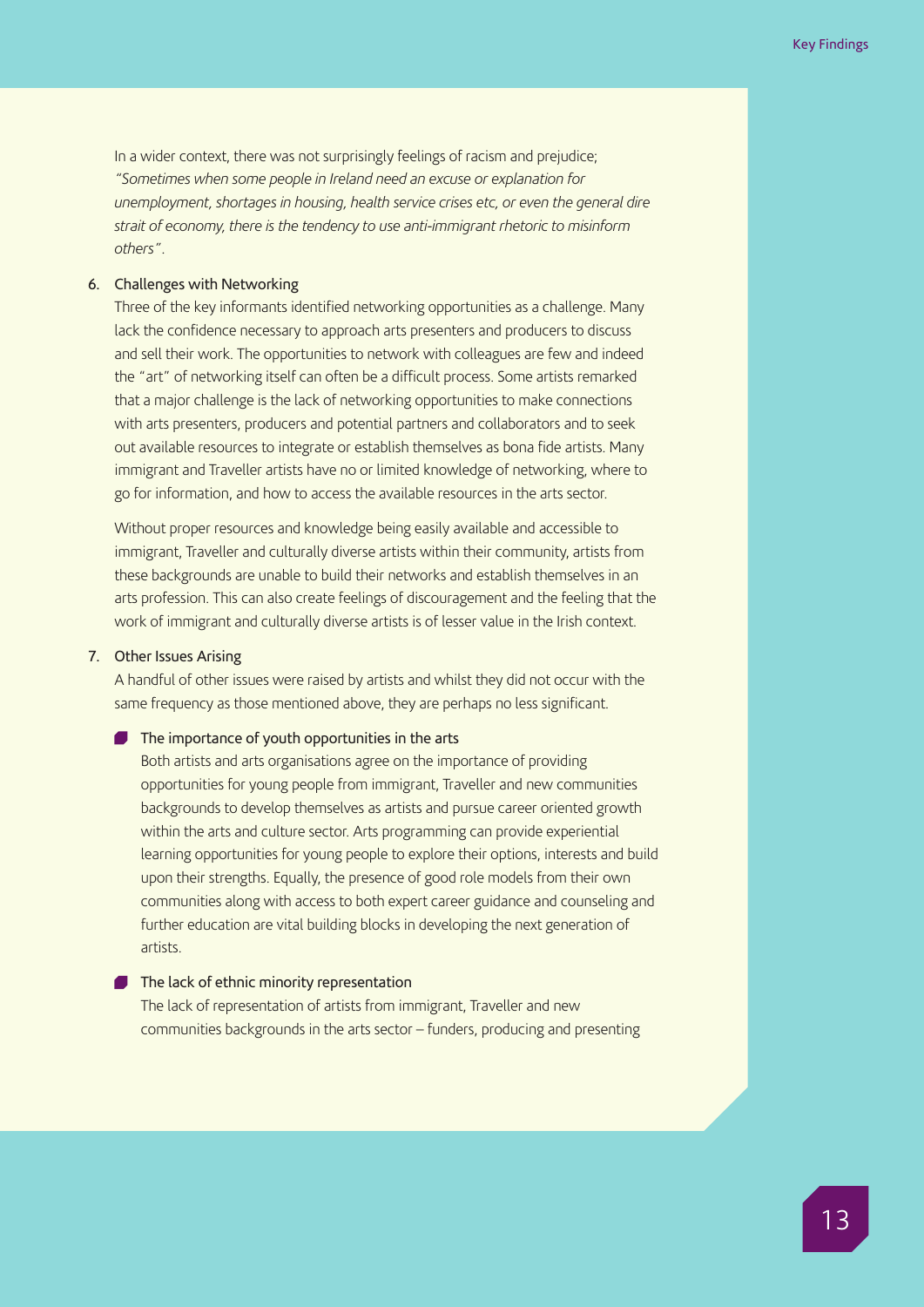organisations – is also a key issue. If there is no diversity at the top of an organisation for example, it is unlikely that there will be much at its heart. Rosaleen McDonagh, a leading Traveller and disabled artist, was clear that representation was generally lacking in both the arts sector workforce and on Boards of Management. Public funding agencies cannot expect to have a developed knowledge of culturally diverse artistic practices unless they engage artists from those fields on their staffs, advisory and funding panels.

Some sensitivity however needs to be exercised by organisation seeking to make otherwise genuine attempts to broaden representation on boards of management and funding panels. As one artist put it "the difficulty is, an artist, regardless of their ethnicity or national identity may well be just an artist who does not have an analysis of the issues for their wider community, or an understanding of racism and its impact. There is no reason why an artist should have the burden of representing issues or their community." Choice, individuality, expectations and affirmative action are all key elements to this discussion.

### **Positive action where needed**

Limited forms of "positive action" are generally seen as an acceptable means to ensure disadvantaged and under-represented groups have access to facilities for training and are encouraged to apply for funding and jobs. Whilst many artists interviewed simply want "an even playing field" when it comes to accessing funding and work, they do believe that a range of positive actions may be helpful in establishing this.

## The need for meaningful intercultural interactions and dialogue

Issues surrounding the need for meaningful interactions and intercultural dialogue were raised by several of the informants. It was also a key concern for those arts organisations with a track record in promoting culturally diverse programmes and events, such as Axis, Ballymun and the Chester Beatty Library. A greater level of debate and discourse with and within the mainstream arts sector in Ireland is required. In addition, the lack of intercultural stories and histories being shared in classrooms across the country is a barrier that must be overcome if a greater appreciation of the richness of cultural diversity of society is to be achieved.

It is difficult and perhaps unhelpful to separate out the above issues, as they are all inter-related in some way or another. However, in terms of broad ranking of issues and challenges facing artists from immigrant, Traveller and new communities backgrounds, the following were most keenly felt by 91% of respondents; a lack of appreciation of cultural diversity (and sometimes related language issues), the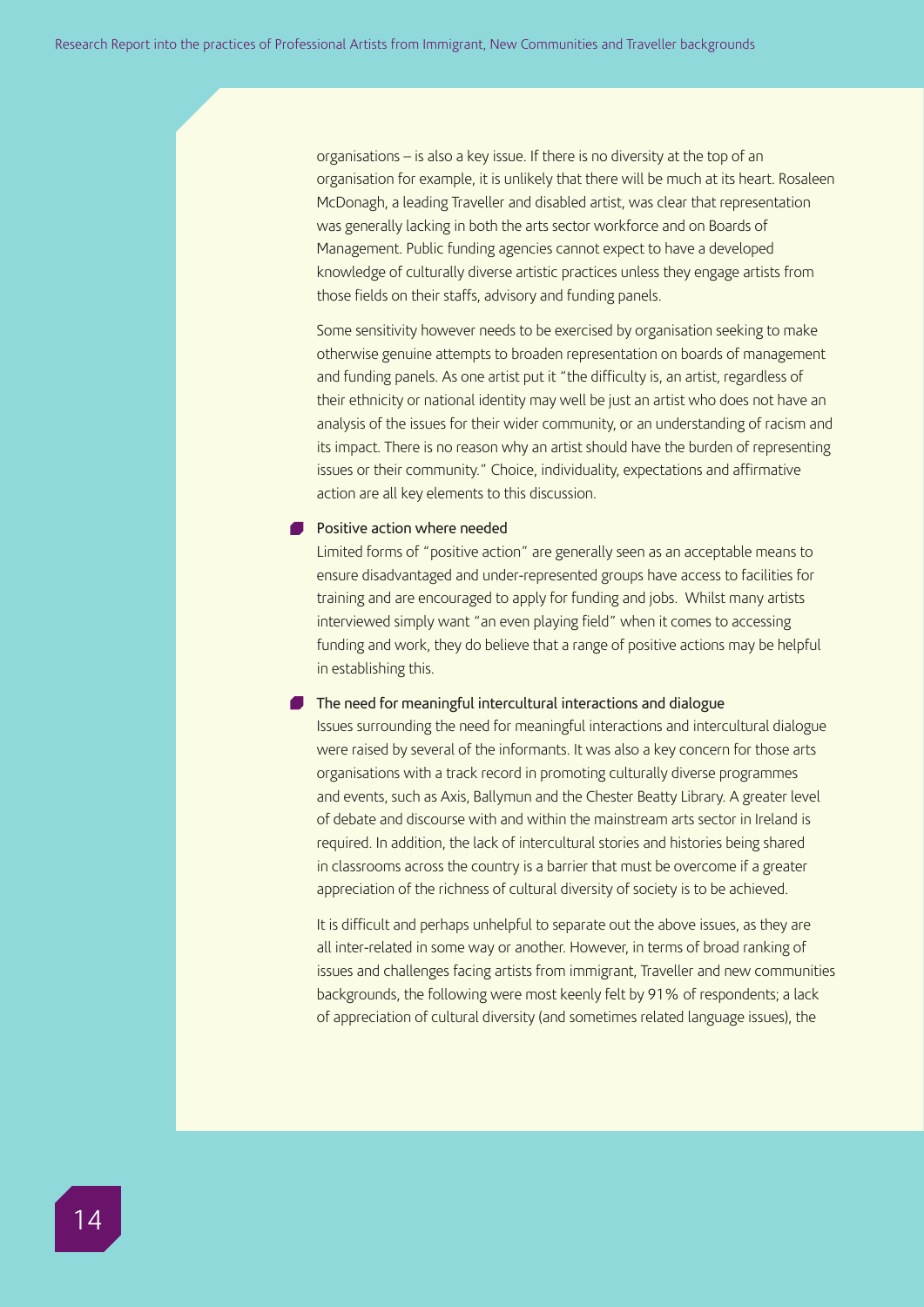closed nature of the mainstream Irish arts sector (with the consequence of few opportunities to present and produce work) and a perceived Inequity of funding together with a lack of Information about available funding.

## 4.2 Presenters and Networks

In general, the artistic programmes of arts buildings in the two council areas only include a small proportion of work by Asian, African and Caribbean artists from Ireland and abroad and only a very few play a significant role in engaging with regionally based Asian, African and Caribbean artists. The majority of arts performance and gallery spaces in the two council areas seem to have little engagement with Asian, African and Caribbean artists, with some notable exceptions like Axis, Ballymun, the Project Arts Centre, the Chester Beatty Library and the Civic Theatre, Tallaght. Obviously there is a key issue for arts programmers of the actual availability of culturally relevant product. Nevertheless, the artists surveyed perceived that there was a lack of engagement between the artists and arts presenters and producers, an issue, which needs to be addressed.

Venue programmers and directors are in general well disposed to the idea of hosting work by artists from immigrant, Traveller and new communities, however, they all make the point that there is little information about who these artists are, what they are doing and how and why this might be relevant to their audiences. There are very few "champions" in this sector for this area of artistic activity i.e. curators, directors or programmers who are willing to make the effort to go out and find emerging artists from these particular backgrounds and champion their career development. A lack of champions means that there is a cycle in which artists from immigrant, Traveller and new communities do not benefit from exposure through performances, exhibitions, concerts etc and therefore do not gain from the related developmental opportunities, which then becomes a self-perpetuating problem.

Arts programmers and producers agree that they need to expand their knowledge of artists from immigrant, Traveller and new communities within Ireland and to broaden their general understanding of the artistic practices of diverse cultures. However, there is little access for them to sources of valid research and/or information about this within Ireland let alone the two council areas and a lack of an identifiable individual or agency developing this, as compared to similar situations elsewhere such as Northern Ireland and Great Britain (see appendices for case studies). There are no discernable Asian, African and Caribbean led arts organisations within Ireland that artists from these backgrounds can turn to either. Consequently, there are currently no agencies or organisations that could provide culturally specific expertise and a connection with audiences that may be able to contribute effectively to the creative development of these artists.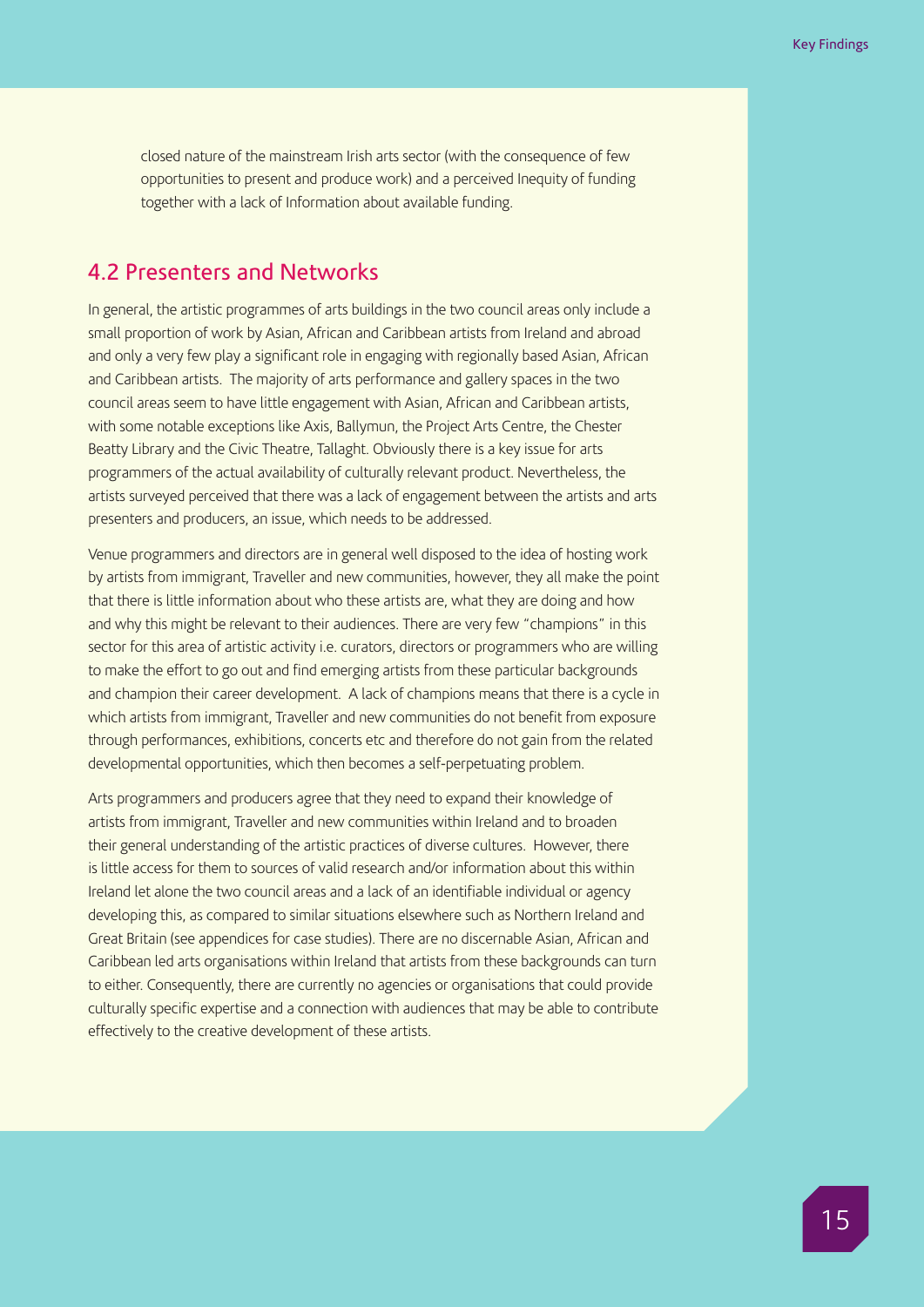Alongside this need for a greater knowledge, awareness and accessible information of the artistic practices of diverse communities, many of those programmers interviewed also stressed the need to help develop audiences from across all communities for this area of work. In the current challenging economic climate, venues will find it increasingly difficult to take the risk of promoting a particular event, however worthy, innovative or talented the artist(s) may be, if there is no discernable audience for the work. Audience development is however an essential and accepted aspect of arts management and with the right mix of imaginative programming and promotional resources and measures, significant audiences can be generated not only artists from culturally diverse backgrounds but for good quality artistic events in general.

There are however several examples in Ireland of good practice and work in developing an increased awareness of culturally diverse practices in the arts including for example;

- A one day seminar on "*Social Inclusion and Cultural Diversity in Ireland's Cultural Spaces*" in November 2010 hosted by the Council of National Cultural Institutions at Chester Beatty Library, Dublin;
- The Chester Beatty Library's support for young curators from ethnically diverse backgrounds;
- The inclusion of artists such as Bisi Adigun in Project Arts Centre's programme;
- Axis, Ballymun's pioneering work with Traveller artists, such as Michael Collins;
- The promotion of international collaborations and local relationships at the Civic Theatre, Tallaght including "Real Soap Opera" (2010), Skin Deep (2008) and Mushroom (2007);
- **Fishamble's approach to developing, supporting and producing writers including most** notably Rosaleen McDonagh;
- The activities of the Centre for Creative Practices, a Dublin arts centre dedicated to connecting, integrating and promoting immigrant, experimental and emerging artists.

In addition, there are also examples of communities forming their own groups and associations to promote local artists and arts practices. One example is Migrant Writers & Performing Artists Ireland, established in 2011 in partnership with New Communities Partnership. Migrant Writers and Performing Artists Ireland serves as a creative platform for bringing together migrant artists, enabling them to contribute meaningfully to modern Irish arts in a positive way. It provides migrant artists with "an opportunity to achieve fulfillment as creative thinkers and commentators on issues and events in ways different from how they have been interpreted in the public sphere". As a result of funding by the South Dublin County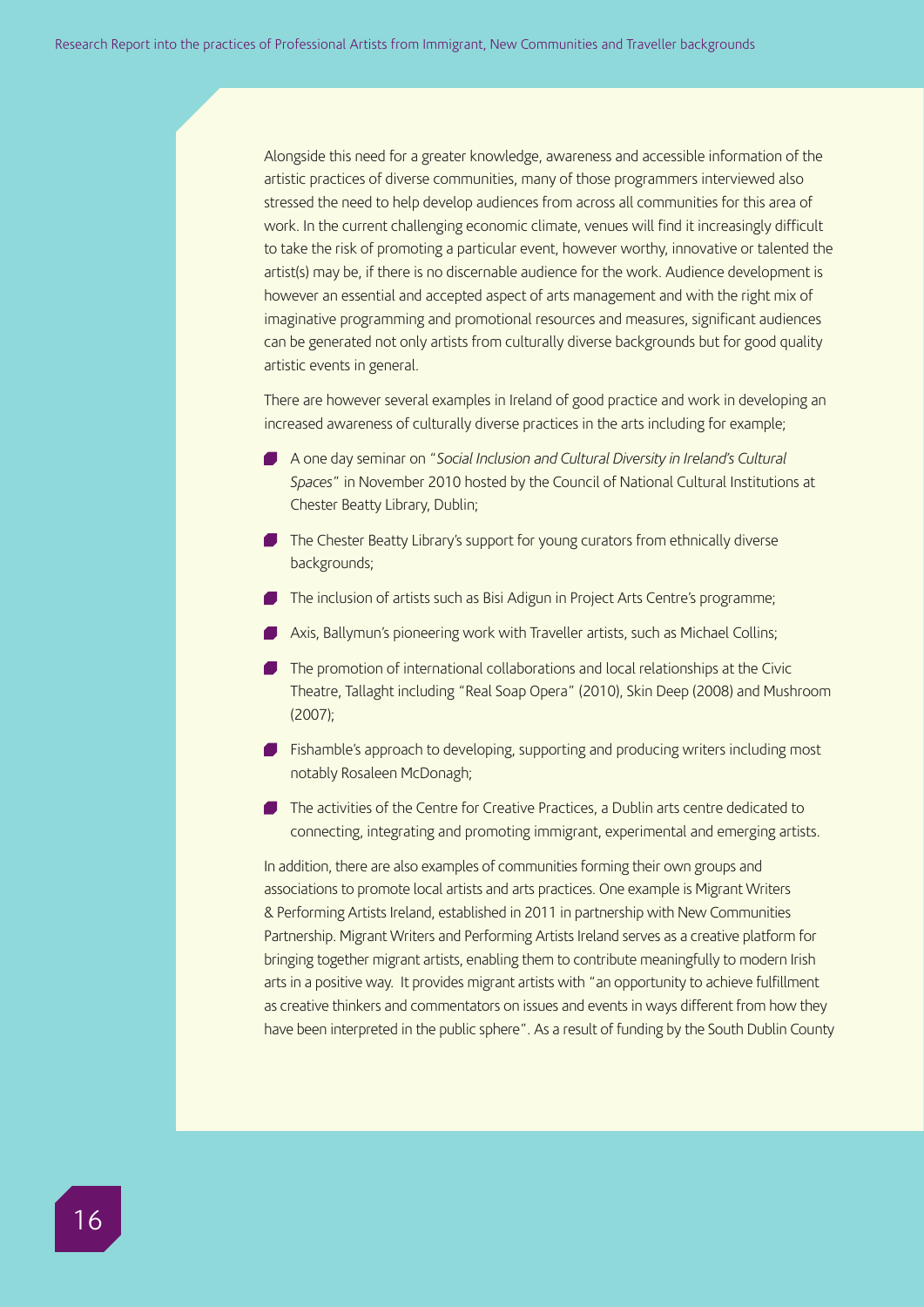Council Arts Office, they were able to produce and publish an anthology of migrant poetry called *Embers of Words*, which was launched on 22nd October at Irish Writers Centre. The book, edited by Dr. Theophilus Ejorh, Illuminates the thoughts, feelings, personal experiences and longings of migrant poets from different backgrounds in a newly evolving Ireland.

## 4.3 Young People

A key area that policy makers and their strategic partners might address is the need to create programmes of activity, which establish the notion of a meaningful career in the arts in the minds of young people, and particularly those from ethnic minority groups. Although the timing, nature and scope of this research did not allow for any extensive surveying of young people, some interesting approaches to facilitated learning was observed from participants engaged in a workshop day led by the Phakama Project (in association with Tallaght Community Arts and Common Ground) in May 2012.

In addition, there are also studies and research from elsewhere that is helpful in understanding the issues arising for young people considering careers in the arts. For example, in December 2008, Arts Council of England published a policy proposal called "*Beating the Odds - Enhancing the engagement of young people from culturally diverse backgrounds with careers in the arts*". Participants in a workshop in the West Midlands identified specific barriers and opportunities for students opting for the visual arts.

Barriers to students opting for the visual arts

- **Family expectations and values**
- **Perception that art is not academically robust**
- Absence of clear career paths or opportunities
- **Uncertainty of future income**
- Cost of participation in arts courses
- **Resource limitations in institutions**

Opportunities through mentoring

- **Inspire through example positive role models encourage participation**
- Build students' confidence
- **Establish clear, supported pathways at key moments**
- Demystify visual arts for prospective students and their families
- Improve awareness of education and opportunities in the industry  $\blacksquare$

## Other means to address barriers

- Build better links with careers guidance services
- Develop a carefully targeted bursary programme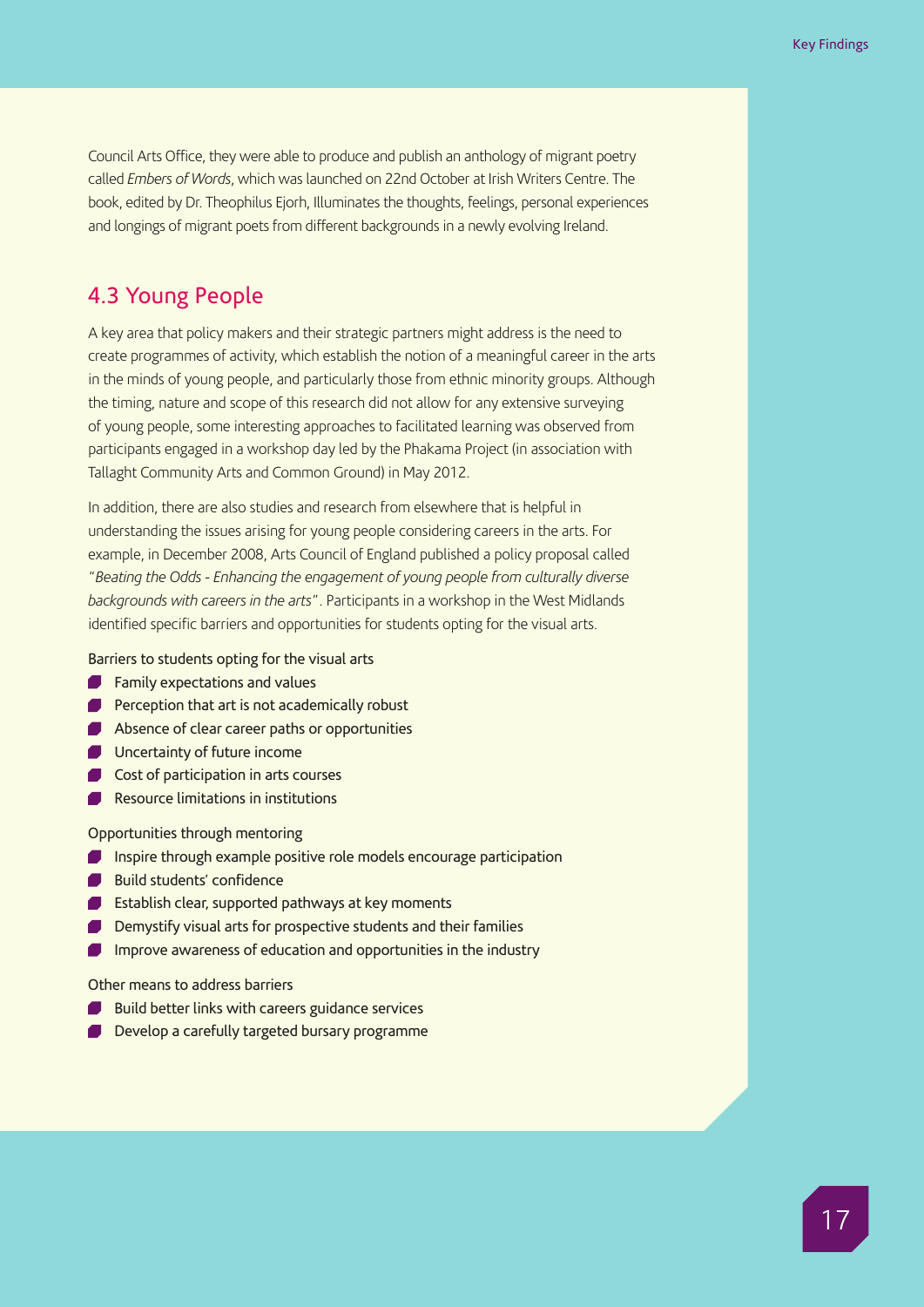"*Beating the Odds…*" recommended supporting a pilot mentoring programme in order to support young people in school across a range of ages and stages in their development. This programme would enable mentoring to connect and add value to existing activities provided by a range of organisations already engaged with visual arts education. These should be delivered over a minimum of five years in order to test whether mentoring can make a difference to young people's career choices. The pilot needs to be concerned with ensuring continuation, supporting transition, strengthening abilities and 'demystifying' ways forward.

A good but quite different example of how to actively involve young people in the arts is Project Phakama. Project Phakama is a UK based organsiation that is committed to cultural exchange and the celebration of shared experiences. A youth arts organisation that believes individuals' own stories and life experiences have the power to move, challenge and inform, Phakama creates shared spaces for young artists to express, perform and grow. Over the years Phakama has benefited thousands of young people through employment and active citizenship who have experienced extremes of social disadvantage in their lives. In May 2012, Phakama delivered a 2 day workshop for arts practitioners, communities workers and young people from Bluebell, Inchicore and Tallaght in partnership with Common Ground and Tallaght Community Arts. The Phakama team led sessions that included a multidisciplinary process, shared creative responsibility and intercultural creative dialogue/ processes/projects. The young participants appeared to greatly enjoy and benefit from this facilitated learning process and perhaps in doing so, also were able to enhance their knowledge of and skills in various creative practices.

Another example from across the Irish Sea is *Tomorrow's Warriors*, a leading UK organisation for jazz music education and professional artist development. It is a multicultural organisation with a special, though not exclusive, focus on young musicians from the African diaspora. *Tomorrow's Warriors* focuses on the ongoing musical development of young people from 9 years onwards (see Appendix 3 for further details).

What these examples share is the value of direct exposure to and participation in professionally led arts practice, whether through mentoring or facilitated learning. More research into ways of encouraging young people in Ireland from all backgrounds but particularly those from ethnic minorities to consider careers in the arts needs to be undertaken, possibly in partnership with various career guidance services and the Department of Education. The notion of mentoring is a positive and reoccurring theme throughout this research and there is merit in further considering how such an approach might be integrated into existing arts curriculum and career guidance structures. This is something that the commissioning partners of this research may wish to consider advocating for in the future. In the meantime, collaborative and participatory initiatives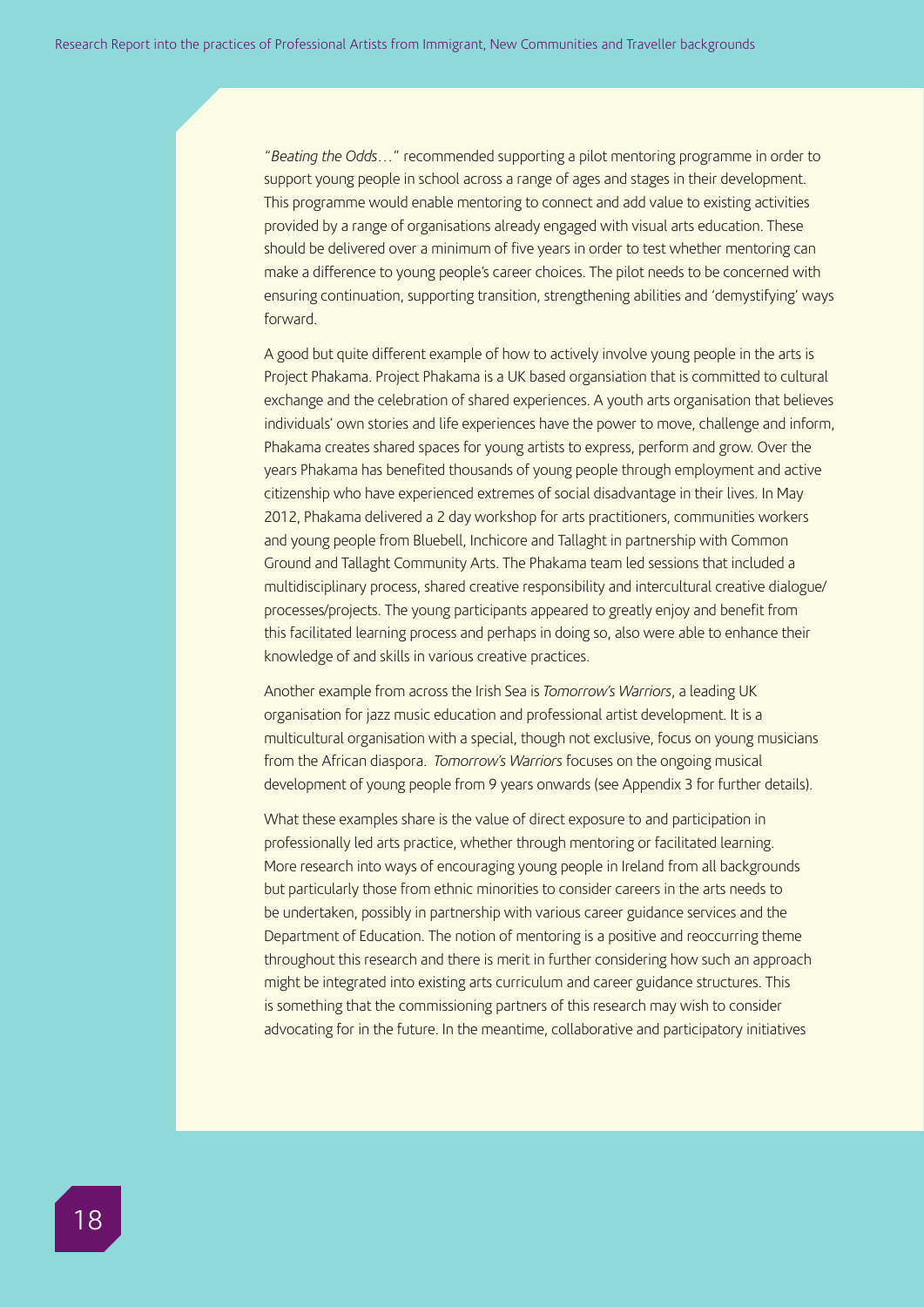such as the Project Phakama training days could be expanded and/or customized to benefit many more young people, though this will require additional and longer term support from local agencies and funders.

Finally, the question of visible and recognisable role models is key for illustrating to young people what can be achieved. It is significant that public funding agencies in the UK including the various Arts Councils and Creative Scotland, have adopted an approach to develop talent at the very top level, particularly in the case of both disability arts and culturally diverse arts practice as a way of creating leaders in the field and role models for the next generation. Such an approach in itself also in time creates demand from young people for further education and professional training, hopefully followed by a corresponding response from training providers and colleges.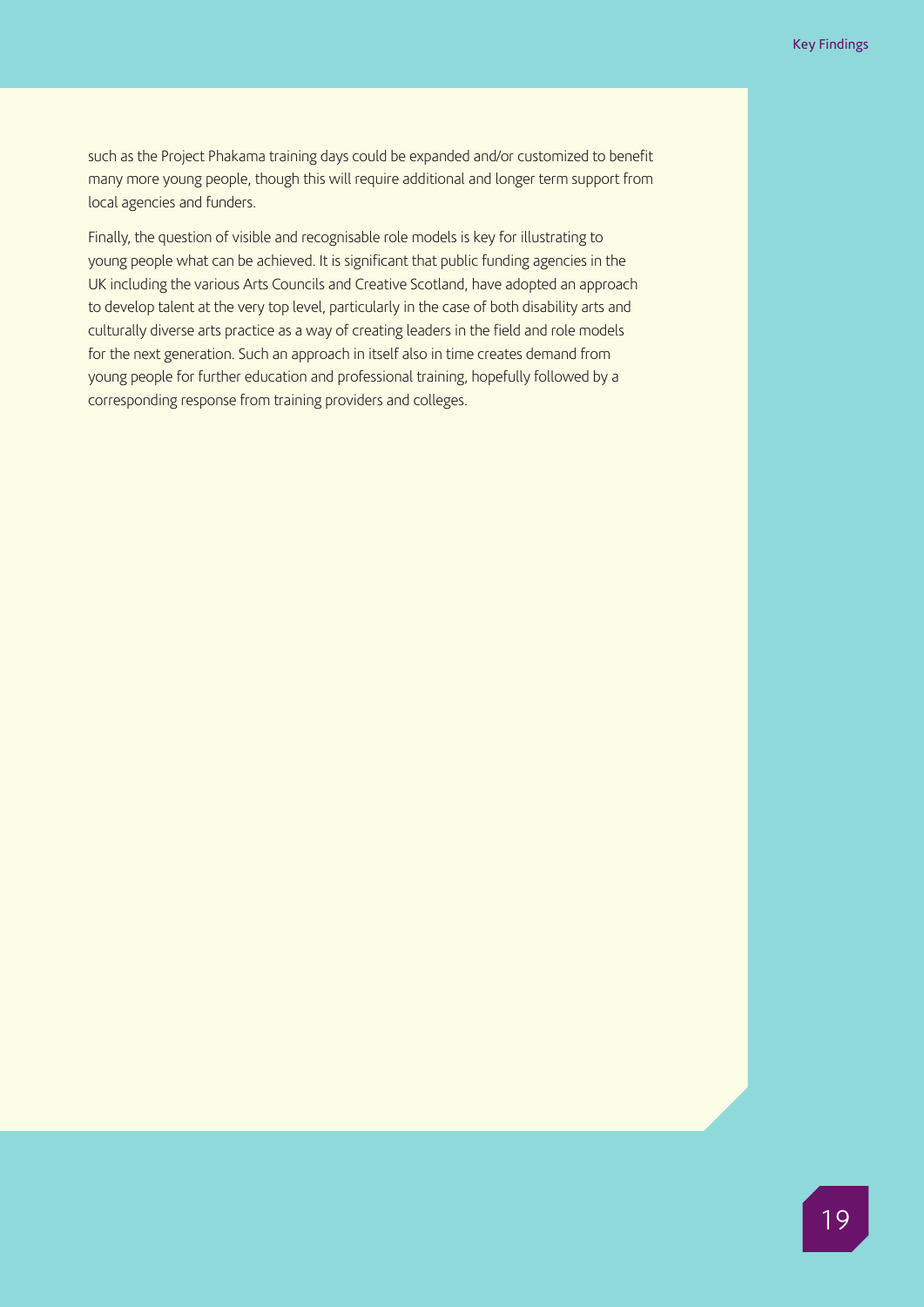## 5. Conclusions and Recommendations

## 5.1 Conclusions

The interviews conducted with both artists from immigrant, new communities and Traveller backgrounds clearly illustrate many of the challenges and barriers that they face as they attempt to build careers in the arts and culture sector in Ireland. The interviews reveal the need for such artists to have better access to information on available resources to support the development of their creative practices and careers including funding, physical resources such as spaces to rehearse and create work, opportunities to exhibit, present and perform work and training and education. In addition, these artists are also concerned about the difficulty of gaining recognition and how their creative practices are understood and evaluated. There are also issues around language barriers, networking opportunities, lack of representation on staffs and Boards of arts organisation, stereotyping and the need for arts and cultural programming for children and youth that facilitate intercultural dialogue.

Behind all of this lies the greater issue of an arts sector that is largely perceived as a closed community and difficult to access let alone be a genuine part of. Many arts presenters, producers and programmers are poorly informed about the range and availability of work from artists of culturally and ethnically diverse backgrounds. Whilst some however recognise this and would like to see measures and resources dedicated to building up their knowledge and appreciation of this area of work, there is nevertheless a common perception amongst many ethnically diverse artists that the Irish arts sector is just not interested in their work. Part of the reason for this perceived reticence by programmers might be their concern about whether there is a significant enough audience for the work of these artists, a factor even more acutely felt in these difficult economic times.

A wider debate needs to be had by all sections of the Irish arts sector about cultural diversity in society and the arts in Ireland today. Ireland is becoming a more mixed country with the latest census data from 2011 showing that those born outside the State account for some 17% of the population. Given this increasing diversity of our population, the need to better understand the experiences of immigrant and culturally diverse artists, art professionals and cultural workers is more necessary than ever. In identifying and effectively addressing these artists' needs, barriers to inclusion can be identified and dismantled, inclusive arts practices and programming can be established, and better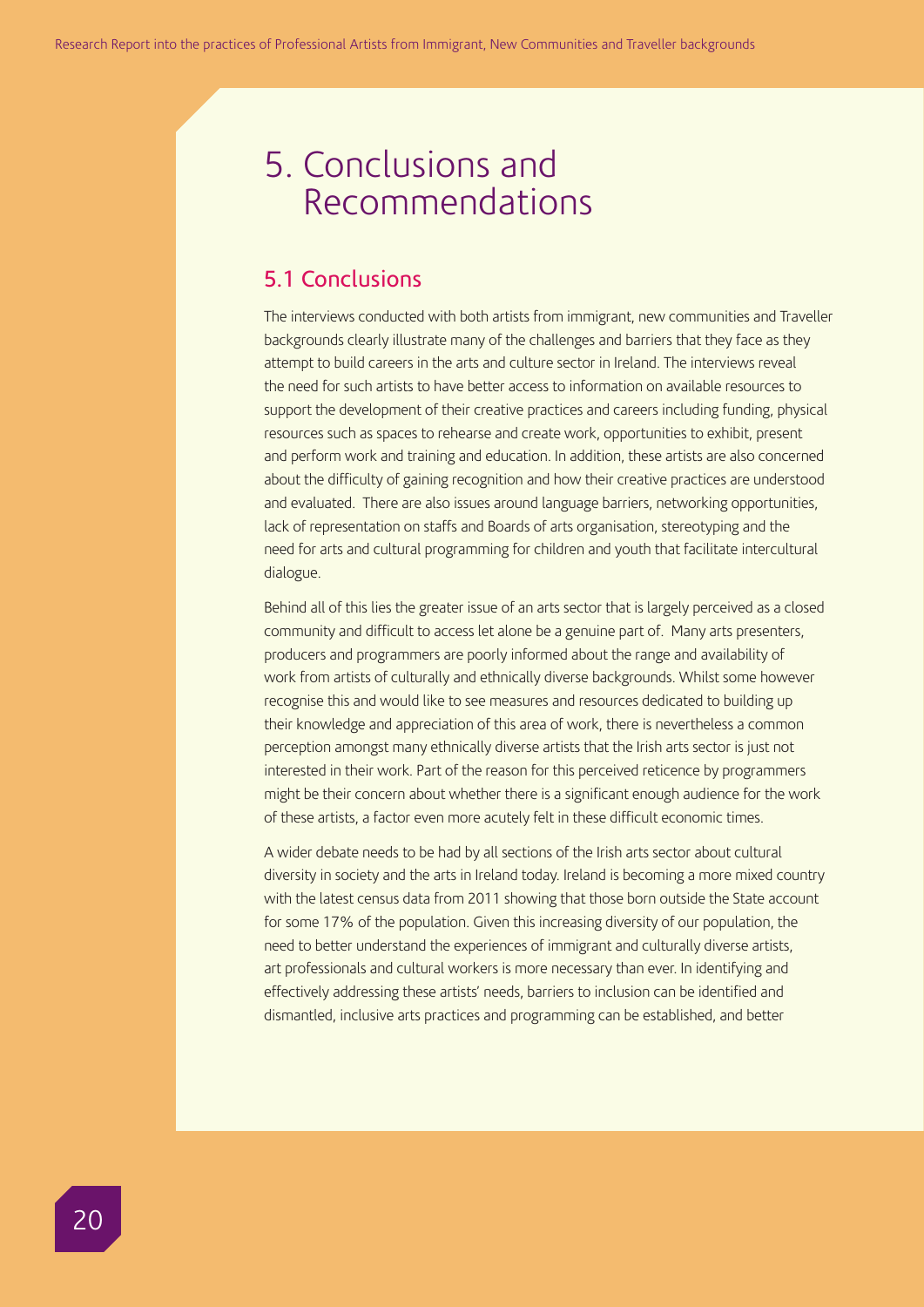strategies to connect artists of diverse cultural backgrounds with existing services and opportunities can be provided.

## 5.2 Recommendations

The following are recommendations for Dublin City Council and South Dublin County Council based on the key issues, challenges and barriers expressed during the research. Whilst the majority focuses on potential ways for developing and improving the careers of ethnically diverse artists, there are a handful of recommendations that will indirectly aid this objective, such as initiatives around audience development and ethnic minority representation on the staffs and boards of arts organisations. Many of these recommendations though may be best delivered in partnership with like-minded public agencies such as the Arts Council, arts venues and representative organisations and networks. They are listed to reflect the priorities articulated by the consultees to this report with some consideration also being given to the practicality of delivery.

## **5.2.1 In General**

- 1. The nature and scale of change required to create a more culturally diverse arts sector requires a long term commitment, particularly by the public funding agencies. Time is needed for artists, venues, promoters and producers to establish new contacts, increase their knowledge of culturally diverse artistic practice, and discover new mutual ways of working and to build trust. Phased targets, frequent monitoring and reviews and the involvement of expert practitioners with a track record in this area are vital components of this process.
- 2. Public funding agencies working to promote the arts need to demonstrate nationally (and internationally) the strengths of a culturally diverse society. In particular, they might consider measures to unpack and debunk some of the misconceptions around the concept, such as that the work from culturally diverse artists is either irrelevant to Irish audiences or is of a lesser quality than works of art from indigenous Irish artists.

## **5.2.2 Specific Actions to support the development of Artists and their Creative Practice**

1. Explore strategies to better communicate with immigrant artists and artists from diverse cultural backgrounds with information about existing and available funding sources, services and opportunities. This might include for example a dedicated website, perhaps not dissimilar to the model developed for the highly respected Artsandhealth.ie, the independent, national arts and health website developed by the Waterford Healing Arts Trust (WHAT) and Create (the national development agency for collaborative arts in social and community contexts). Such a website might provide a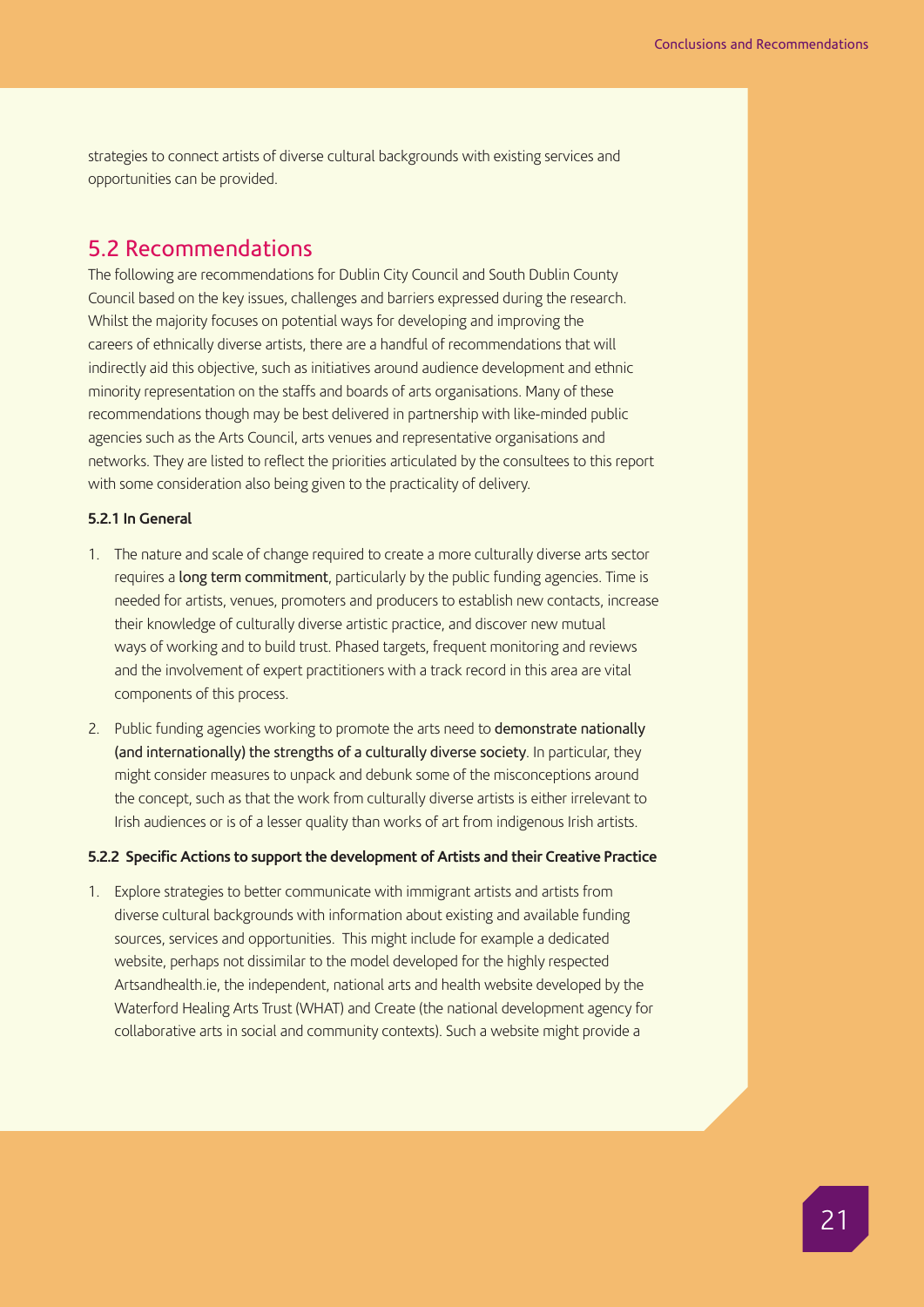resource and focal point for culturally diverse arts practices in Ireland via information, support, advice and news, and encouraging a wider discourse between artists, arts organisations, public agencies and others interested in this field. It could also include a directory of artists with information on their work, availability and contact details. Existing websites hosted by both public funding agencies and arts organisations might also be made more "migrant friendly" with less jargon and clearer language and where appropriate highlighted programmes catering for artists from culturally diverse backgrounds. Equally, more personable routes to connecting with these artists should be considered, particularly through community based associations and organisations. Translation of funding criteria and application forms into other common languages found in Ireland should also be considered.

- 2. Provide mentorships, skill development, placements, artist residencies and events for emerging and more established artists from diverse cultural backgrounds to communicate and share their needs, experiences, and ideas of establishing a career. Such capacity building programmes, for indigenous artists and arts organisations already exist (Common Ground, Create and Tallaght Community Arts all in their different ways have worked in this way) and an extension and/or redesign of these should not be too difficult for public funding and training agencies to conceive. As part of its Intercultural Arts Strategy, the Arts Council of Northern Ireland provides funding for immigrant artists from two new programmes within the Arts Council's Support for Individual Artists Programme – *Minority Ethnic Individual Artists Award and Artist in the Community Awards*. In the former, grants of up to £1,500 (approx. €1,800) can be used to support new projects, specialised research, personal artistic development, and the purchase of materials and equipment. Grants of up to £5,000 under the *Artist in the Community Award* scheme will be offered to artists working with a professional arts organisation, reflecting, researching and reconsidering art practice within an intercultural context. A similar programme of support might be worth considering here too.
- 3. Establish a professionally managed biennial platform for immigrant and culturally diverse artists to showcase their arts within the public sphere and receive recognition for their work, creating equal opportunities for emerging and existing artists from diverse cultural backgrounds. Showcasing is a very common practice for raising the profile of artists and their work whether for home or international markets. It has also been successfully used in the UK through the *decibel* initiative (see Appendix 2) to give artists from culturally diverse backgrounds an opportunity to exhibit and perform their works to arts presenters and programmers that they would not otherwise have had. Consideration should however be given to the timing of the first show case event to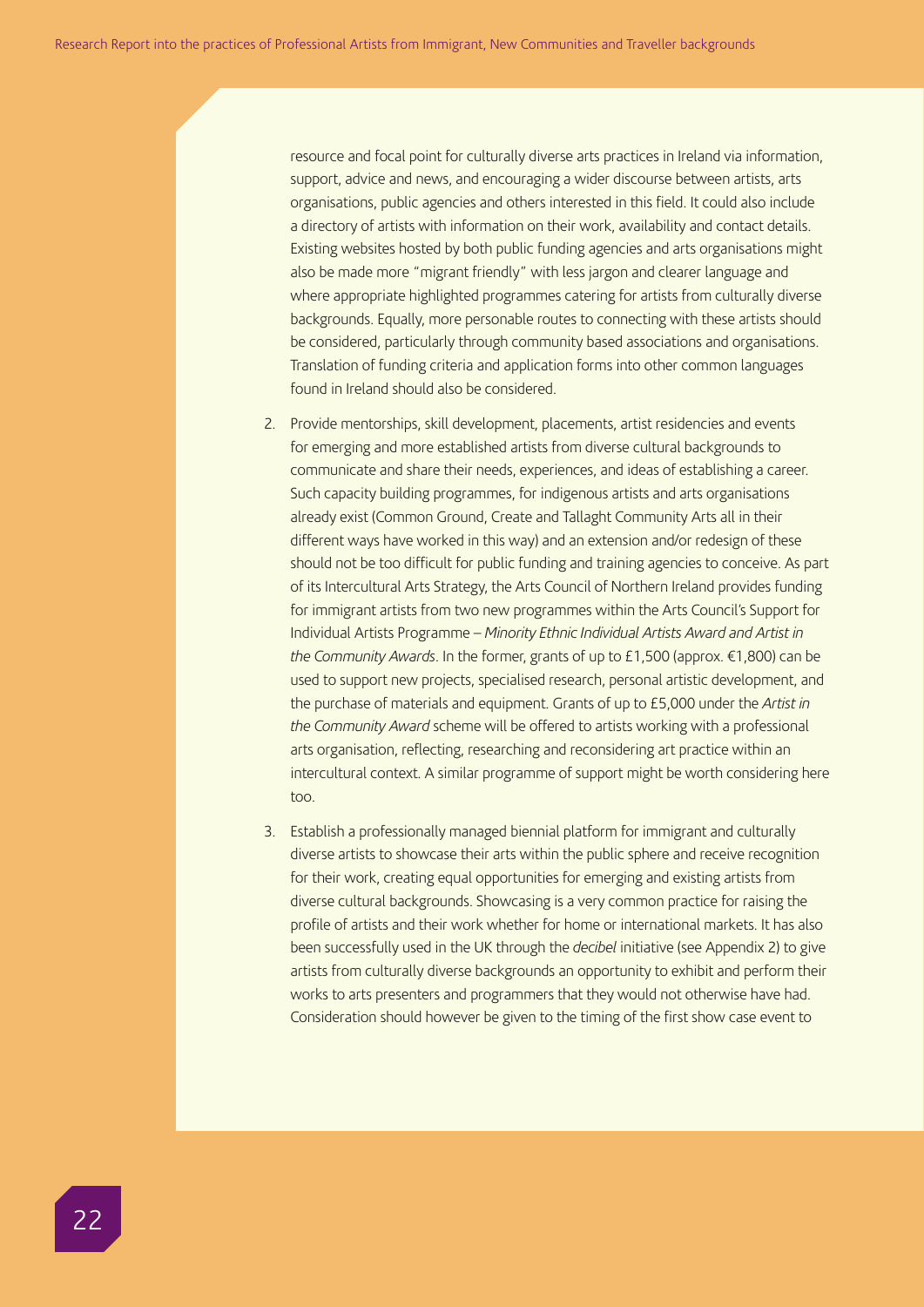ensure that participating artists and groups have sufficient time to develop and prepare work for presentation.

4. Create networking and information sharing events that offer opportunities for artists of diverse cultural backgrounds to build connections in the arts community. These might be dedicated events, such as conferences or seminars, specially designed to bring together the wider arts sector to discuss and explore together culturally diverse artistic practices. Equally, artists from immigrant, Traveller and new communities backgrounds might also be helped to become members of existing networking and representational bodies such as Visual Arts Ireland or Dance Ireland and attend industry and trade events, such as the annual Theatre Forum conference. Such assistance should not though be restricted to just financial help for registration fees, travel and accommodation but might also include a "buddy system", whereby first time attendees are chaperoned by long-standing members, who accompany them to individual sessions and make sure that they are introduced to other members.

### **5.2.3 Specific Actions for Agencies to facilitate**

- 5. Review current practices in the design of and selection processes involved in arts funding programmes. Some of the definitions and concepts that are used to describe, understand and evaluate artistic practice as it is understood in the western world may not be helpful or indeed relevant to practices from say Africa, Asia or Latin America. The criteria for funding programmes may have to be revisited to ensure that they are genuinely inclusive of the non – traditional artistic practices. This is a major issue, which is likely to require further substantive research to build up knowledge and a genuine understanding of the diversity of creative practices within the funding agencies.
- 6. Related to this, explore the language issues that can often form an obstacle to immigrant and culturally diverse artists constructively interacting with the wider arts sector and in particular accessing public funding. This might, as mentioned above involve the public funding agencies publishing some of their programmes, application forms and criteria in other languages, other than English and Irish. This however is potentially expensive and some thought therefore might be given to accessing financing from other governmental agencies and departments as well as trusts and foundations.
- 7. Increase financial support to organisations and artists that already support nontraditional art forms and arts programming that foster intercultural dialogue and artistic expression to help build careers for artists from immigrant, Traveller and new communities backgrounds. This would include provide additional and/or new funding to the community arts sector to provide youth from ethnically diverse backgrounds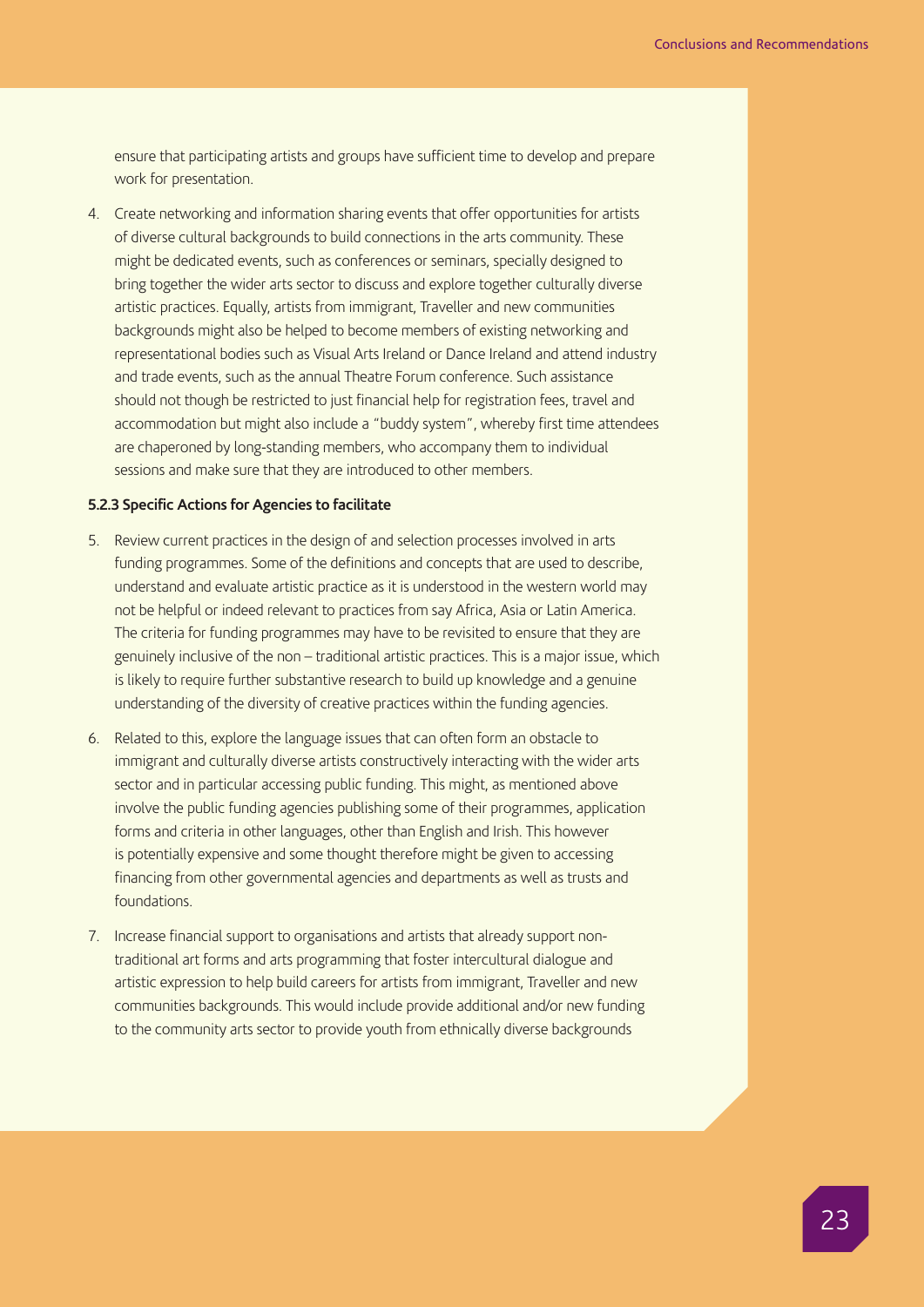opportunities for growth through and participation in arts and cultural programming. The recent Phakama Project residency in March 2012 is a good example of this approach (see Appendix 2).

8. Encourage a greater representation from culturally diverse communities on Boards and staffs of all arts organisations. The Arts Council's 2006 "*A Practical Guide for Board Members of Arts Organisations*" largely restricts itself to the formal roles and functions of an arts board with no mention of the desirability of having a Board that not only understandably contains relevant skills, knowledge and experience but also represents the diverse communities that it serves. One action the local authorities might consider in partnership with the NCP is establishing a "Board bank" to develop a new generation of trustees from culturally diverse backgrounds.

### **5.2.4 Artists' Responses to Findings and Recommendations**

Several of the participating artists attended a feedback session in March 2013 at Rua Red Arts Centre to comment on the findings of the research and to discuss which of the proposed recommendations should take priority. Also in attendance were members of steering group of the commissioning parties and the session was independently chaired by Noel Fitzgerald. Overall the report and its recommendations were well received with many welcoming the fact that artists were being directly consulted for their views and opinions.

The artists were asked to prioritise the recommendations in 5.2.2 and 5.2.3 above and in considering these it was noted that the recommendations broadly fell into two strands with the order of these being seen more as a strategy rather than a simple prioritising, as follows;

- 1. Recommendations relating to artists and the development of their creative practice The first four recommendations 1-4 fell into this strand with their ordering being recommendations, 1, 2, 4 and 3.
- 2. Recommendations for public agencies and policy makers The second four recommendations 1-4 fell into this strand with their ordering being recommendations 8, 5, 7 and 6.

In addition, it was also noted that there needed to be a recommendation for the arts press and media that would ask them to take more of an interest in the works and opinions of artists from diverse cultural and ethnic backgrounds. The success of the sports sector in tackling racism and prejudice might also be worth consideration by the wider arts community.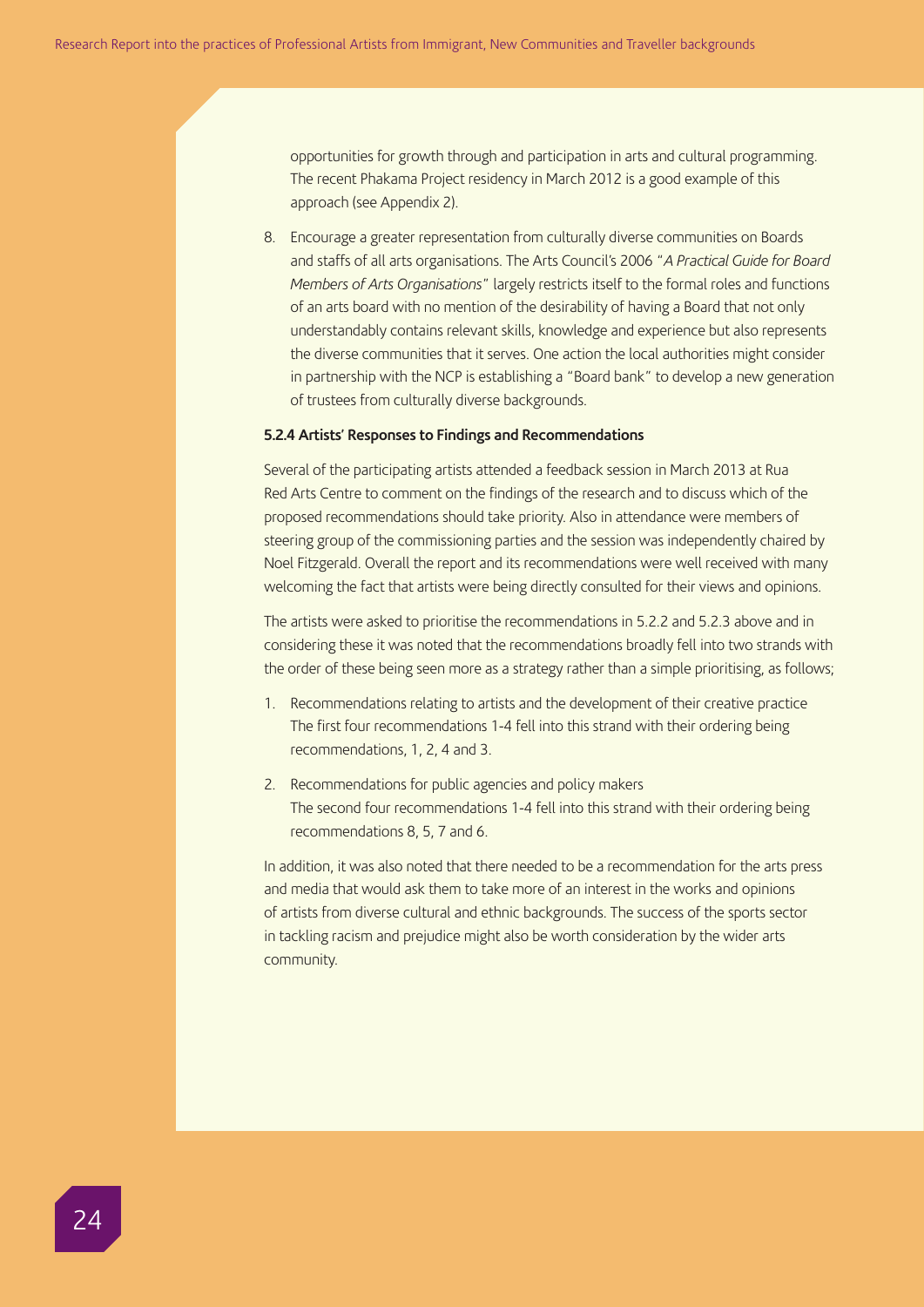In summary, the feedback meeting suggested that the priorities for implementing the recommendations contained in this report, should be as follows;

| Development of artists and<br>their creative practice                                                                                                                                                                | <b>Agencies to facilitate</b>                                                                                                                                                              |
|----------------------------------------------------------------------------------------------------------------------------------------------------------------------------------------------------------------------|--------------------------------------------------------------------------------------------------------------------------------------------------------------------------------------------|
| Representation on Boards & staffs<br>Design of funding schemes<br>including selection processes<br>Funding for organisations working<br>with culturally diverse artists<br>Review language / use of plain<br>English | Improved communications with<br>and information for artists<br>Skills development & mentoring<br>Networking and information<br>sharing events and opportunities<br>Showcases and platforms |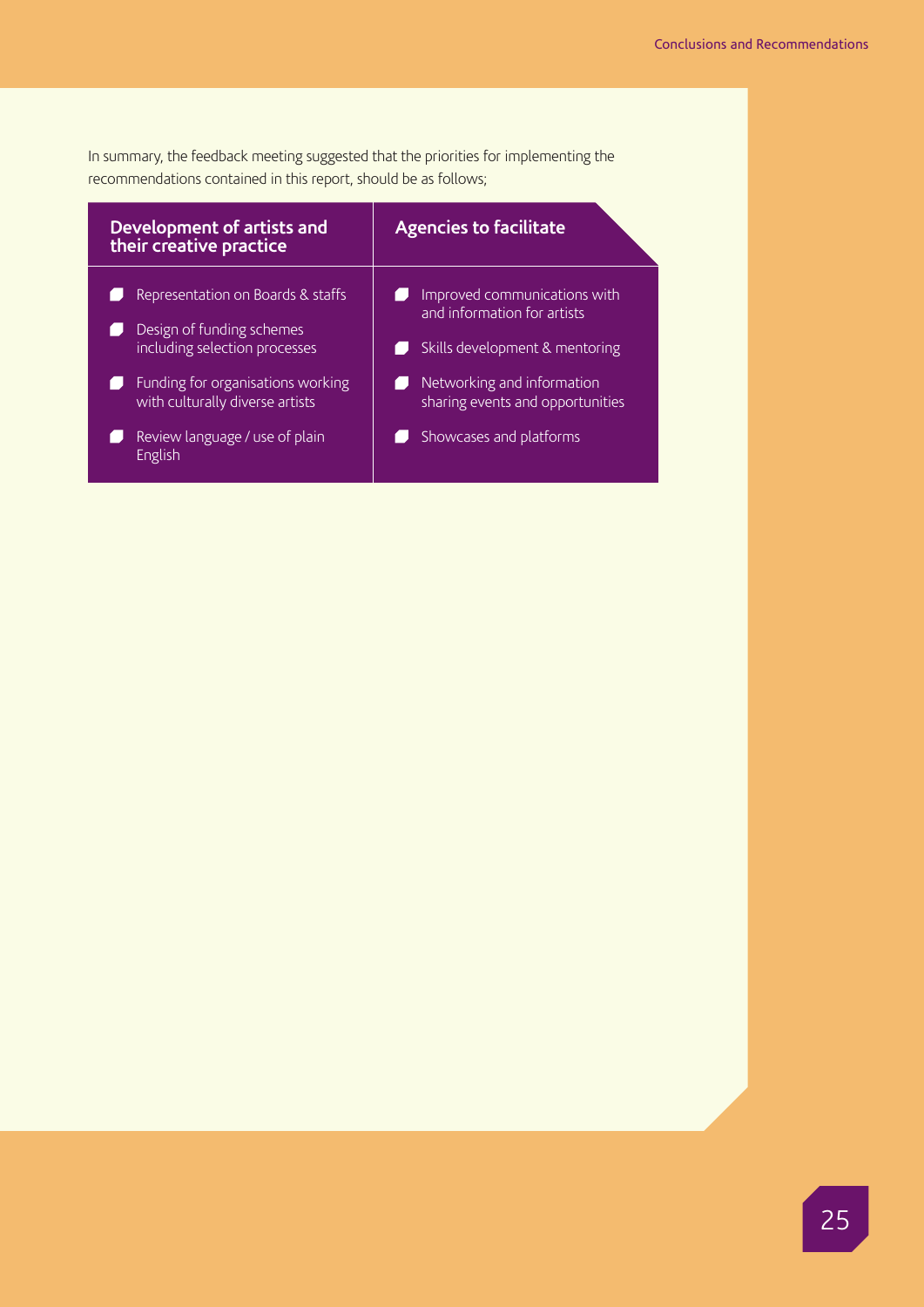## 6. Delivery in Partnership

Many of these aforementioned specific and general actions and recommendations can and indeed should be delivered in partnership with other like-minded public agencies, community and arts organisations. Whilst Dublin City Council and South Dublin County Council can implement some of the recommendations on their own, there are likely to be benefits from partnerships with agencies such as the Arts Council, Create, Common Ground as well as arts venues and producers. Moreover, consideration might be given to the commissioning of specific creative, developmental and promotional services from suitable partners.

Here below are some examples of possible actions that these sorts of partnerships and commissions might address and consider;

- producing a conference and/or series of regular seminars to bring together artists, venue and festival programmers, producers and curators, researchers and policy makers to explore the opportunities and challenges of culturally diverse arts practice in Ireland today and to identify effective ways forward in terms of policy, strategy and partnership. A previous and successful example of this approach was the *Vital Signs*, a series of arts and health events that took place in 2009, initiated by The Arts Council and delivered in association with Create (see Appendix 3 for further details).
- **P** encouraging arts presenting venues, festivals and galleries to form consortia to develop work with artists from immigrant, new communities and Traveller backgrounds backgrounds, both from the two Council areas and beyond, potentially linking up with similar like minded partners from parts of Ireland;
- $\blacksquare$  exploring the option of funding a curatorial or programming post aimed at stimulating more projects, productions and exhibitions originated by and featuring artists from immigrant, new communities and Traveller backgrounds, looking at models already tried and tested or under consideration in other sectors;
- **I** identifying ways of developing leadership in artists from immigrant, new communities and Traveller backgrounds, both established and emerging;
- **P** producing strategies and practical measures for developing audiences from immigrant, new communities and Traveller backgrounds, which might include a range of pilot projects and involving professional arts, local authority arts offices and community partners and agencies;
- **P** reviewing current funding arrangements for research, development and production supports to ensure that they are working effectively for artists from immigrant, new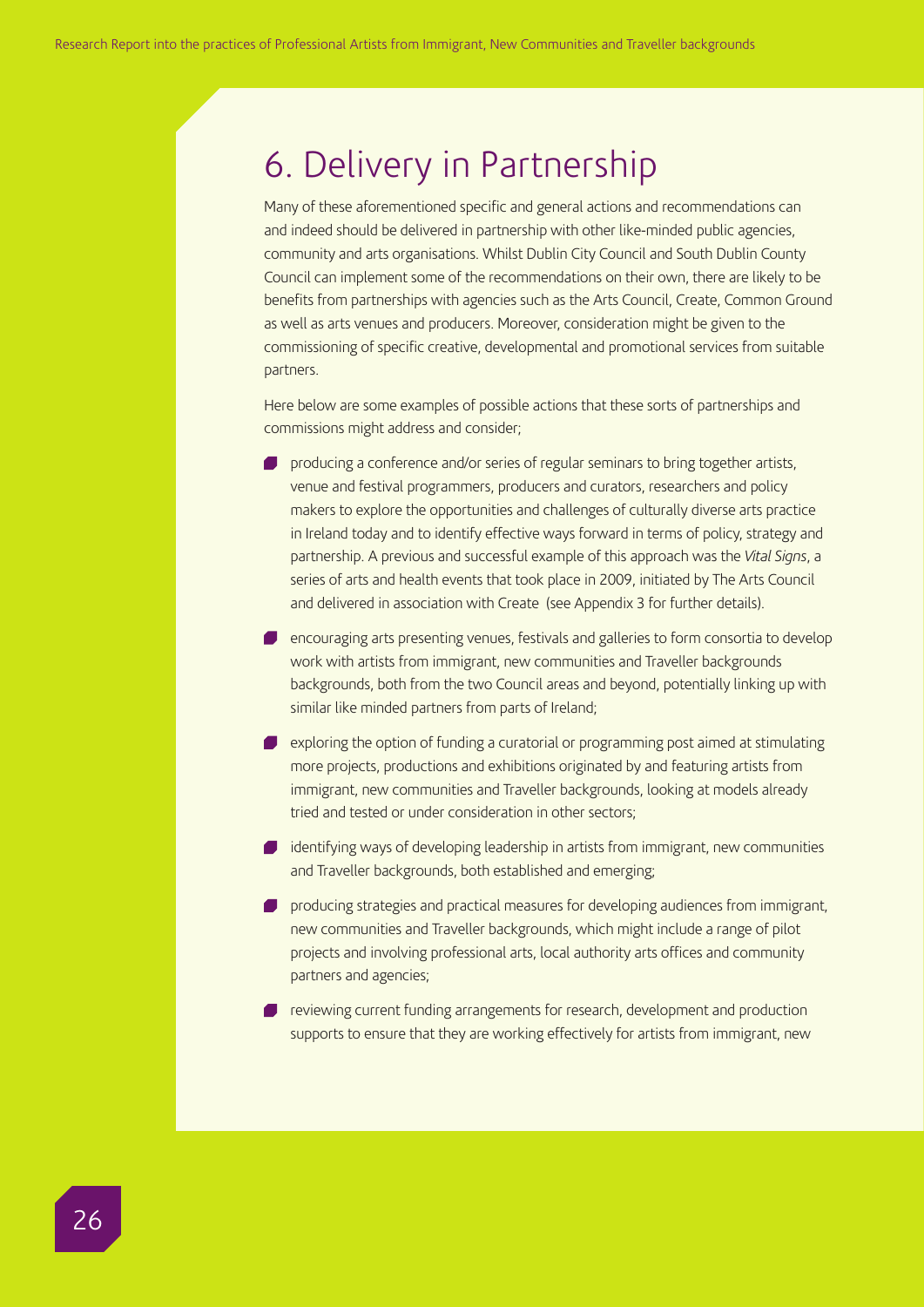communities and Traveller backgrounds as they are for indigenous artists;

- **EX** encouraging all arts organisations throughout the country to provide training for staff that broadens their understanding of African, Caribbean, Asian, Traveller communities and artists in particular;
- working with the Department of Education and career advisory services to provide advice to young people in and out of the school system about opportunities for further education and development in artistic practices;
- **P** enabling young people to have direct exposure to and participation in professionally led arts practice, whether through mentoring or facilitated learning;
- discussing with colleagues in Northern Ireland, such as the Arts Council of Northern Ireland, possibilities for cross border collaborations and partnerships;
- establishing opportunities for meaningful intercultural dialogue where non-immigrant and indigenous artists and audiences can learn about diverse artistic practices and build intercultural understanding through the arts across cultures.

## 6.1 Next Steps

The steering group with representatives of project partners will wish to consider the merit and value of the recommendations and actions contained in this report and if appropriate, make further comments and suggestions to the public funding agencies. The steering group's remit ends following a half day seminar for arts sector to share learning, support better communication and enhance working practice (provisionally scheduled for May 2013).

There is a genuine opportunity for the two local authorities, primarily in partnership with the Arts Council to demonstrate real leadership in shaping the future design and delivery of programmes benefitting this area of work. They may also wish to meet and discuss the report and identify ways that they might collaborate to deliver one or more of the report's recommendations, taking into account available resources. These discussions may also involve exploring which actions should be prioritized as a response to the current and anticipated needs of artists. Perhaps most crucially, measures will need to be taken to commence a meaningful and continuing dialogue with the wider arts sector in Ireland on the benefits of culturally diverse artistic practices.

Some of the above recommendations and actions may be able to **be** implemented concurrently whilst others may need to be addressed early on to lay the ground for others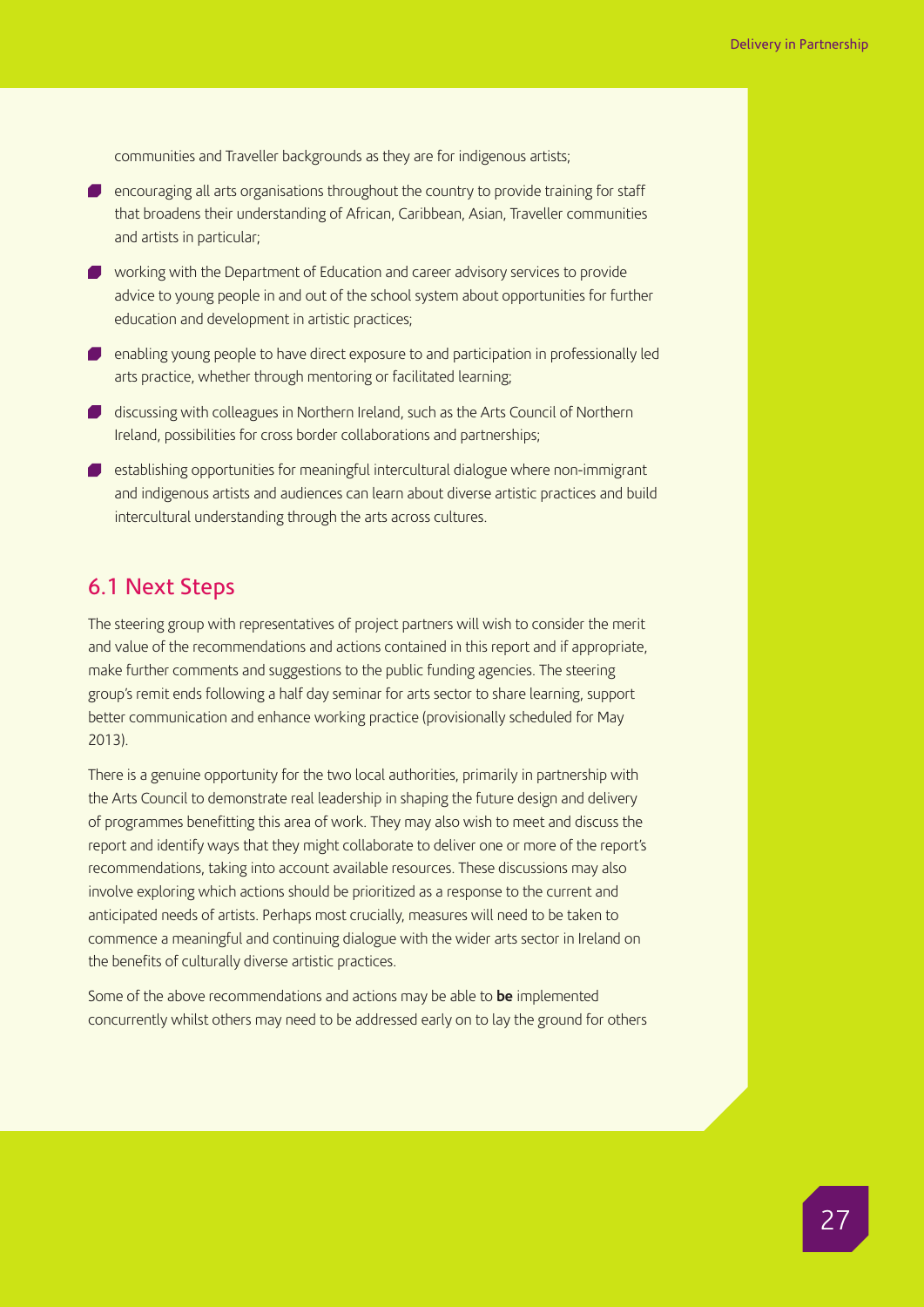to follow. For example, a decision might be taken to produce a showcase event with ancillary discussions, seminars and discussions on a biennial basis in 2014. Prior to this though, measures will be required to help artists develop and prepare work that might feature in this event. These preparations might include mentoring programmes, artist residencies and the provision of financial resources for commissioning and producing work.

Whilst some actions might be taken by individual agencies working in specific areas, both geographical and socially defined, there are many more that will be best achieved in a variety of partnerships across the arts funding sector including public finding agencies, venues and galleries and arts producers. Furthermore, the opportunity to work alongside community based organisations to identify, assist and promote artists from within ethnically diverse communities is also one that should not be ignored.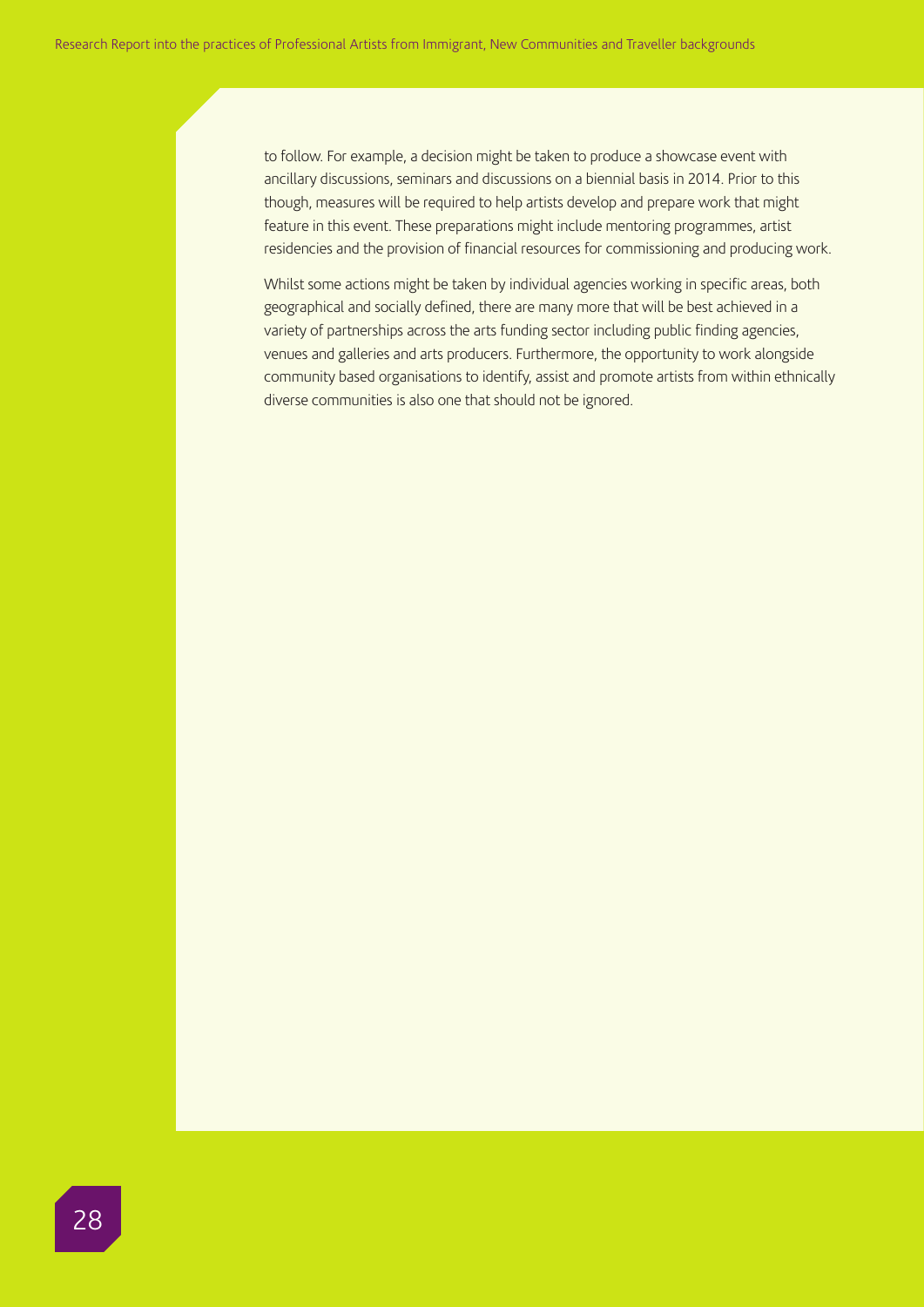## Appendix 1: Case Studies

This section aims to provide examples of both good practice and interesting initiatives in promoting greater diversity in the arts, particularly in relation to the needs of artists, both emerging and established and including in several cases from ethnically diverse backgrounds. Examples are taken from Northern Ireland and the UK and New Zealand that illustrate new policy initiatives, funding streams to develop talent from ethnically diverse backgrounds, mentoring and training programmes, showcase opportunities for artists to present their work to programmers and venues and parallel successful initiatives in the areas of arts and disability, health and older people. Hopefully these examples and case studies will encourage and inspire funding agencies, arts organisations and artists within the State and from all backgrounds to consider new ways of supporting the arts that reflects the diversity and the reality of the world we live in today.

## **Case Studies from Ireland**

- 1. The Arts Council/ An Chomhairle Ealaíon Arts Participation Initiatives
- 2. The Arts Council of Northern Ireland Intercultural Strategy and Funding Schemes
- 3. ArtsExta an Arts and Social Enterprise
- 4. Community Arts Partnership Dialogue, Training and Development
- 5. Deis A Positive Initiative for the Traditional Arts
- 6. Centre for Creative Practices

### **Case Studies from outside Ireland**

- 7. Creative New Zealand Approaches to Cultural Diversity
- 8. "decibel" Performing Arts Showcase
- 9. Tomorrow's Warriors (UK) music education for young people

#### **1. The Arts Council/ An Chomhairle Ealaíon – Arts Participation Initiatives**

Arts participation is a core value across all areas of the Arts Council's work as reflected in its current mission statement, which commits the agency to increasing public access, participation and engagement in the arts, as well as assisting artists of all disciplines to make work of excellence. The Arts Council has specific policies and strategies to support arts and disability, arts and older people and arts and health, which have aided and assisted important developments for artists, audiences and participants alike in these areas. Some of the approaches and initiatives employed in these areas might also be helpful in assisting public funding agencies to achieve similar successful outcomes in respect of cultural diversity.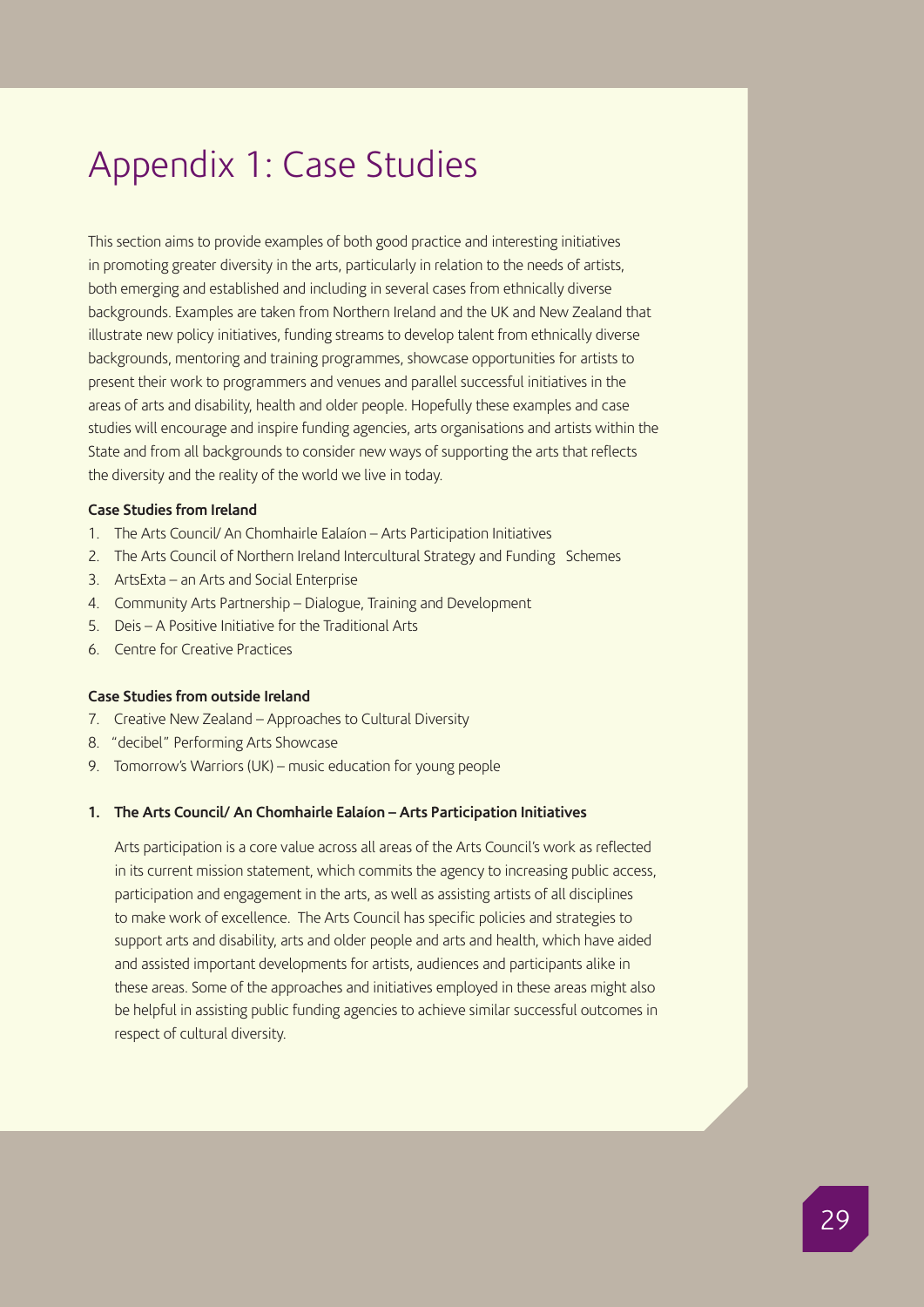The Arts Council uses the term '*arts and disability*' to encompass a range of arts practices and activities involving people with disabilities both as practitioners and as audience members. It provides funding support to a wide range of agencies that have a central role in supporting this area of work, which includes venues, local authority arts officers, festivals, and production companies in initiatives to improve access through arts programming arts and targeting people with disabilities as artists, participants and audiences.

In particular, it is worth mentioning two specific initiatives; the *Shift in Perspective* resource pack and *The Arts and Disability Networking (ADN) initiative*. The arts and disability resource pack, Shift in Perspective, is the result of a partnership between the Arts Council, Arts & Disability Ireland (ADI), Mayo County Council, the Irish Museum of Modern Art (IMMA) and South Tipperary, County Council. It grew out of the partner organisations' work to develop innovative approaches in high quality contemporary arts and disability practice, and to make arts venues more accessible to artists and audiences with disabilities. The resource pack aims to capture the learning from three arts initiatives and share its practical application with artists and all who work in professional and community-based venues, galleries, theatres and related arts organisations.

The *Shift in Perspective* resource pack was the result of a partnership between the Arts Council / An Chomhairle Ealaíon, Arts & Disability Ireland (ADI), Mayo County Council, the Irish Museum of Modern Art (IMMA) and South Tipperary County Council. It grew out of the partner organisations' work to develop innovative approaches in high- quality contemporary arts and disability practice, and to make arts venues more accessible to artists and audiences with disabilities.

One of the initiatives described in the resource pack is the *Arts and Disability Networking Pilot (ADNP)*, a model that offered training and support to artists and venue personnel based in Mayo as a means of extending the scope of arts and disability practice in the county. It also promoted the presentation of high quality; professional arts and disability work in local venues. During the pilot, the partners developed a set of guiding principles that included;

- I Identifying key stakeholders that together can improve access and participation and extending artistic ambition in the area of arts and disability including local authorities, venues, individual artists, disability organisations and individual people with disabilities;
- An operating model that connects and integrates all these stakeholders in developing practice at local level;
- **Disability equality training to bring people together on a county/regional basis to** explore attitudes, consider access, discuss opportunities and explore a broad range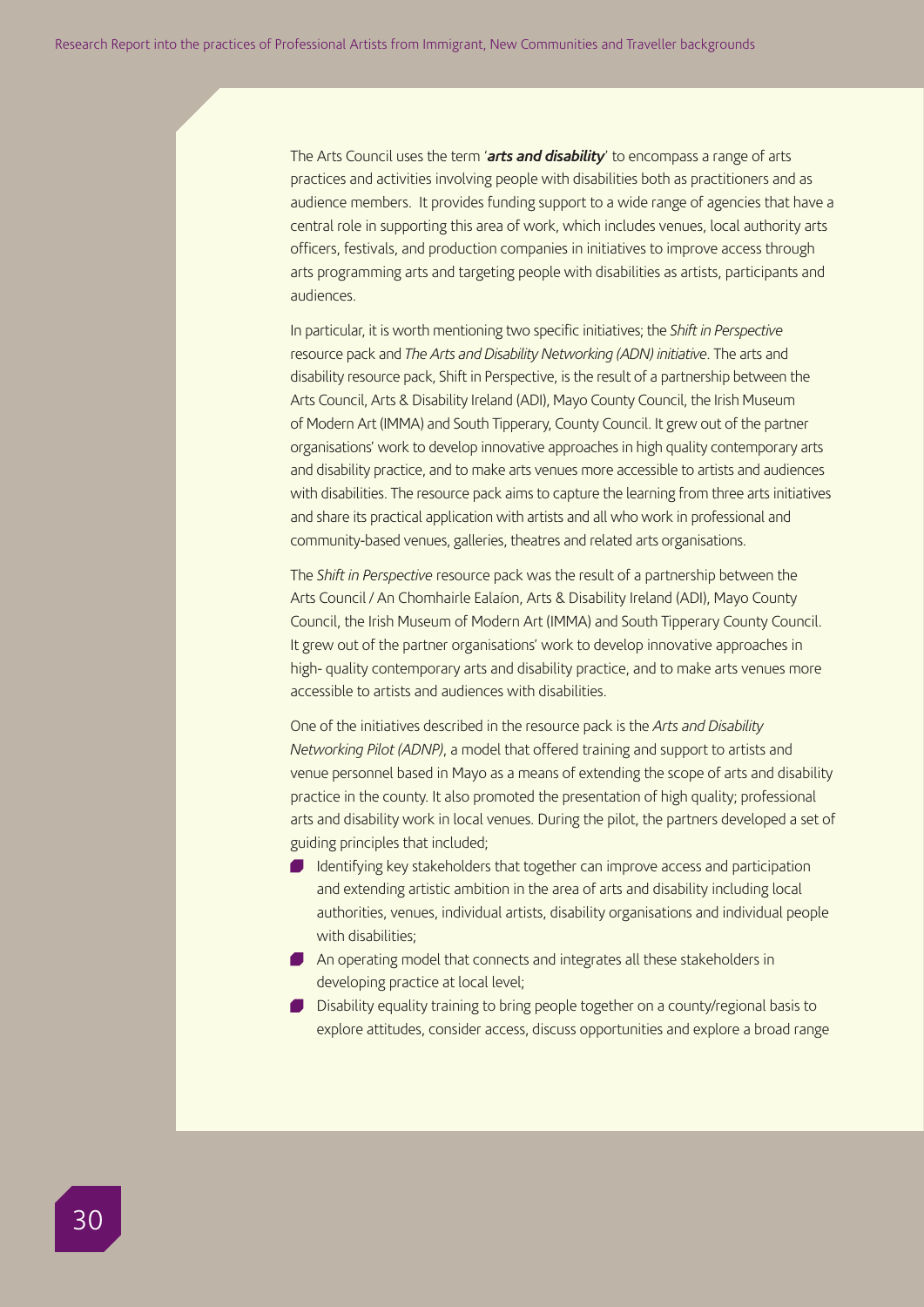of arts and disability work including professional contemporary arts and disability practice;

- Providing tailored support to enable venues to conduct access audits and individual artists to extend their practice and build capacity for the future;
- **Programming high-quality contemporary arts work in local venues and developing** continuing professional development opportunities for disabled and non-disabled artists;
- **Placing contemporary arts and disability practice at home within an international** context as a means of continuously challenging and extending practice in Ireland.

The Arts Council also promotes a range of arts practices occurring primarily in healthcare settings, which bring together the skills and priorities of both arts and health professionals. Its *arts and health* policy and strategy was developed following a period of consultation and research with the arts and health sector, which included *Vital Signs*, a series of arts and health events that took place in October 2009. *Vital Signs* included a conference in the Royal College of Physician that brought together artists, project managers, healthcare staff, service users, researchers and policy makers to explore the opportunities and challenges of arts and health practice in Ireland today and to identify effective ways forward in terms of policy, strategy and partnership. Other events in the *Vital Signs* programme included a national exhibition in five venues in Dublin 8 and a series of opinion pieces about arts and health practice. *Vital Signs* was initiated by The Arts Council and delivered in association with Create, the national development agency for collaborative arts.

In addition to providing funding for key agencies working in this field, it also supported the development of the independent, national arts and health website www.artsandhealth.ie developed by the Waterford Healing Arts Trust (WHAT) and Create (the national development agency for collaborative arts in social and community contexts). The website provides a resource and focal point for the emergent field of arts and health in Ireland via information, support, advice and news, and generates discussion between artists, arts organisations, health service users, carers, healthcare professionals and others interested in arts and health.

## **2. Arts Council NI Intercultural Strategy and Funding Schemes**

The Arts Council of Northern Ireland launched its Intercultural Arts Strategy 2011-2016 earlier this year. In the preceding consultation, many indicated the need for training and mentoring within the arts sector, particularly for minority ethnic artists. It was generally felt that existing training for the sector did not meet the needs of minority ethnic artists and minority ethnic leaders/communities, for instance, building capacity in relation to accessing funding, developing CV's, writing contracts and governance issues. Others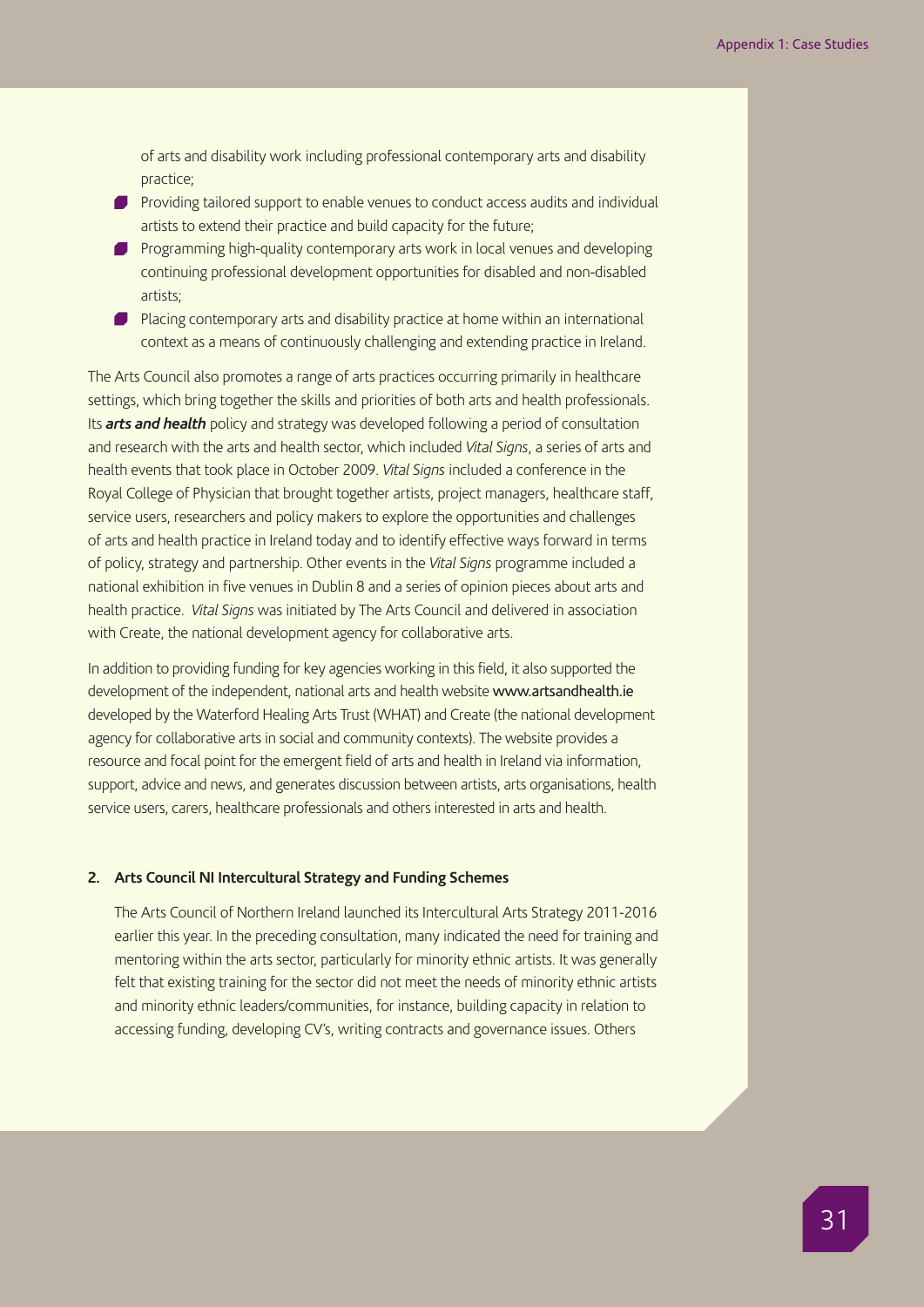expressed the need for training and development courses to assist local and ethnic artists working within various community contexts. A summary of the key issues raised during the consultation is as follows;

- Barriers hindering minority ethnic communities from accessing and participating in the arts in Northern Ireland: language, financial issues, lack of awareness, generational factors, and apathy and access problems.
- The need for development within the sector in terms of capacity building and training.
- **P** Raising awareness of the existing funding and network opportunities for minority ethnic arts in Northern Ireland.
- The importance of integrating areas such as intercultural engagement, developing good relations, increasing awareness of diversity, tackling racism and developing community cohesion into the strategic direction of the strategy.
- The need for financial resources to develop work within the sector.

Two major themes are articulated in the strategy together with specific objectives, actions and outcomes.

- 1. *Develop the Minority Arts Infrastructure* with the objective of providing opportunities for ethnic/local artists, minority ethnic groups and arts organisations to develop their engagement within the arts sector. Actions include;
	- **Promote the current funding streams of the Arts Council. Raise awareness through** information sessions on the current opportunities to engage in intercultural work through funding streams, e.g. Re- imaging Communities Programme, Small Grants Programme, STartUP Programme, Lottery funding, SIAP and ASOP.
	- Develop communication avenues, which encourage minority ethnic communities to access and participate in the arts.
	- Support the identification of training and development opportunities within the sector in terms of building capacity, accessing funding, developing CV's/contracts as well as governance issues.
	- **Establish baseline figures on the levels of attendance and participation of minority** ethnic communities in the arts. For example, review of current forms of data gathering, RFO and Equality Monitoring Forms.
	- Investigate with DCAL research opportunities within this area. This will help contribute to our understanding of the sector, e.g. barriers faced by distinct ethnic groups.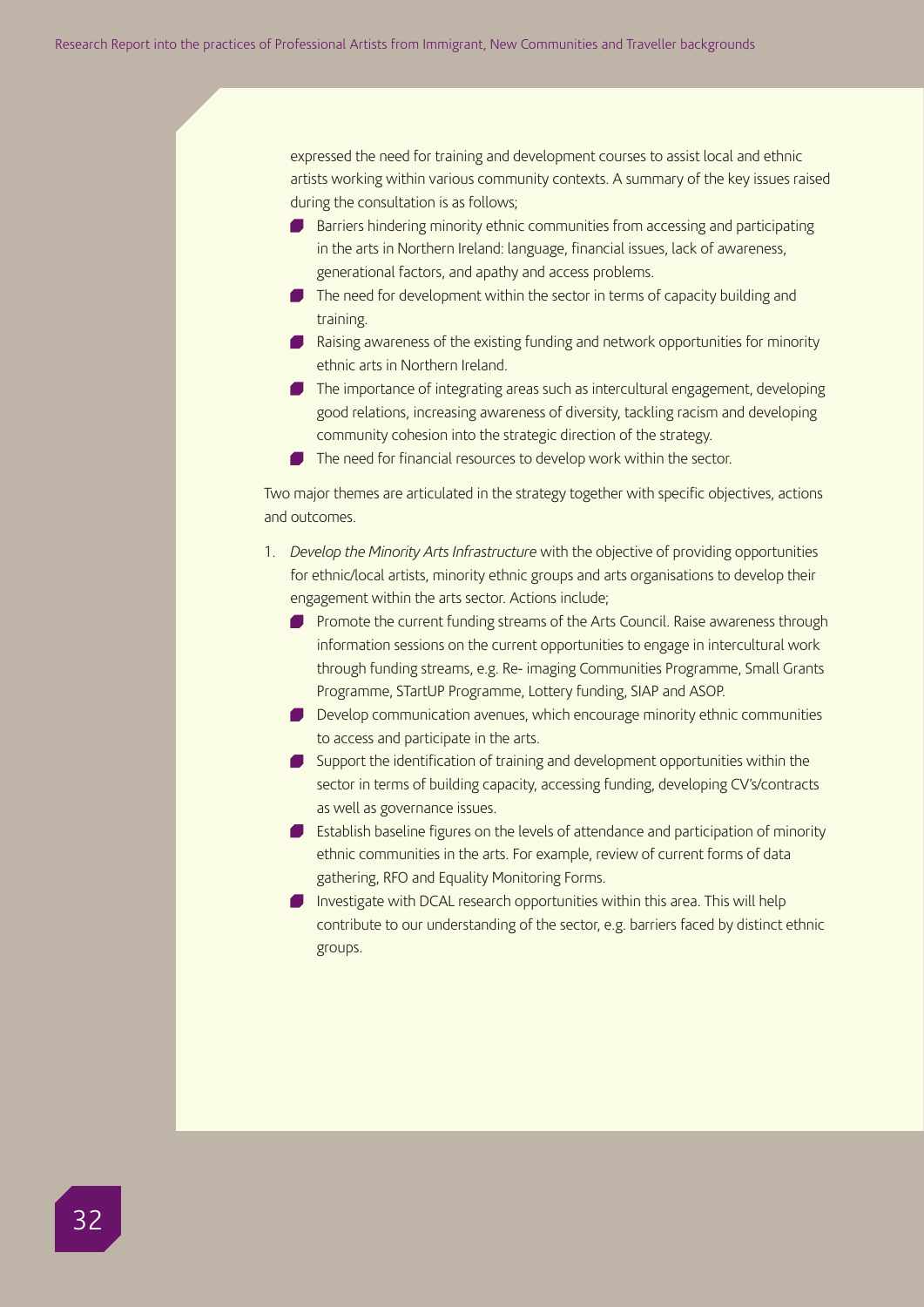- 2. *Using the arts to develop community* cohesion with the objective of providing artistic opportunities for minority ethnic and indigenous communities to come together within their communities in order to develop community cohesion and integration. Actions include;
	- **Establishing an Intercultural Arts Steering Group inviting participation from public,** private, charity and academic sectors in addition to ethnic artists, arts organisations and umbrella organisations within the minority ethnic sector
	- I Identifying and working with excluded groups, e.g. hard-to-reach minority groups as well as those located in the 36 Neighbourhood Renewal Areas, 26 Areas at Risk and rural communities.
- 3. *Using the arts to increase awareness of diversity* with the objective of supporting and providing opportunities for minority ethnic communities to develop skills, which will strengthen their 'voice' in the promotion of their cultures and traditions – artistic, professional, and personal development skills. Actions include;
	- Develop a dedicated communications strategy
	- Sourcing partners that can develop advocacy and lobbying skills of minority ethnic communities, e.g. Intercultural Arts Steering Group. Showcase minority ethnic arts across Northern Ireland, e.g. within arts venues.
	- Hosting a conference that engages critical discussion around the use of the arts to promote interculturalism. This conference would involve academics and arts practitioners.

One of the specific outcomes of this strategy in 2012 has been the promotion by the Arts Council of four funding strands;

- 1. *Intercultural Arts Grants* that support meaningful collaboration between minority ethnic communities and artists. Grants are available up to STG£10,000.
- 2. *Artist in the Community Awards* that support professional arts practice within a community setting and provide artists with the time and resources to work within an intercultural community setting and reflect, research and reconsider art practice within this context. Grants are available up to STG£5,000.
- 3. *Minority Ethnic Individual Artists Awards* that support professional arts practice and specifically targeted at artists from minority ethnic communities. Grants are available up to STG£1,500.
- 4. *Intercultural Arts Support Programme*, managed in association with the Community Arts Partnership, provides a number of training, development and networking opportunities for artists and communities exploring the area of arts and cultural diversity.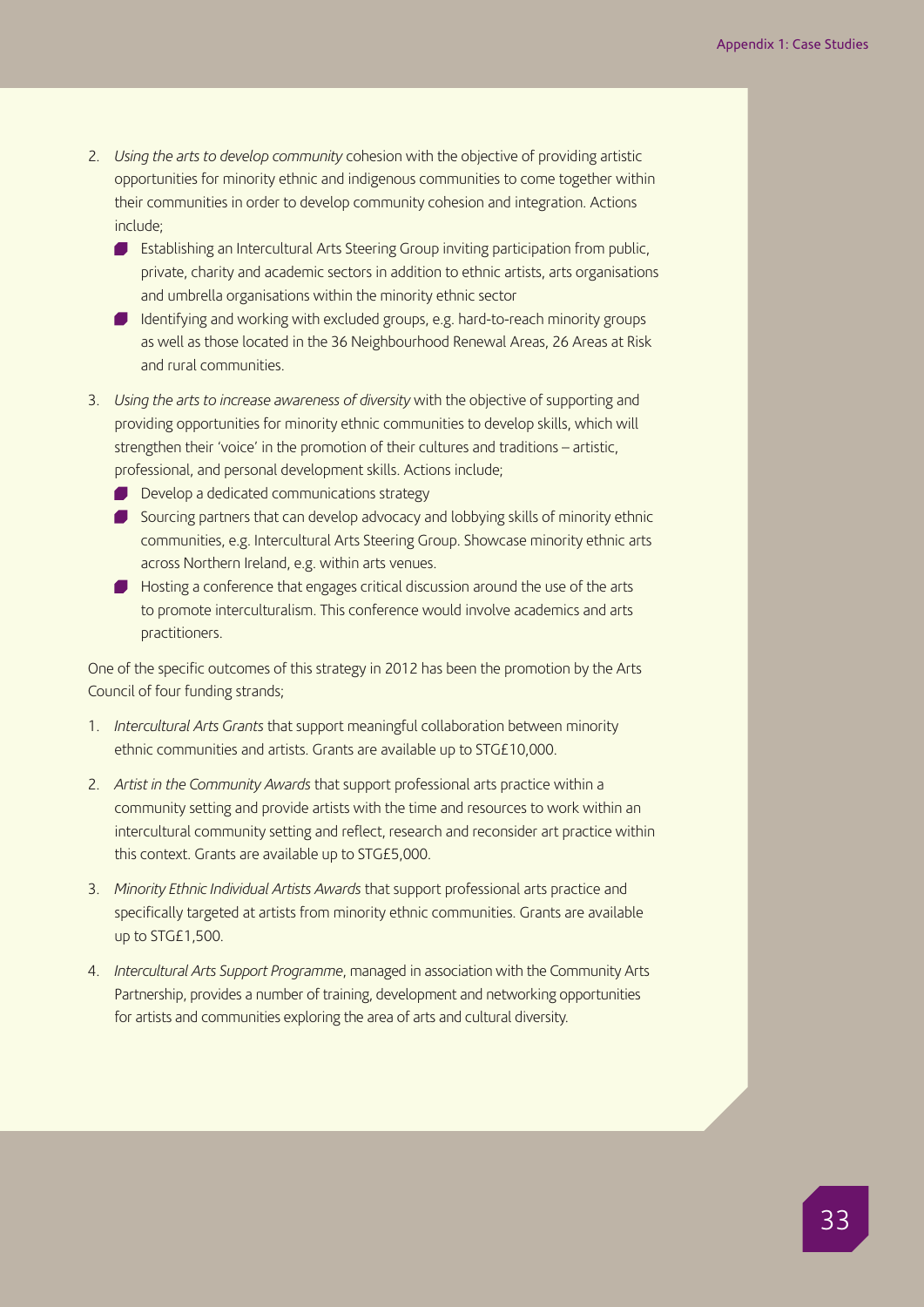#### **3. ArtsEkta – an arts and social enterprise**

ArtsEkta (Ekta means "bonding/uniting" in the Indian language) is a multi-award winning arts and social enterprise, based in Belfast, that works to enhance the practice, understanding and appreciation of ethnic arts within an artistic, social and educational context. The organisation is dedicated to strengthening and deepening relationships between different cultures and communities through a series of artsbased programmes. The founders believe in particular that there is a strong need to develop the presence of local minority ethnic artists at a grassroots level and enable opportunities for their professional artistic development.

ArtsEkta's mission is to promote and support multi-cultural arts and artists in the community by;

- Sharing the value of unique cultural experiences;
- **Raising awareness and acceptance of different cultures through an innovative and** creative programme of workshops, educational outreach and festivals.

Their programmes include;

- Regional outreach programme Cultural Coach;
- Specialised dance programme South Asian Dance Academy;
- Festivals Belfast Mela, Diwali & Samhain and Festival of Colours;
- **Artistic Development;**
- Sectoral Development leadership on Minority Ethnic Arts Forum and Stronger Together working groups;

Examples of ArtsEkta's work and approaches that might help inform possible initiatives to assist the development of artists' careers in the Republic include its Cultural Coach programme which in the first instance prepares ME artists to present their work in local schools as "cultural facilitators" as well as providing longer term residencies for more established artists. Participating artists receive an hourly fee starting at £12 for new entrants to the programme rising to £30 for those that successfully complete the training programme. ArtsEkta also provides one to one mentoring services for artists, again with hourly payments to both parties. Programming cultural diverse work also forms a key element of ArtsEkta's remit including the annual Belfast Mela and the Festival of Colours, both of which serve to showcase ME artists from within and outside Ireland to a wider audiences and in partnership with a wide variety of mainstream Belfast arts venues. Finally, ArtsEkta are involved in the development of best practice models in ethnic arts through national partnerships with Creative Scotland, European Mela Network, The Nehru Centre (London) and Ulfah Arts (Bradford) and leadership in the ME sector through the "Stronger Together" and "Cultural Weave" initiatives.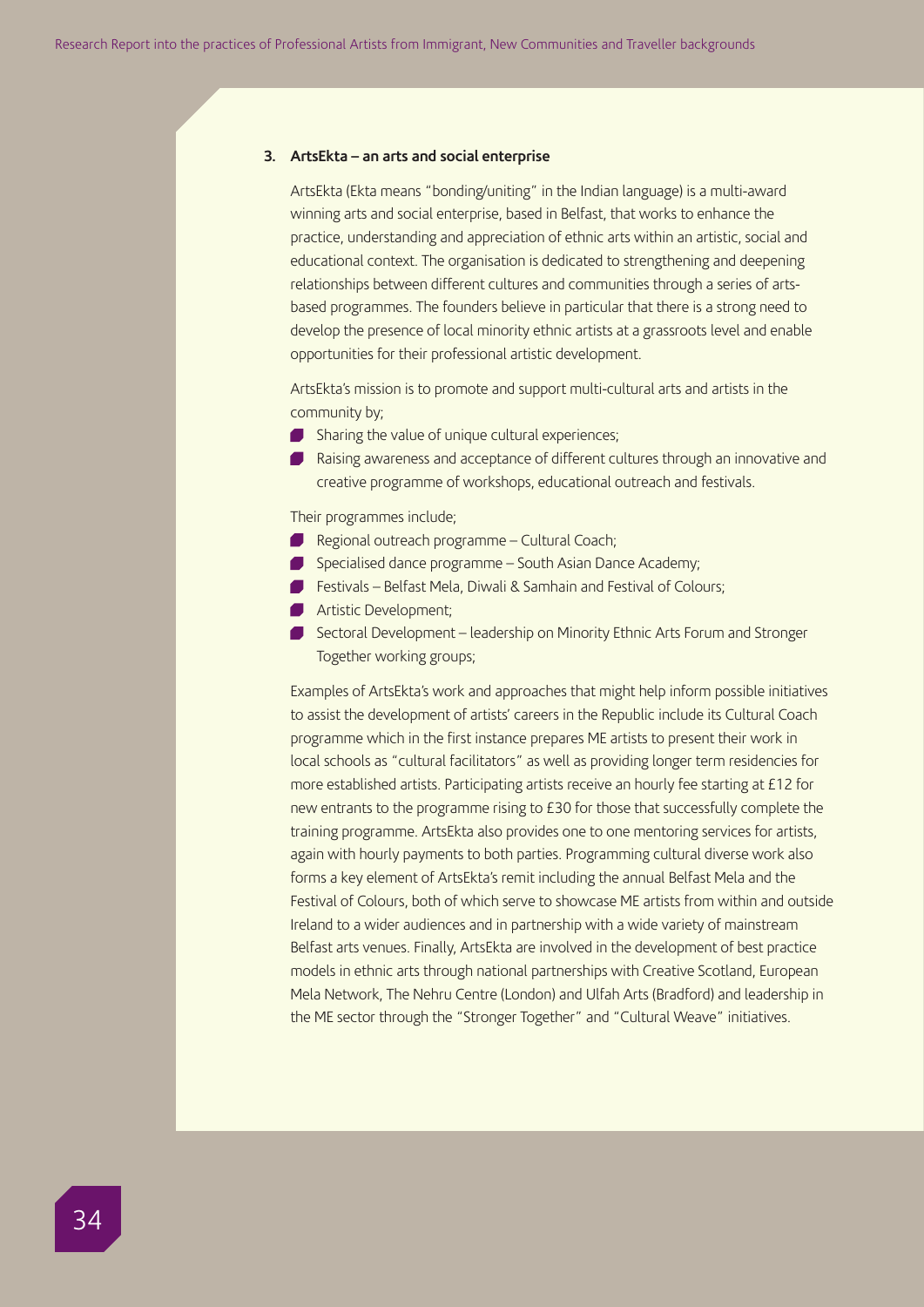## **4. Community Arts Partnership – Dialogue, Training and Development**

Community Arts Partnership operates throughout Northern Ireland and develops creative opportunities for artists, communities and individuals and champions community arts through advocacy, research and promotion. CAP are continually looking to develop and extend new opportunities at community level and champion community arts practice for local, national and international practitioners, participants and audiences. CAP is currently home to the Minority Ethnic Arts Forum, which until recently was administered by ArtsEkta. This Forum meets on a periodic basis and is a place for debate and discussion around issues of cultural diversity in Northern Ireland. CAP also manages the Intercultural Arts Support Programme in partnership with the Arts Council of Northern Ireland (see case study above). This programme provides training, development and networking opportunities for artists and communities exploring the area of arts and cultural diversity.

## **5. Deis – a positive approach to traditional arts**

*Deis* is a scheme established under the Arts Council's Traditional Arts Initiative, 2005- 2008. It is an example of a positive initiative aimed at developing a particular artistic community, in this case the traditional arts community who were encouraged and facilitated to seek funding from the Arts Council for a range of projects. For example, the Deis Recording Award provided support for traditional arts recording projects and recording projects involving collaboration between the traditional arts and other artforms. In 2011 the Arts Council supported 19 proposals under this award with the average award being €4,500. This Arts Council initiative is supported by a number of advisors who have specific expertise and working knowledge of this area of work including for example, Maureen Carty, Tara Connaghan, Matt Cranitch, Catherine Foley, Treasa Harkin, Liam Ó Maolaodha, Tom Sherlock and Toner Quinn.

### **6. Centre for Creative Practices**

The Centre for Creative Practices, founded in September 2009, is a Dublin based arts centre dedicated to connecting, integrating and promoting immigrant, experimental and emerging artists amongst the local arts scene and audiences. CFCP reports that since 2009 it has engaged 600 immigrant artists and 200 local niche artists. CFCP provides a creative, supportive and Inclusive multidisciplinary space dedicated to integrating different societies through arts and culture. It offers mentoring, consultations, creative and business training to enhance professional development, communication skills and knowledge. Its activities are primarily aimed at immigrant and local artists and creative communities, arts professionals and event organisers, local and international audiences and wider society. Their approach links artistic and social inclusion practices to help to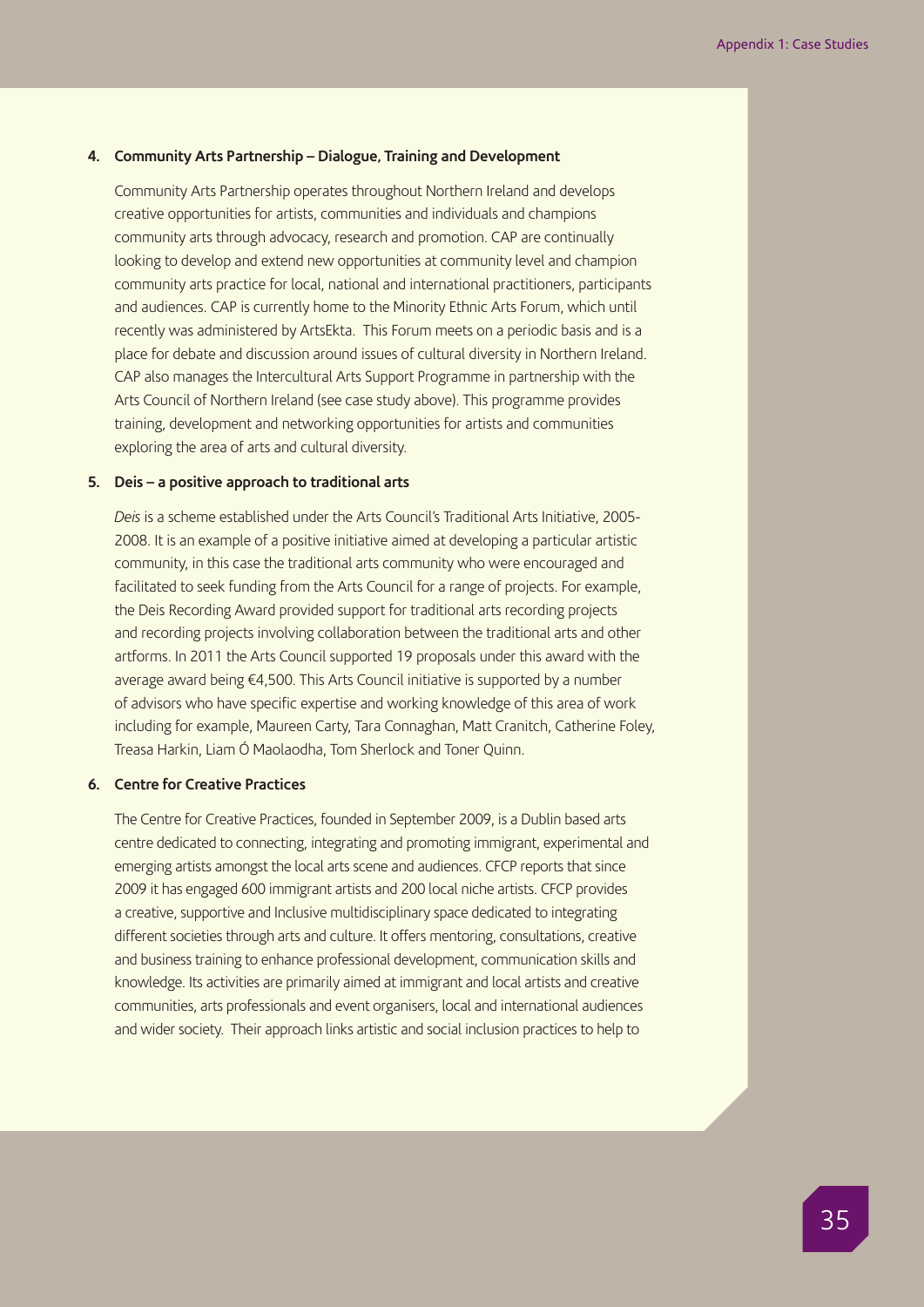overcome linguistic, cultural and economic barriers Innovative business model bringing together the artistic and corporate worlds. Events include regular concerts and exhibitions and their forthcoming programme for 2013 includes a series of events, courses, talks and discussions on marketing for artists and arts organisations (as part of their Professional Development Series 2013) and *Migrant Artists About Ireland*, a programme of exhibitions and performances of the works from migrant artists that will run through to June 2013. The organisation has been awarded the Multicultural Company of the Year 2011 (MAMA Awards), has been shortlisted as Dublin's Gallery of the Year 2011. In 2012 CFCP became an Award Winner of the Arthur Guinness Fund.

#### **7. Creative New Zealand – Approaches to Cultural Diversity**

Creative New Zealand's purpose is 'to encourage, promote and support the arts in New Zealand for the benefit of all New Zealanders'. One of the cornerstones of making this a reality is by recognising New Zealand's cultural diversity and celebrating the arts of ethnic communities. Here are two examples of specific approaches around promoting a wider debate within the arts sector and the contribution that audience date can make to this that Creative New Zealand has taken;

#### 1. New Zealand Diversity Forum

In 2006, Creative New Zealand hosted a special topic forum 'Diversity and the Arts' as part of the New Zealand Diversity Forum. This Forum provided an opportunity to further explore questions and issues around diversity, identity and the arts. A number of key themes came out of this forum that have since been taken on board by the funder including;

- We all possess multiple identities therefore strategies and approaches must be inclusive rather than exclusive;
- We are already living in a diverse society. It is important that arts organisations reflect this;
- Organisations must take flexible approaches to defining diversity;
- Organisations need to demonstrate leadership by beginning to examine the issues and opportunities associated with diversity.

#### 2. Providing Market Intelligence

Creative New Zealand recurrently funds a number of arts organisations in Auckland, among them Auckland Philharmonia Orchestra, Auckland Theatre Company, NBR New Zealand Opera, Black Grace Dance Company, Moving Image Centre, Artspace and Objectspace. In partnership with these organisations, it plays a leadership role in providing market intelligence to help them understand different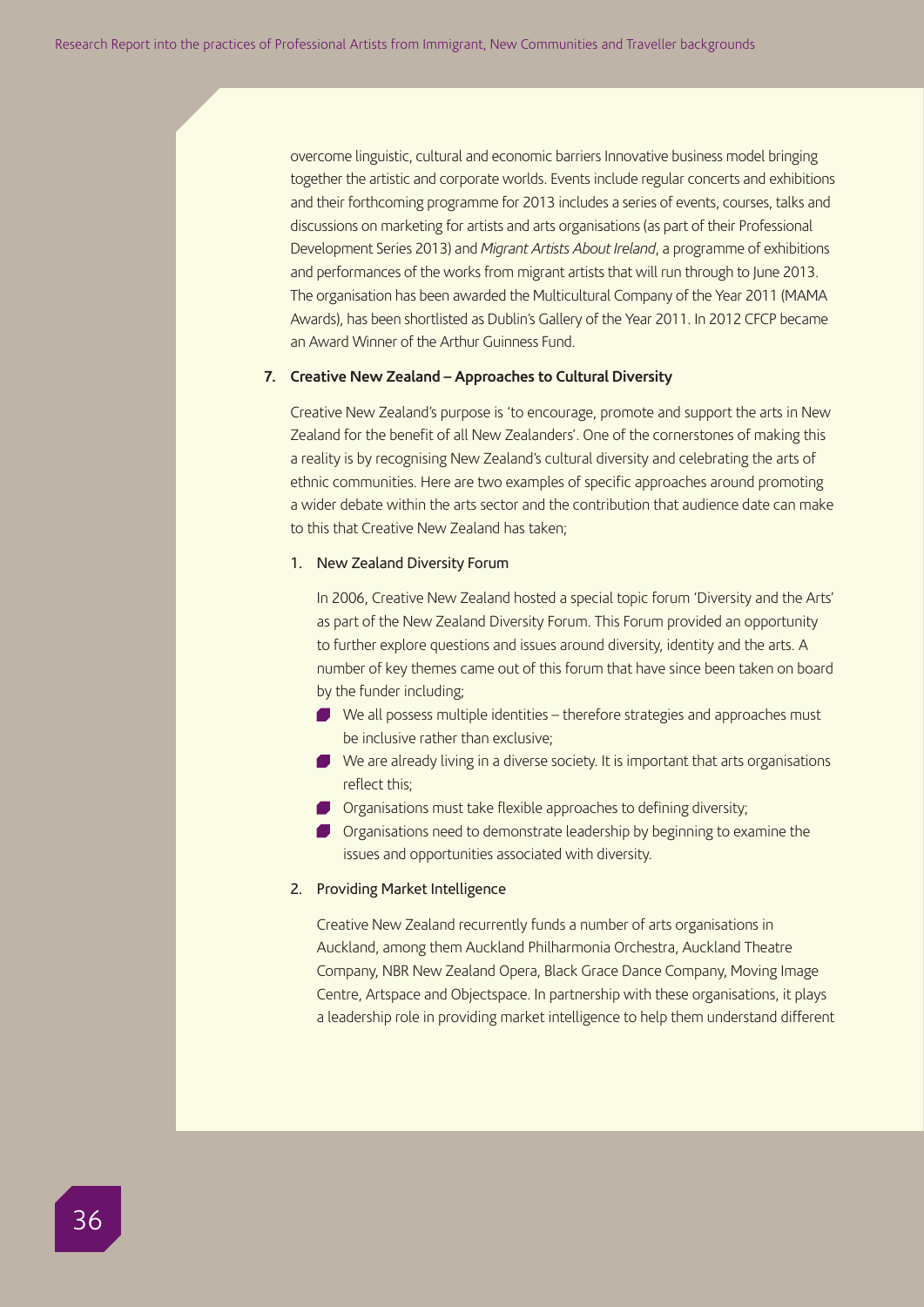audiences' needs for future artistic and audience development. A growing diversity of communities is acknowledged by these mainly performing arts organisations but many questions remain as to how they adapt and reframe their artistic programme offer to cater for a more multi-cultural society. Creative New Zealand aims to provide arts organisations that aspire to forge long-term relationships with ethnically diverse communities with the tools and the knowledge that "tell a story" and enable them to redefine awareness, accessibility and attraction of their programming to successfully grow a range of audiences.

### **8. "decibel" Performing Arts Showcase**

*decibel Performing Arts Showcase* is a biennial event managed by Arts Council of England with the purpose of promoting diverse practice in the performing arts sector. National and international promoters, producers, programmers, artistic directors and venue managers are invited to see extracts from leading artists' latest productions and new and developing work. Networking opportunities then lead to longer term relationships, which see delegates booking artists' work or collaborating with them to develop their ideas further. This key showcase provides UK and international arts professionals with the opportunity to preview innovative and culturally diverse productions from some of the UK's most talented performing artists and companies. An open call is issued by the Arts Council to artists and companies with diverse artistic and cultural practices, which includes, but is not limited to, artists from black and minority ethnic backgrounds, disabled people or any other artist who may have had limited opportunities to participate in the arts. All the performances are selected by an independent panel of experts for their creative excellence and ability to appeal to national and international audiences. Performances take place over a week long period and are accompanied by other related events such as symposia and talks and an online archive of recorded performances and artists' details. The last event was held in Manchester in September 2011 and details can be found at http://www.decibelpas.com/

## **9. Tomorrow's Warriors (UK) – music education for young people**

*Tomorrow's Warriors* is a leading UK organisation for jazz music education and professional artist development. It is a multicultural organisation with a special, though not exclusive, focus on young musicians from the African diaspora. The company is a weekend resident at Southbank Centre, London and an Associate Artist of Turner Sims Concert Hall, Southampton, delivering a unique programme comprising learning and participation, artist development and professional performances. In addition to its core programmes, *Tomorrow's Warriors* offers a range of bespoke music education programmes in schools, arts venues and community centres across the UK and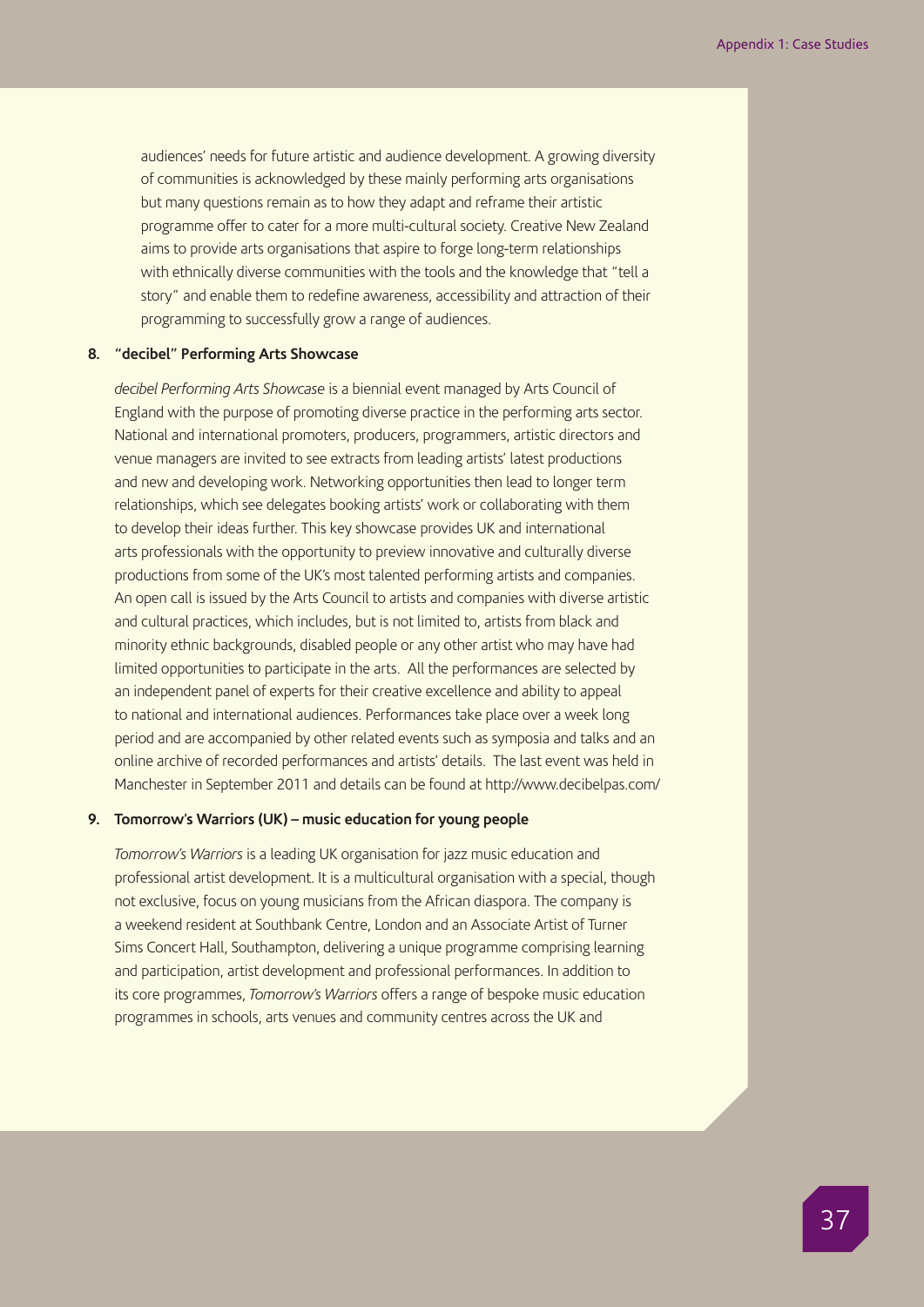internationally. *Tomorrow's Warriors* is a National Portfolio Organisation of Arts Council England.

*Tomorrow's Warriors* focuses on the ongoing development of the following groups:

- Junior Warriors (9-15 yrs)
- Youth Warriors (15-19 yrs)
- **Tomorrow's Warriors Youth Jazz Orchestra (15-25 yrs)**
- Nu Civilisation Orchestra a professional touring orchestra consisting of past and present Warriors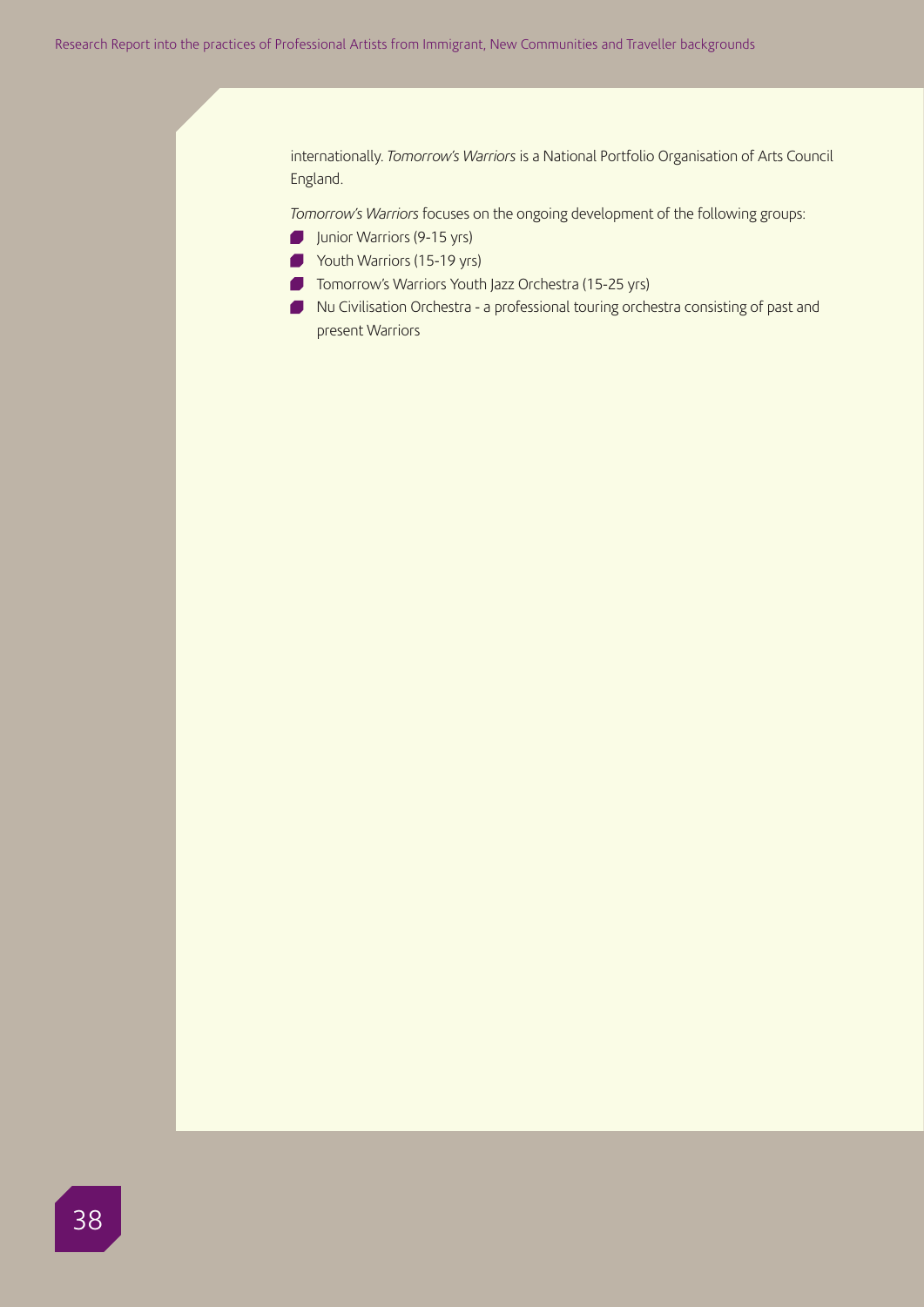## Appendix 2: Artists' Questionnaire

## **Research Commission into the Practices of Artists from Immigrant, New Communities and Traveller backgrounds**

This is a short questionnaire to help Dublin City Council, South Dublin County Council and its partners assess the needs of artists from immigrant, new communities and Traveller backgrounds and to assist them when developing future policies in this area. Examples of artistic practices and artforms are architecture, circus, dance (traditional, modern, ballet, contemporary etc), drumming, film, literature and writing, music (including traditional, jazz, classical, world etc), opera, street arts and spectacle, storytelling, theatre, traditional arts and crafts making and visual arts (painting, sculpture, digital), filmmaking etc. If you have any questions on completing this questionnaire, please contact Richard Wakely on 087 667 2137 for assistance.

## **Research Questionnaire**

| 1. |                                             |                                   |                                                                                   |  |  |  |  |
|----|---------------------------------------------|-----------------------------------|-----------------------------------------------------------------------------------|--|--|--|--|
| 2. | What is your nationality?<br>$Irish$        |                                   |                                                                                   |  |  |  |  |
| 3. | What is your ethnic or cultural background? |                                   |                                                                                   |  |  |  |  |
|    | White<br>$\mathsf{A}$                       |                                   |                                                                                   |  |  |  |  |
|    |                                             | 1 <sup>1</sup>                    | Irish                                                                             |  |  |  |  |
|    |                                             | 2.                                | Irish Traveller                                                                   |  |  |  |  |
|    |                                             | 3 <sub>1</sub>                    |                                                                                   |  |  |  |  |
|    | B.                                          |                                   | Black or Black Irish                                                              |  |  |  |  |
|    |                                             | 4.                                | African                                                                           |  |  |  |  |
|    |                                             | 5.                                |                                                                                   |  |  |  |  |
|    | $\subset$                                   | Asian or Asian Irish              |                                                                                   |  |  |  |  |
|    |                                             | 6.                                | Chinese                                                                           |  |  |  |  |
|    |                                             | 7 <sub>1</sub>                    |                                                                                   |  |  |  |  |
|    | D.                                          |                                   | Latin American or Latin American Irish                                            |  |  |  |  |
|    |                                             | 8.                                | Brazilian                                                                         |  |  |  |  |
|    |                                             | 9.                                | Any other Latin American background - please state ______________________________ |  |  |  |  |
|    | Ε.                                          | Other, including mixed background |                                                                                   |  |  |  |  |
|    |                                             | 10.                               |                                                                                   |  |  |  |  |
|    |                                             |                                   |                                                                                   |  |  |  |  |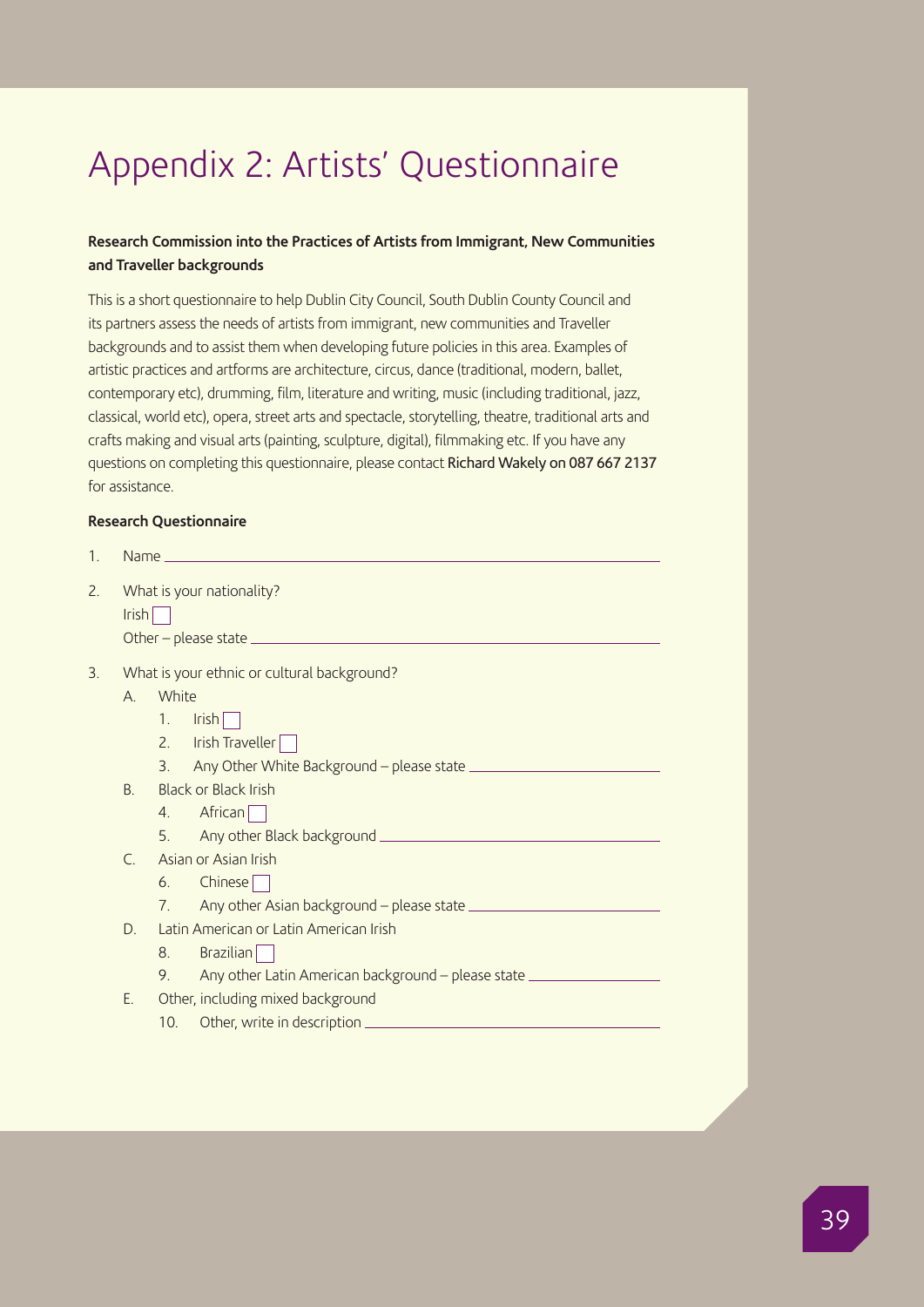- 7. What kind of art do you specialize in? For example, are you a writer, painter, crafts maker, filmmaker, actor, dancer, producer, presenter etc?
- 8. How would you describe your present work as an artist?
	- 1. Very successful professional artist
	- 2. A fairly successful professional artist
	- 3. A full-time professional artist, who's getting by
	- 4. An artist doing professional work from time to time
	- 5. An artist rarely selling work or performing
	- 6. Other please state
- 9. Has your work been performed, presented or exhibited in Ireland and if so, where and when?
- 10. In your opinion, what challenges or barriers have you faced as an artist from an immigrant, new communities and Traveller background?
- 11. What are some of the problems or negative experiences you have had in working with organisations/institutions outside of your community?
- 12. What are some of the positive experiences you have had?
- 13. Have you accessed or been supported by any formal networks /informal networks in the arts? Do they work as you know them or could they be improved?
- 14. Are you aware of any Arts Council, local authority or any other arts development agency initiatives and funding opportunities? If so do you have any opinion on how they currently work?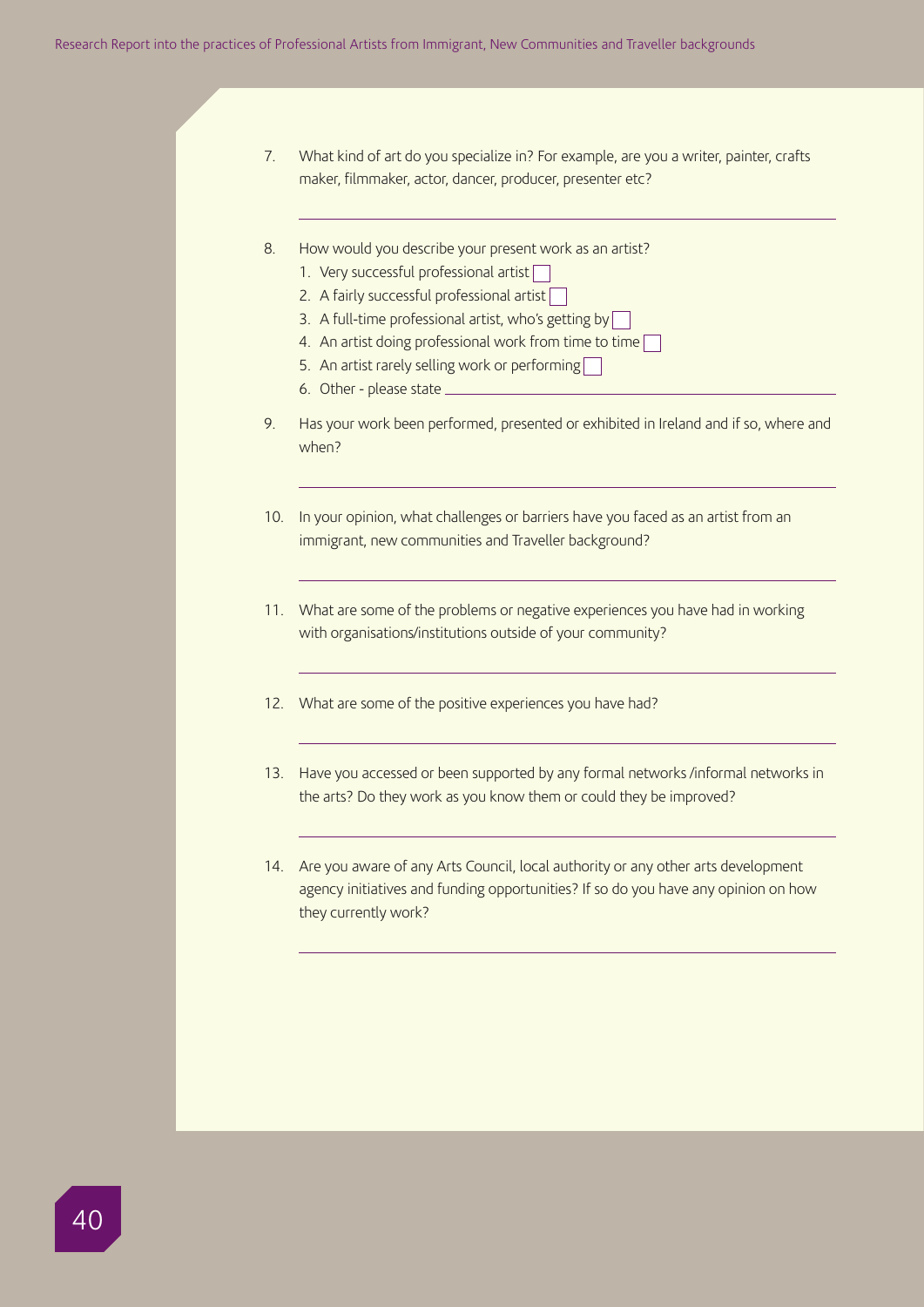- 15. What role should the public funding agencies, such as local authorities and the Arts Council, play in assisting with the professional development of artists from immigrant, new communities and Traveller backgrounds backgrounds?
- 16. With respect to audiences, who is your work for or aimed at?
- 17. What kind of support is available to you from your own community? How important are audiences/participants from your own community in presenting and appreciating your work?
- 18. Who is best placed to assess your work and practice? How does this fit into the current mainstream understanding of arts practice in Ireland?
- 19. Would you be happy for us to contact you in the future regarding the development of arts policy for artists from immigrant, new communities and Traveller backgrounds? If so, please can you provide the following contact details please?
- Address
- Email
- Cell number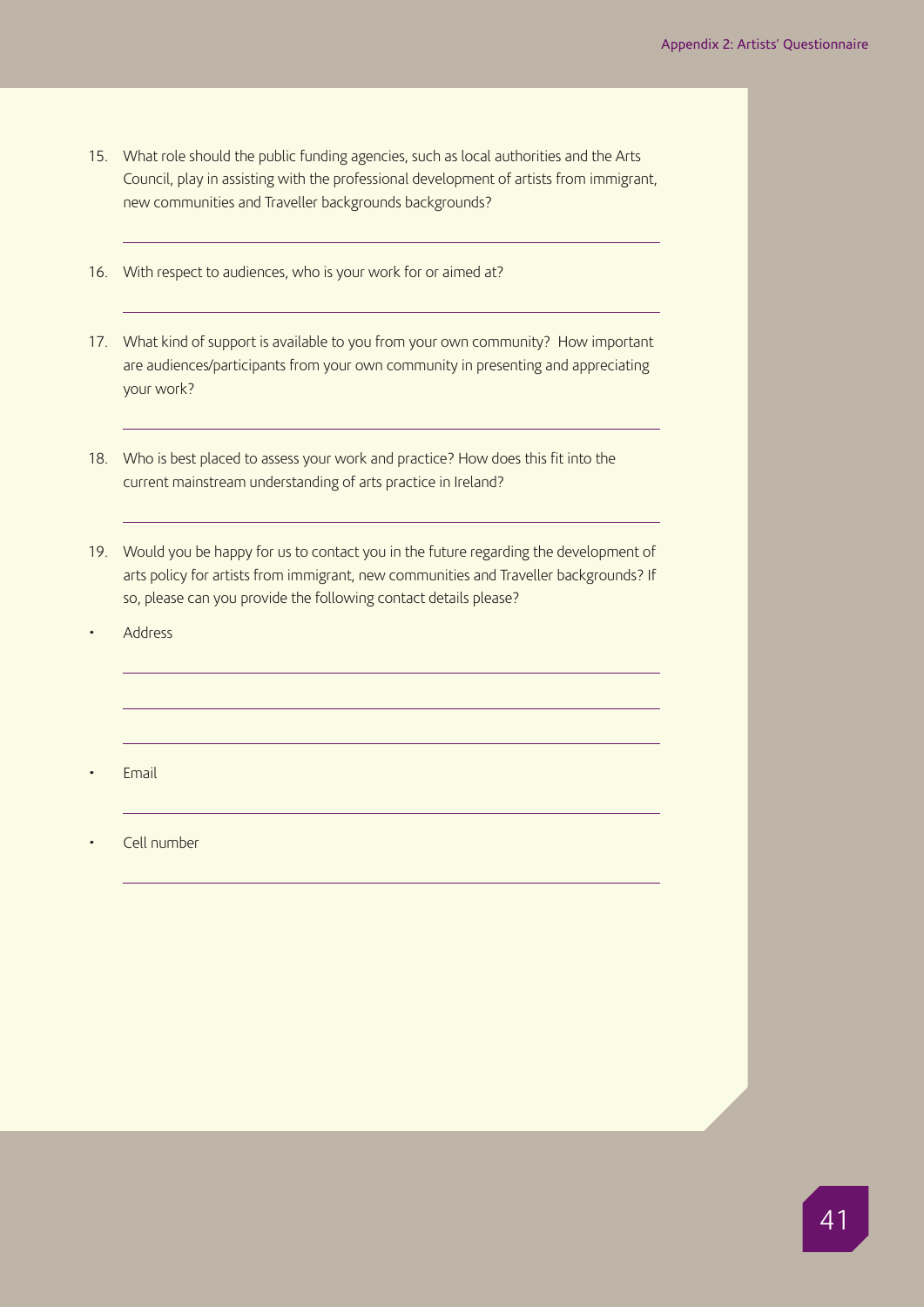## Appendix 3

List of participating and contributing artists and organisations

## **Participating Artists and Artform Discipline**

- Ziad Salih (poetry)
- Anna Shubina (music)
- Bisi Adigun (theatre)
- Tunde Yusef (literature)
- Siraj Zaidi (film)
- Anna Wolf (theatre)
- Maria Nilsson Waller (dance)
- Niranjana Arand (dance)
- Natalia Kostrzewa (theatre)
- Reginald Oko-Flex Inya (film)
- Agata Stoinska (visual arts)
- Anna Gaciarz (dance)
- Mauricio Pinzon (visual arts)
- Cynthia Ado (dance)
- Ade Oke (film)
- Jayro Gonzalez (music)
- Dr Theophilus Ejorh (literature)
- Olakunle Animashaun (theatre)
- Silvia FS Ostroha (music)
- Richard Hearns (visual arts)
- Tasumudzwa Chimbganda (dance)
- Rosaleen McDonagh (theatre)
- Michael Collins (theatre)

## **Participating and Contributing Arts Organisations**

- ArtsExta
- Arts Council of Ireland/ An Chomhairle Ealaíon
- Arts Council of Northern Ireland
- Association of Composers of Ireland
- Axis Arts Centre, Ballymun
- Chester Beatty Library
- Civic Theatre, Tallaght
- Common Ground
- Create
- Dance Ireland
- Project Arts Centre
- Rua Red South Dublin Arts Centre
- Theatre Forum
- Visual Artists Ireland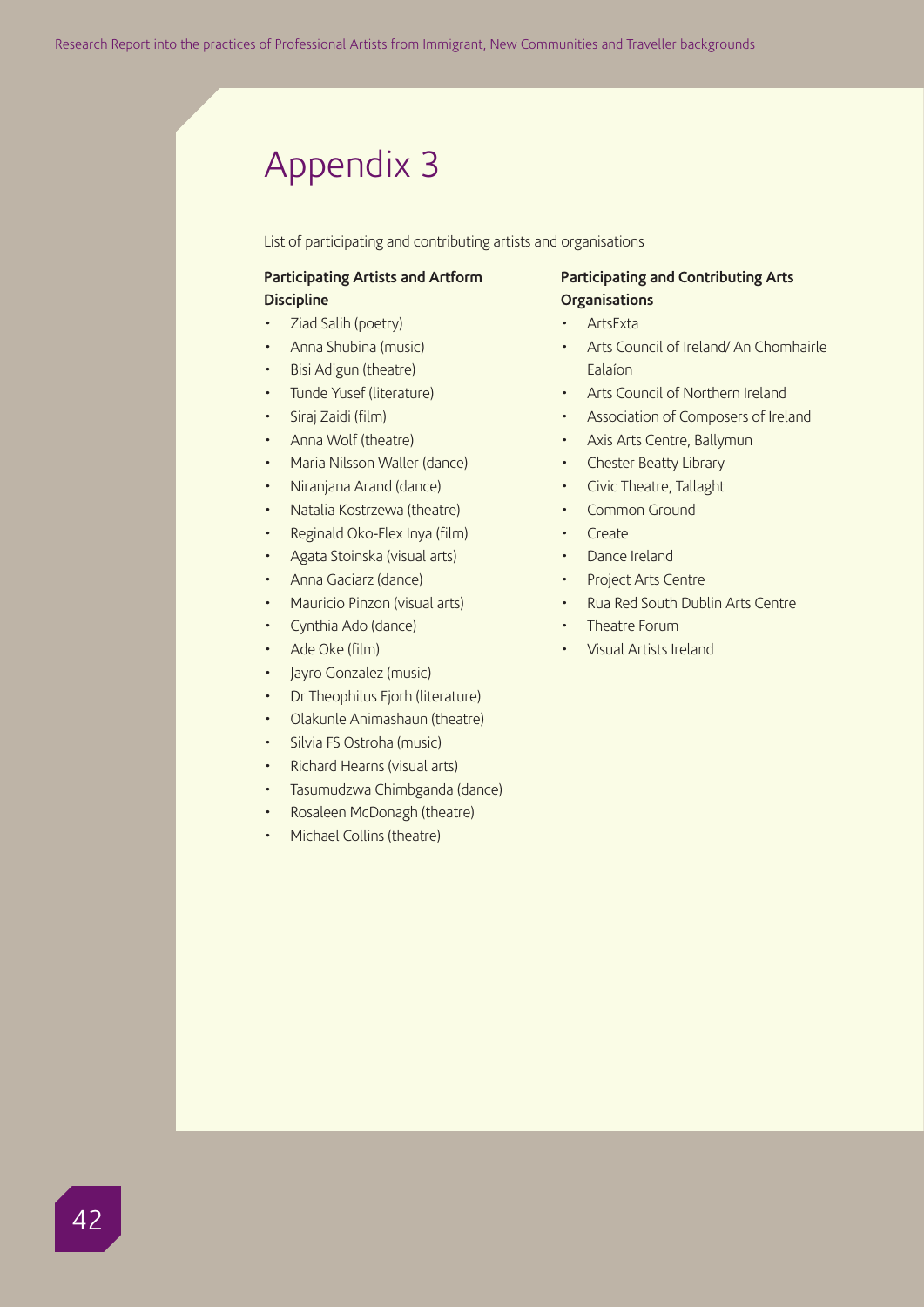## Appendix 4

## About the Author

Richard Wakely is an established dance and theatre producer, curator and arts management consultant, working internationally out of Ireland. He is the Producer for both junk ensemble (Ireland) and Claire Cunningham (Scotland), International Associate for Sol Picó Dance Company (Spain) and founder and co-curator of an annual season of new dance from Ireland at Dance Base for the Edinburgh Festival. Recent productions include *The Falling Song* (Dublin Dance Festival 2012 and Belfast Festival at Queen's 2012), the award winning *Bird with boy* (Dublin Fringe Festival 2010 and Dublin Theatre Festival 2011), *Five Ways To Drown* (Irish tour 2012 and Dublin Dance Festival 2010) for junk ensemble and *Frame* (Irish tour 2012) for Ríonach Ní Néill.

Former positions include Commissioner of the China-Ireland Cultural Exchange Programme (2004/5), Managing Director of the Abbey Theatre, General Manager of London's Hampstead Theatre and General Manager of Temba Theatre Company, formally the UK's leading Afro-Caribbean professional theatre company. He has transferred, produced and co-produced 15 productions for London's West End including new plays for the Abbey, such as *Dolly West's Kitchen* by Frank McGuinness and for Hampstead Theatre, *Burn This* by Lanford Wilson (with John Malkovich, West End) *Someone Who'll Watch Over Me* by Frank McGuinness (Broadway, New York and West End) and *Dead Funny* by Terry Johnson (West End and several UK tours).

Previous artistic evaluations for South Dublin County Council include reviews of both their Dance Artist in Residence Programme in 2011 and in 2010, *Rewind and Replay*, a collaborative youth arts project involving the Tallaghtfornia Youth Club and the Irish Wheelchair Youth Group at St Kevin's Family Resource Centre with visual artist, Aileen Lambert. Policy research commissions include *Public Engagement with Architecture in Ireland* (with Mullan Consulting for the Arts Council, 2008), a report on the *Current state of literature, music and film sectors in Ireland* (Government of Newfoundland and Labrador, 2008) and *The potential for cultural relations between Ireland and Hong Kong and Singapore* (Dept. Arts, Sport and Tourism, 2005).

Richard was the Project Director for the critically acclaimed new Lyric Theatre, Belfast (project value STG£18.2m), which opened in May 2011 and was recently shortlisted for the prestigious Stirling Architecture Prize. Richard is a Director of Dance Ireland.